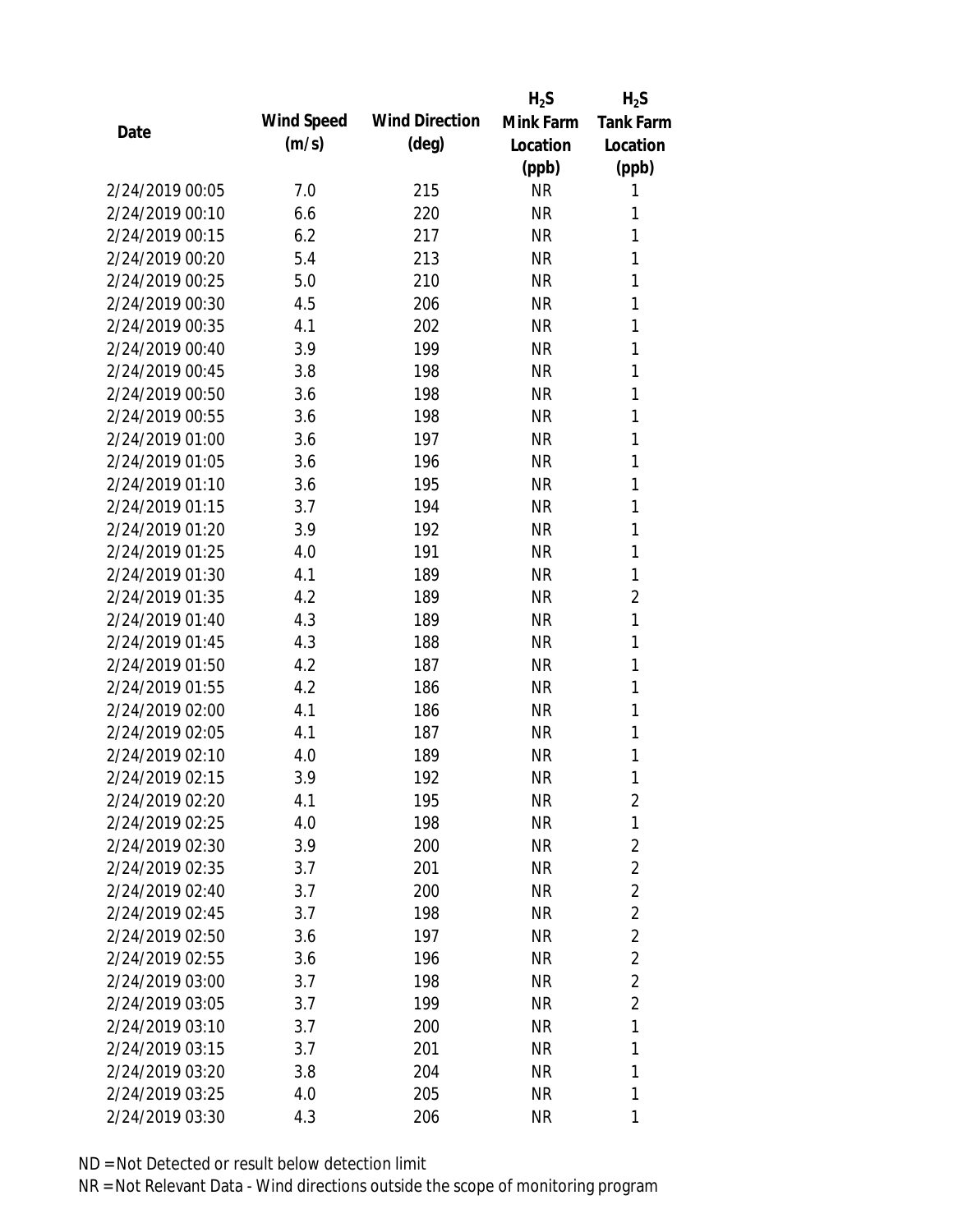|                 |            |                       | $H_2S$    | $H_2S$           |
|-----------------|------------|-----------------------|-----------|------------------|
| Date            | Wind Speed | <b>Wind Direction</b> | Mink Farm | <b>Tank Farm</b> |
|                 | (m/s)      | (deg)                 | Location  | Location         |
|                 |            |                       | (ppb)     | (ppb)            |
| 2/24/2019 03:35 | 4.7        | 210                   | <b>NR</b> | 1                |
| 2/24/2019 03:40 | 5.0        | 215                   | <b>NR</b> | 1                |
| 2/24/2019 03:45 | 5.4        | 221                   | <b>NR</b> | 1                |
| 2/24/2019 03:50 | 5.8        | 225                   | <b>NR</b> | 1                |
| 2/24/2019 03:55 | 6.2        | 228                   | <b>NR</b> | 1                |
| 2/24/2019 04:00 | 6.4        | 232                   | 1         | 2                |
| 2/24/2019 04:05 | 6.8        | 232                   | 1         | $\overline{2}$   |
| 2/24/2019 04:10 | 7.1        | 233                   | 1         | 1                |
| 2/24/2019 04:15 | 7.1        | 231                   | 1         | 1                |
| 2/24/2019 04:20 | 7.2        | 231                   | 1         | 1                |
| 2/24/2019 04:25 | 7.2        | 230                   | 1         | 1                |
| 2/24/2019 04:30 | 7.4        | 230                   | 1         | 1                |
| 2/24/2019 04:35 | 7.2        | 232                   | 1         | 1                |
| 2/24/2019 04:40 | 7.4        | 232                   | 1         | 1                |
| 2/24/2019 04:45 | 7.8        | 234                   | 1         | 1                |
| 2/24/2019 04:50 | 7.7        | 235                   | 1         | 1                |
| 2/24/2019 04:55 | 7.7        | 236                   | 1         | 1                |
| 2/24/2019 05:00 | 7.9        | 236                   | 1         | 1                |
| 2/24/2019 05:05 | 8.2        | 234                   | 1         | 1                |
| 2/24/2019 05:10 | 8.8        | 235                   | 1         | 1                |
| 2/24/2019 05:15 | 9.2        | 237                   | 1         | 1                |
| 2/24/2019 05:20 | 10.0       | 240                   | 1         | 1                |
| 2/24/2019 05:25 | 10.4       | 245                   | 1         | 1                |
| 2/24/2019 05:30 | 10.4       | 250                   | 1         | 1                |
| 2/24/2019 05:35 | 10.8       | 254                   | 1         | 1                |
| 2/24/2019 05:40 | 10.4       | 257                   | 1         | 1                |
| 2/24/2019 05:45 | 10.3       | 258                   | 1         | 1                |
| 2/24/2019 05:50 | 9.7        | 258                   | 1         | 1                |
| 2/24/2019 05:55 | 9.7        | 257                   | 1         | 1                |
| 2/24/2019 06:00 | 9.8        | 257                   | 1         | 1                |
| 2/24/2019 06:05 | 9.6        | 259                   | 1         | 1                |
| 2/24/2019 06:10 | 9.6        | 260                   | 1         | 1                |
| 2/24/2019 06:15 | 9.5        | 261                   | 1         | 1                |
| 2/24/2019 06:20 | 9.9        | 261                   | 1         | 1                |
| 2/24/2019 06:25 | 10.0       | 261                   | 1         | 1                |
| 2/24/2019 06:30 | 10.0       | 263                   | 1         | 1                |
| 2/24/2019 06:35 | 10.0       | 263                   | 1         | 1                |
| 2/24/2019 06:40 | 10.1       | 264                   | 1         | 1                |
| 2/24/2019 06:45 | 10.0       | 264                   | 1         | 1                |
| 2/24/2019 06:50 | 10.0       | 265                   | 1         | 1                |
| 2/24/2019 06:55 | 10.0       | 266                   | 1         | 1                |
| 2/24/2019 07:00 | 10.2       | 266                   | 1         | 1                |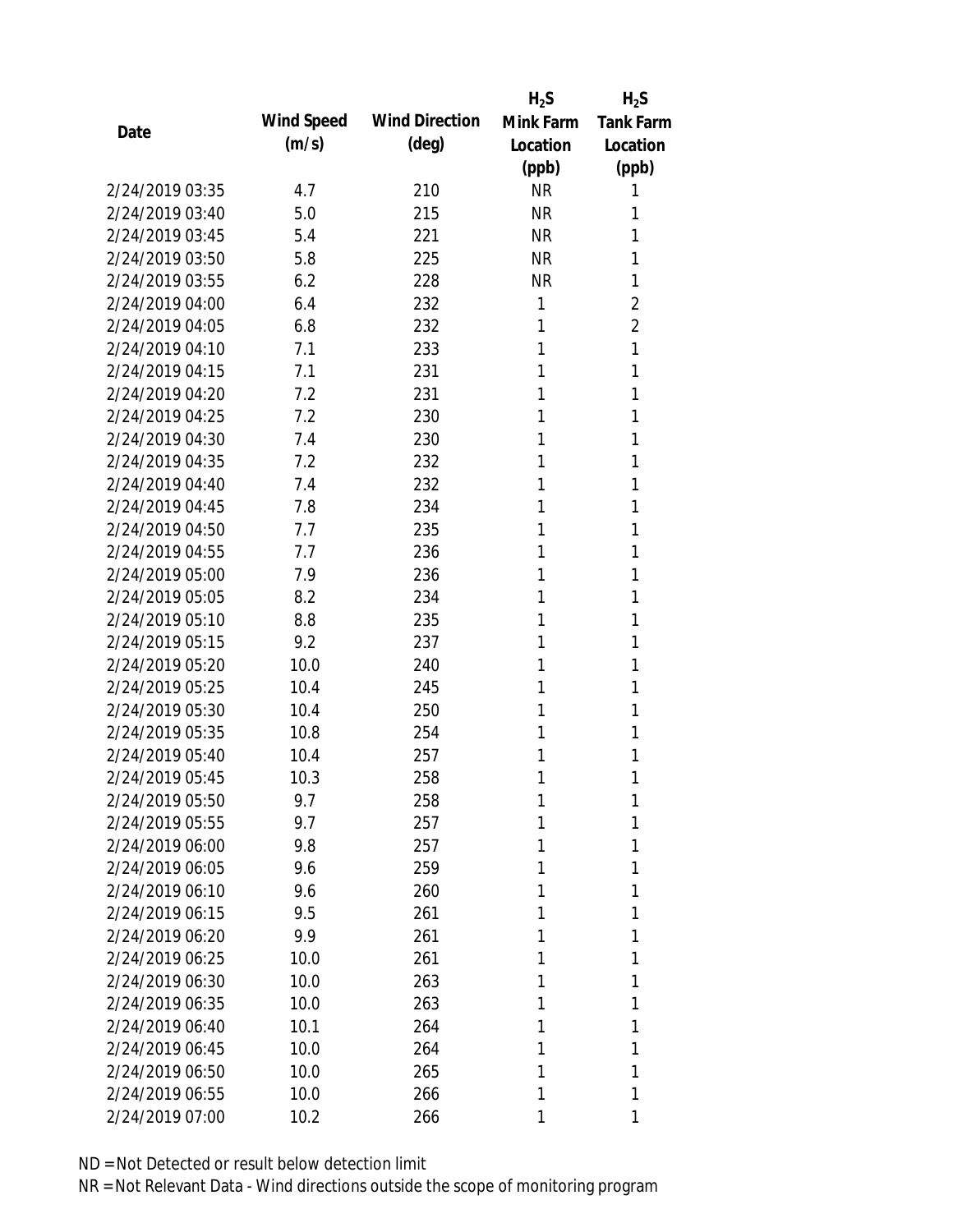|                 |            |                       | $H_2S$         | $H_2S$           |
|-----------------|------------|-----------------------|----------------|------------------|
|                 | Wind Speed | <b>Wind Direction</b> | Mink Farm      | <b>Tank Farm</b> |
| Date            | (m/s)      | $(\text{deg})$        | Location       | Location         |
|                 |            |                       | (ppb)          | (ppb)            |
| 2/24/2019 07:05 | 10.3       | 266                   |                | 1                |
| 2/24/2019 07:10 | 10.3       | 267                   | 1              | 1                |
| 2/24/2019 07:15 | 10.5       | 268                   | 1              | 1                |
| 2/24/2019 07:20 | 10.5       | 268                   | 1              | 1                |
| 2/24/2019 07:25 | 10.1       | 269                   | 1              | 1                |
| 2/24/2019 07:30 | 9.9        | 270                   | 1              | 1                |
| 2/24/2019 07:35 | 9.7        | 270                   | 1              | 1                |
| 2/24/2019 07:40 | 9.5        | 270                   | 1              | 1                |
| 2/24/2019 07:45 | 9.3        | 271                   | 1              | 1                |
| 2/24/2019 07:50 | 9.4        | 270                   | 1              | 1                |
| 2/24/2019 07:55 | 9.5        | 271                   | 1              | 1                |
| 2/24/2019 08:00 | 9.7        | 272                   | 1              | 1                |
| 2/24/2019 08:05 | 9.9        | 272                   | <b>ND</b>      | 1                |
| 2/24/2019 08:10 | 10.1       | 273                   | <b>ND</b>      | 1                |
| 2/24/2019 08:15 | 10.3       | 273                   | 1              | 1                |
| 2/24/2019 08:20 | 10.3       | 274                   | 1              | 1                |
| 2/24/2019 08:25 | 10.3       | 275                   | 1              | 1                |
| 2/24/2019 08:30 | 10.3       | 274                   | 1              | 1                |
| 2/24/2019 08:35 | 10.2       | 274                   | 1              | 1                |
| 2/24/2019 08:40 | 10.2       | 274                   | 1              | 1                |
| 2/24/2019 08:45 | 10.1       | 274                   | 1              | 1                |
| 2/24/2019 08:50 | 10.3       | 273                   | 1              | 1                |
| 2/24/2019 08:55 | 10.5       | 272                   | 1              | 1                |
| 2/24/2019 09:00 | 10.1       | 272                   | 1              | 1                |
| 2/24/2019 09:05 | 10.1       | 271                   | 1              | 1                |
| 2/24/2019 09:10 | 10.3       | 271                   | 1              | 1                |
| 2/24/2019 09:15 | 10.5       | 271                   | 1              | $\overline{2}$   |
| 2/24/2019 09:20 | 10.4       | 271                   | 1              | $\overline{2}$   |
| 2/24/2019 09:25 | 10.2       | 271                   | 2              | $\overline{2}$   |
| 2/24/2019 09:30 | 10.4       | 272                   | 2              | $\overline{2}$   |
| 2/24/2019 09:35 | 10.3       | 272                   | 2              | $\overline{2}$   |
| 2/24/2019 09:40 | 10.0       | 273                   | $\overline{2}$ | 1                |
| 2/24/2019 09:45 | 9.7        | 274                   | $\overline{2}$ | 1                |
| 2/24/2019 09:50 | 9.7        | 275                   | $\overline{2}$ | 1                |
| 2/24/2019 09:55 | 9.6        | 277                   | 1              | <b>NR</b>        |
| 2/24/2019 10:00 | 9.7        | 276                   | 1              | <b>NR</b>        |
| 2/24/2019 10:05 | 9.9        | 276                   | 1              | <b>NR</b>        |
| 2/24/2019 10:10 | 9.9        | 276                   | 1              | <b>NR</b>        |
| 2/24/2019 10:15 | 9.8        | 276                   | 1              | <b>NR</b>        |
| 2/24/2019 10:20 | 9.6        | 275                   | 1              | 1                |
| 2/24/2019 10:25 | 9.7        | 275                   | 1              | 1                |
| 2/24/2019 10:30 | 9.7        | 274                   | 1              | 1                |
|                 |            |                       |                |                  |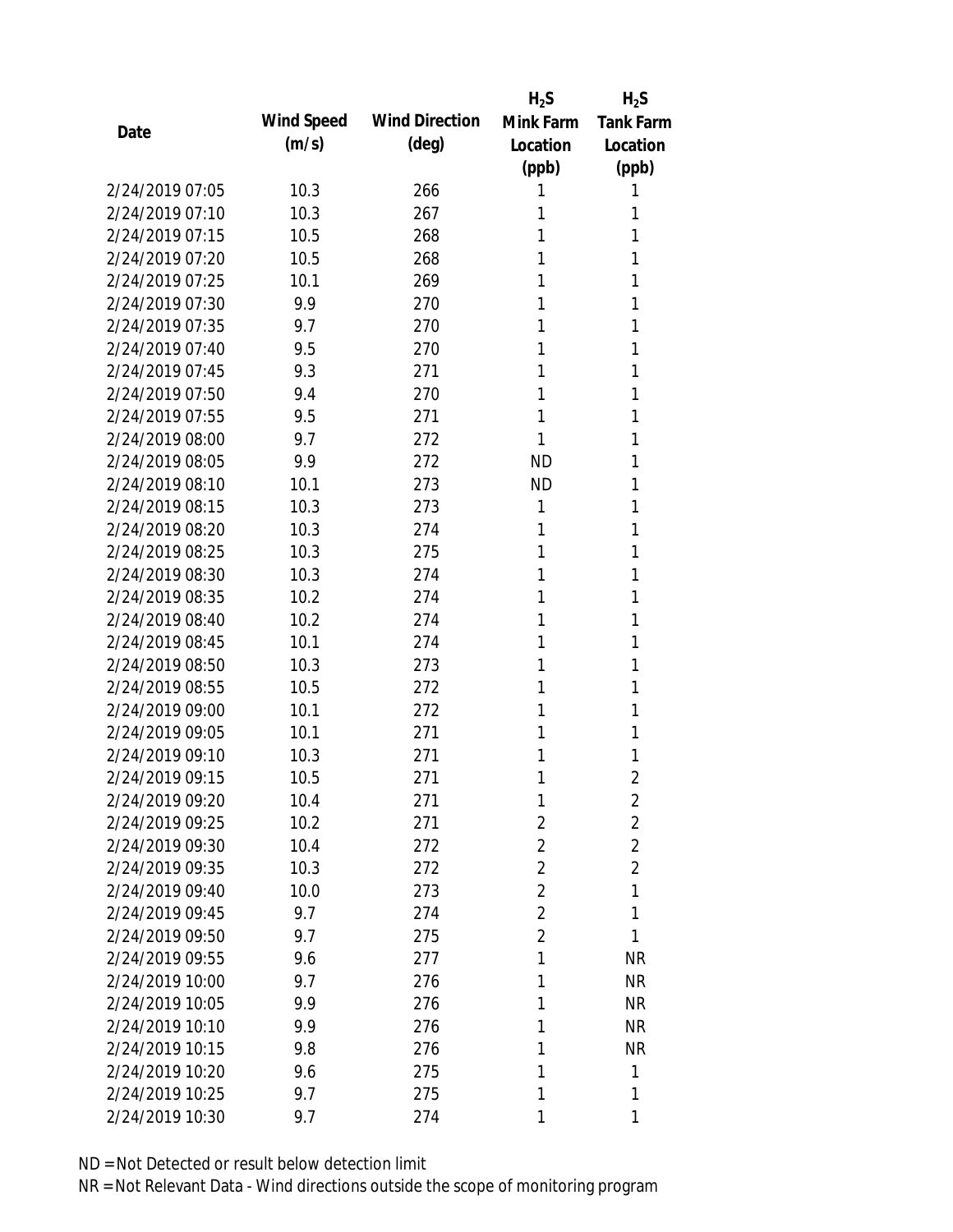|                 |            |                       | $H_2S$         | $H_2S$           |
|-----------------|------------|-----------------------|----------------|------------------|
| Date            | Wind Speed | <b>Wind Direction</b> | Mink Farm      | <b>Tank Farm</b> |
|                 | (m/s)      | $(\text{deg})$        | Location       | Location         |
|                 |            |                       | (ppb)          | (ppb)            |
| 2/24/2019 10:35 | 9.8        | 274                   | 1              | 1                |
| 2/24/2019 10:40 | 9.9        | 272                   | 1              | 1                |
| 2/24/2019 10:45 | 10.2       | 270                   | 1              | 1                |
| 2/24/2019 10:50 | 10.5       | 270                   | 1              | 1                |
| 2/24/2019 10:55 | 10.8       | 269                   | $\overline{2}$ | 1                |
| 2/24/2019 11:00 | 10.7       | 269                   | 1              | 1                |
| 2/24/2019 11:05 | 10.7       | 269                   | 1              | 1                |
| 2/24/2019 11:10 | 10.4       | 272                   | 1              | 1                |
| 2/24/2019 11:15 | 10.3       | 273                   | 1              | 1                |
| 2/24/2019 11:20 | 10.1       | 274                   | 1              | 1                |
| 2/24/2019 11:25 | 10.2       | 276                   | 1              | <b>NR</b>        |
| 2/24/2019 11:30 | 10.4       | 276                   | $\overline{2}$ | <b>NR</b>        |
| 2/24/2019 11:35 | 10.2       | 276                   | 1              | <b>NR</b>        |
| 2/24/2019 11:40 | 10.3       | 276                   | 1              | <b>NR</b>        |
| 2/24/2019 11:45 | 10.3       | 276                   | $\overline{2}$ | <b>NR</b>        |
| 2/24/2019 11:50 | 10.3       | 277                   | 1              | <b>NR</b>        |
| 2/24/2019 11:55 | 9.9        | 277                   | 1              | <b>NR</b>        |
| 2/24/2019 12:00 | 10.0       | 278                   | 1              | <b>NR</b>        |
| 2/24/2019 12:05 | 10.5       | 277                   | 1              | <b>NR</b>        |
| 2/24/2019 12:10 | 10.8       | 278                   | 1              | <b>NR</b>        |
| 2/24/2019 12:15 | 10.8       | 278                   | 1              | <b>NR</b>        |
| 2/24/2019 12:20 | 11.0       | 277                   | 1              | <b>NR</b>        |
| 2/24/2019 12:25 | 11.5       | 277                   | 1              | <b>NR</b>        |
| 2/24/2019 12:30 | 11.5       | 276                   | 1              | <b>NR</b>        |
| 2/24/2019 12:35 | 11.4       | 276                   | 1              | <b>NR</b>        |
| 2/24/2019 12:40 | 11.3       | 274                   | 1              | 1                |
| 2/24/2019 12:45 | 11.6       | 272                   | 1              | 1                |
| 2/24/2019 12:50 | 11.3       | 271                   | 1              | 1                |
| 2/24/2019 12:55 | 11.3       | 271                   | 1              | <b>ND</b>        |
| 2/24/2019 13:00 | 11.2       | 272                   | 1              | 1                |
| 2/24/2019 13:05 | 10.8       | 272                   | 1              | 1                |
| 2/24/2019 13:10 | 10.7       | 273                   | 1              | 1                |
| 2/24/2019 13:15 | 10.5       | 274                   | 1              | 1                |
| 2/24/2019 13:20 | 10.4       | 276                   | 1              | <b>NR</b>        |
| 2/24/2019 13:25 | 10.1       | 276                   | 1              | <b>NR</b>        |
| 2/24/2019 13:30 | 10.0       | 277                   | 1              | <b>NR</b>        |
| 2/24/2019 13:35 | 10.0       | 277                   | 1              | <b>NR</b>        |
| 2/24/2019 13:40 | 10.0       | 278                   | 1              | <b>NR</b>        |
| 2/24/2019 13:45 | 10.0       | 278                   | 1              | <b>NR</b>        |
| 2/24/2019 13:50 | 10.2       | 278                   | 1              | <b>NR</b>        |
| 2/24/2019 13:55 | 10.4       | 277                   | 1              | <b>NR</b>        |
| 2/24/2019 14:00 | 10.3       | 276                   | 1              | <b>NR</b>        |
|                 |            |                       |                |                  |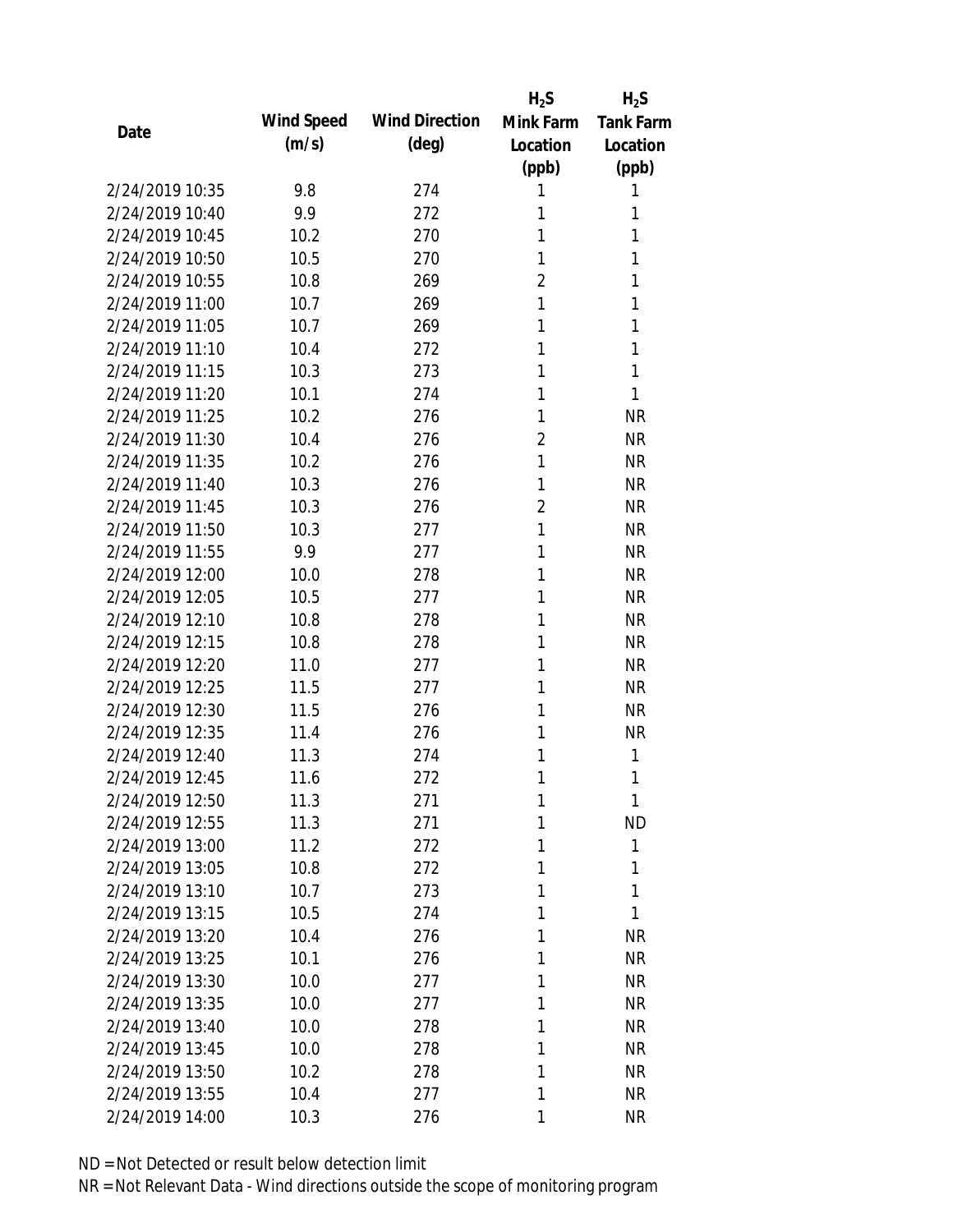|                 |            |                       | $H_2S$    | $H_2S$           |
|-----------------|------------|-----------------------|-----------|------------------|
| Date            | Wind Speed | <b>Wind Direction</b> | Mink Farm | <b>Tank Farm</b> |
|                 | (m/s)      | $(\text{deg})$        | Location  | Location         |
|                 |            |                       | (ppb)     | (ppb)            |
| 2/24/2019 14:05 | 10.6       | 276                   | 1         | <b>NR</b>        |
| 2/24/2019 14:10 | 10.9       | 277                   | 1         | <b>NR</b>        |
| 2/24/2019 14:15 | 10.7       | 275                   | <b>ND</b> | 1                |
| 2/24/2019 14:20 | 10.7       | 272                   | <b>ND</b> | 1                |
| 2/24/2019 14:25 | 10.8       | 272                   | <b>ND</b> | 1                |
| 2/24/2019 14:30 | 10.8       | 272                   | <b>ND</b> | 1                |
| 2/24/2019 14:35 | 10.9       | 272                   | <b>ND</b> | 1                |
| 2/24/2019 14:40 | 10.8       | 271                   | <b>ND</b> | 1                |
| 2/24/2019 14:45 | 11.0       | 270                   | 1         | 1                |
| 2/24/2019 14:50 | 11.1       | 271                   | 1         | 1                |
| 2/24/2019 14:55 | 11.1       | 272                   | 1         | 1                |
| 2/24/2019 15:00 | 11.6       | 272                   | 1         | 1                |
| 2/24/2019 15:05 | 11.6       | 271                   | 1         | 1                |
| 2/24/2019 15:10 | 11.8       | 271                   | 1         | 1                |
| 2/24/2019 15:15 | 11.8       | 272                   | 1         | 1                |
| 2/24/2019 15:20 | 11.9       | 272                   | 1         | 1                |
| 2/24/2019 15:25 | 11.8       | 272                   | 1         | 1                |
| 2/24/2019 15:30 | 11.3       | 274                   | 1         | 1                |
| 2/24/2019 15:35 | 11.1       | 275                   | 1         | 1                |
| 2/24/2019 15:40 | 10.9       | 275                   | 1         | 1                |
| 2/24/2019 15:45 | 10.8       | 275                   | 1         | 1                |
| 2/24/2019 15:50 | 10.6       | 275                   | 1         | 1                |
| 2/24/2019 15:55 | 10.8       | 275                   | 1         | 1                |
| 2/24/2019 16:00 | 10.9       | 273                   | 1         | 1                |
| 2/24/2019 16:05 | 10.9       | 271                   | 1         | 1                |
| 2/24/2019 16:10 | 11.1       | 271                   | 1         | 1                |
| 2/24/2019 16:15 | 11.4       | 272                   | 1         | 1                |
| 2/24/2019 16:20 | 11.4       | 271                   | 1         | 1                |
| 2/24/2019 16:25 | 11.2       | 270                   | 1         | 1                |
| 2/24/2019 16:30 | 11.3       | 270                   | 1         | 1                |
| 2/24/2019 16:35 | 11.4       | 271                   | 1         | 1                |
| 2/24/2019 16:40 | 11.3       | 269                   | 1         | 1                |
| 2/24/2019 16:45 | 11.1       | 268                   | 1         | 1                |
| 2/24/2019 16:50 | 11.0       | 269                   | 1         | 1                |
| 2/24/2019 16:55 | 11.1       | 270                   | 1         | 1                |
| 2/24/2019 17:00 | 10.9       | 270                   | 1         | 1                |
| 2/24/2019 17:05 | 10.8       | 269                   | 1         | 1                |
| 2/24/2019 17:10 | 10.9       | 270                   | 1         | 1                |
| 2/24/2019 17:15 | 10.8       |                       | 1         | 1                |
| 2/24/2019 17:20 |            | 270                   | 1         | 1                |
|                 | 10.9       | 270                   |           |                  |
| 2/24/2019 17:25 | 10.4       | 271                   | 1         | 1                |
| 2/24/2019 17:30 | 10.2       | 270                   | 1         | 1                |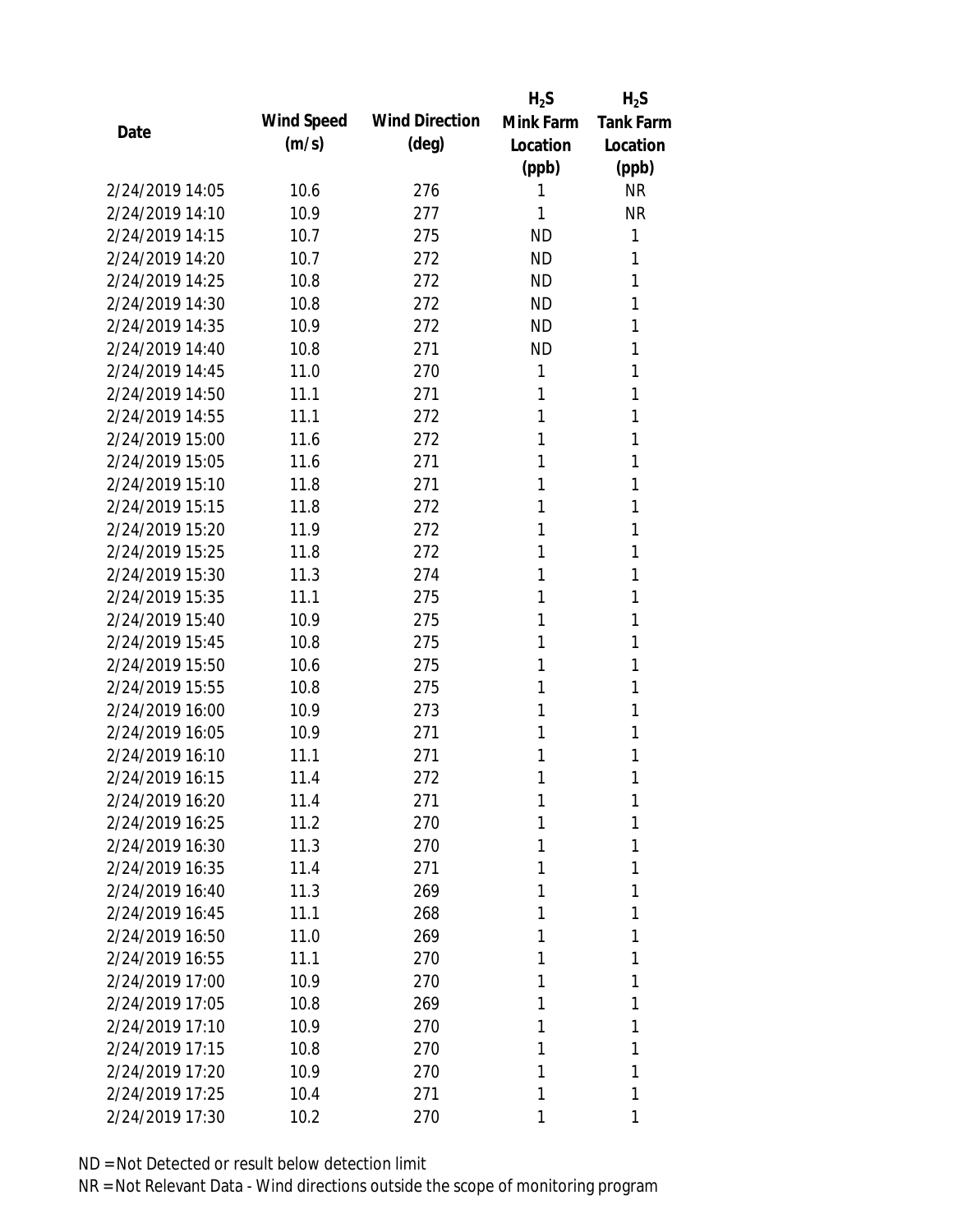|                 |            |                       | $H_2S$    | $H_2S$    |
|-----------------|------------|-----------------------|-----------|-----------|
| Date            | Wind Speed | <b>Wind Direction</b> | Mink Farm | Tank Farm |
|                 | (m/s)      | $(\text{deg})$        | Location  | Location  |
|                 |            |                       | (ppb)     | (ppb)     |
| 2/24/2019 17:35 | 9.9        | 272                   | 1         | 1         |
| 2/24/2019 17:40 | 9.8        | 272                   | 1         | 1         |
| 2/24/2019 17:45 | 9.5        | 273                   | 1         | 1         |
| 2/24/2019 17:50 | 9.4        | 271                   | 1         | 1         |
| 2/24/2019 17:55 | 9.8        | 272                   | 1         | 1         |
| 2/24/2019 18:00 | 9.9        | 273                   | 1         | 1         |
| 2/24/2019 18:05 | 10.2       | 272                   | 1         | 1         |
| 2/24/2019 18:10 | 10.0       | 272                   | 1         | 1         |
| 2/24/2019 18:15 | 10.1       | 272                   | 1         | 1         |
| 2/24/2019 18:20 | 10.1       | 272                   | 1         | 1         |
| 2/24/2019 18:25 | 10.0       | 273                   | 1         | 1         |
| 2/24/2019 18:30 | 10.3       | 271                   | 1         | 1         |
| 2/24/2019 18:35 | 10.3       | 272                   | 1         | 1         |
| 2/24/2019 18:40 | 10.3       | 272                   | 1         | 1         |
| 2/24/2019 18:45 | 10.3       | 273                   | 1         | 1         |
| 2/24/2019 18:50 | 10.3       | 272                   | 1         | 1         |
| 2/24/2019 18:55 | 10.4       | 272                   | 1         | 1         |
| 2/24/2019 19:00 | 10.3       | 274                   | 1         | 1         |
| 2/24/2019 19:05 | 10.1       | 274                   | 1         | 1         |
| 2/24/2019 19:10 | 10.1       | 275                   | 1         | 1         |
| 2/24/2019 19:15 | 10.0       | 276                   | 1         | <b>NR</b> |
| 2/24/2019 19:20 | 9.7        | 276                   | 1         | <b>NR</b> |
| 2/24/2019 19:25 | 9.6        | 276                   | 1         | <b>NR</b> |
| 2/24/2019 19:30 | 9.4        | 276                   | 1         | <b>NR</b> |
| 2/24/2019 19:35 | 9.3        | 275                   | 1         | 1         |
| 2/24/2019 19:40 | 9.7        | 274                   | 1         | 2         |
| 2/24/2019 19:45 | 9.9        | 273                   | 1         | 1         |
| 2/24/2019 19:50 | 10.2       | 274                   | 1         | 1         |
| 2/24/2019 19:55 | 10.4       | 272                   | 1         | 1         |
| 2/24/2019 20:00 | 10.4       | 271                   | 1         | 1         |
| 2/24/2019 20:05 | 10.4       | 271                   | 1         | 1         |
| 2/24/2019 20:10 | 10.0       | 271                   | 1         | 1         |
| 2/24/2019 20:15 | 9.9        | 269                   | 1         | 1         |
| 2/24/2019 20:20 | 9.8        | 268                   | 1         | 1         |
| 2/24/2019 20:25 | 9.4        | 268                   | 1         | 1         |
| 2/24/2019 20:30 | 9.4        | 268                   | 1         | 1         |
| 2/24/2019 20:35 | 9.4        | 269                   | 1         | 1         |
| 2/24/2019 20:40 | 9.5        | 269                   | 1         | 1         |
| 2/24/2019 20:45 | 9.2        | 271                   | 1         | 1         |
| 2/24/2019 20:50 | 9.2        | 272                   | 1         | 1         |
| 2/24/2019 20:55 | 9.3        | 274                   | 1         | 1         |
| 2/24/2019 21:00 | 9.2        | 276                   | 1         | <b>NR</b> |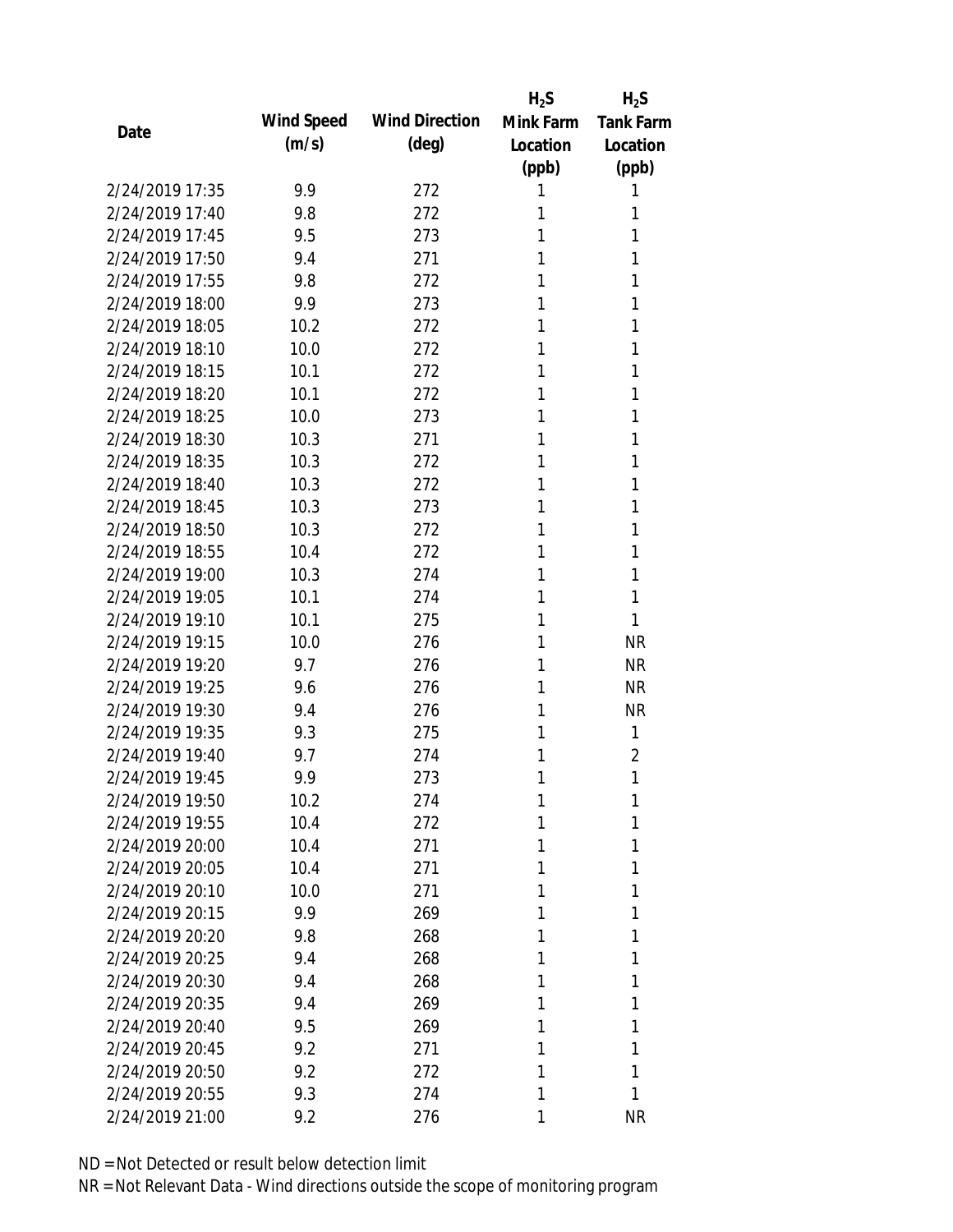|                 |            |                       | $H_2S$    | $H_2S$           |
|-----------------|------------|-----------------------|-----------|------------------|
| Date            | Wind Speed | <b>Wind Direction</b> | Mink Farm | <b>Tank Farm</b> |
|                 | (m/s)      | $(\text{deg})$        | Location  | Location         |
|                 |            |                       | (ppb)     | (ppb)            |
| 2/24/2019 21:05 | 9.2        | 276                   | 1         | <b>NR</b>        |
| 2/24/2019 21:10 | 9.3        | 276                   | 1         | <b>NR</b>        |
| 2/24/2019 21:15 | 9.7        | 277                   | 1         | <b>NR</b>        |
| 2/24/2019 21:20 | 9.8        | 277                   | 1         | <b>NR</b>        |
| 2/24/2019 21:25 | 9.4        | 277                   | 1         | <b>NR</b>        |
| 2/24/2019 21:30 | 9.2        | 276                   | 1         | <b>NR</b>        |
| 2/24/2019 21:35 | 9.1        | 276                   | 1         | <b>NR</b>        |
| 2/24/2019 21:40 | 9.3        | 276                   | 1         | <b>NR</b>        |
| 2/24/2019 21:45 | 9.2        | 275                   | 1         | 1                |
| 2/24/2019 21:50 | 9.1        | 274                   | 1         | 1                |
| 2/24/2019 21:55 | 9.3        | 273                   | 1         | 1                |
| 2/24/2019 22:00 | 9.5        | 273                   | 1         | 1                |
| 2/24/2019 22:05 | 9.3        | 273                   | 1         | 1                |
| 2/24/2019 22:10 | 8.9        | 272                   | 1         | 1                |
| 2/24/2019 22:15 | 8.7        | 272                   | 1         | 1                |
| 2/24/2019 22:20 | 8.6        | 272                   | 1         | 1                |
| 2/24/2019 22:25 | 8.6        | 273                   | 1         | 1                |
| 2/24/2019 22:30 | 8.5        | 273                   | 1         | 1                |
| 2/24/2019 22:35 | 8.5        | 274                   | 1         | 1                |
| 2/24/2019 22:40 | 8.6        | 275                   | 1         | 1                |
| 2/24/2019 22:45 | 8.6        | 276                   | 1         | <b>NR</b>        |
| 2/24/2019 22:50 | 8.9        | 277                   | 1         | <b>NR</b>        |
| 2/24/2019 22:55 | 8.8        | 278                   | 1         | <b>NR</b>        |
| 2/24/2019 23:00 | 9.1        | 279                   | 1         | <b>NR</b>        |
| 2/24/2019 23:05 | 9.3        | 281                   | 1         | <b>NR</b>        |
| 2/24/2019 23:10 | 9.2        | 280                   | 1         | <b>NR</b>        |
| 2/24/2019 23:15 | 9.0        | 280                   | 1         | <b>NR</b>        |
| 2/24/2019 23:20 | 8.7        | 279                   | 1         | <b>NR</b>        |
| 2/24/2019 23:25 | 9.0        | 278                   | 1         | <b>NR</b>        |
| 2/24/2019 23:30 | 8.9        | 278                   | 1         | <b>NR</b>        |
| 2/24/2019 23:35 | 8.8        | 277                   | 1         | <b>NR</b>        |
| 2/24/2019 23:40 | 8.9        | 276                   | 1         | <b>NR</b>        |
| 2/24/2019 23:45 | 8.6        | 277                   | 1         | <b>NR</b>        |
| 2/24/2019 23:50 | 8.8        | 277                   | 1         | <b>NR</b>        |
| 2/24/2019 23:55 | 8.8        | 277                   | 1         | <b>NR</b>        |
| 2/24/2019 24:00 | 8.8        | 276                   | 1         | <b>NR</b>        |
| 2/25/2019 00:05 | 8.9        | 276                   | 1         | <b>NR</b>        |
| 2/25/2019 00:10 | 8.9        | 278                   | 1         | <b>NR</b>        |
| 2/25/2019 00:15 | 9.2        | 277                   | 1         | <b>NR</b>        |
| 2/25/2019 00:20 | 9.2        | 278                   | 1         | <b>NR</b>        |
| 2/25/2019 00:25 | 8.9        | 277                   | 1         | <b>NR</b>        |
| 2/25/2019 00:30 | 8.7        | 277                   | 1         | <b>NR</b>        |
|                 |            |                       |           |                  |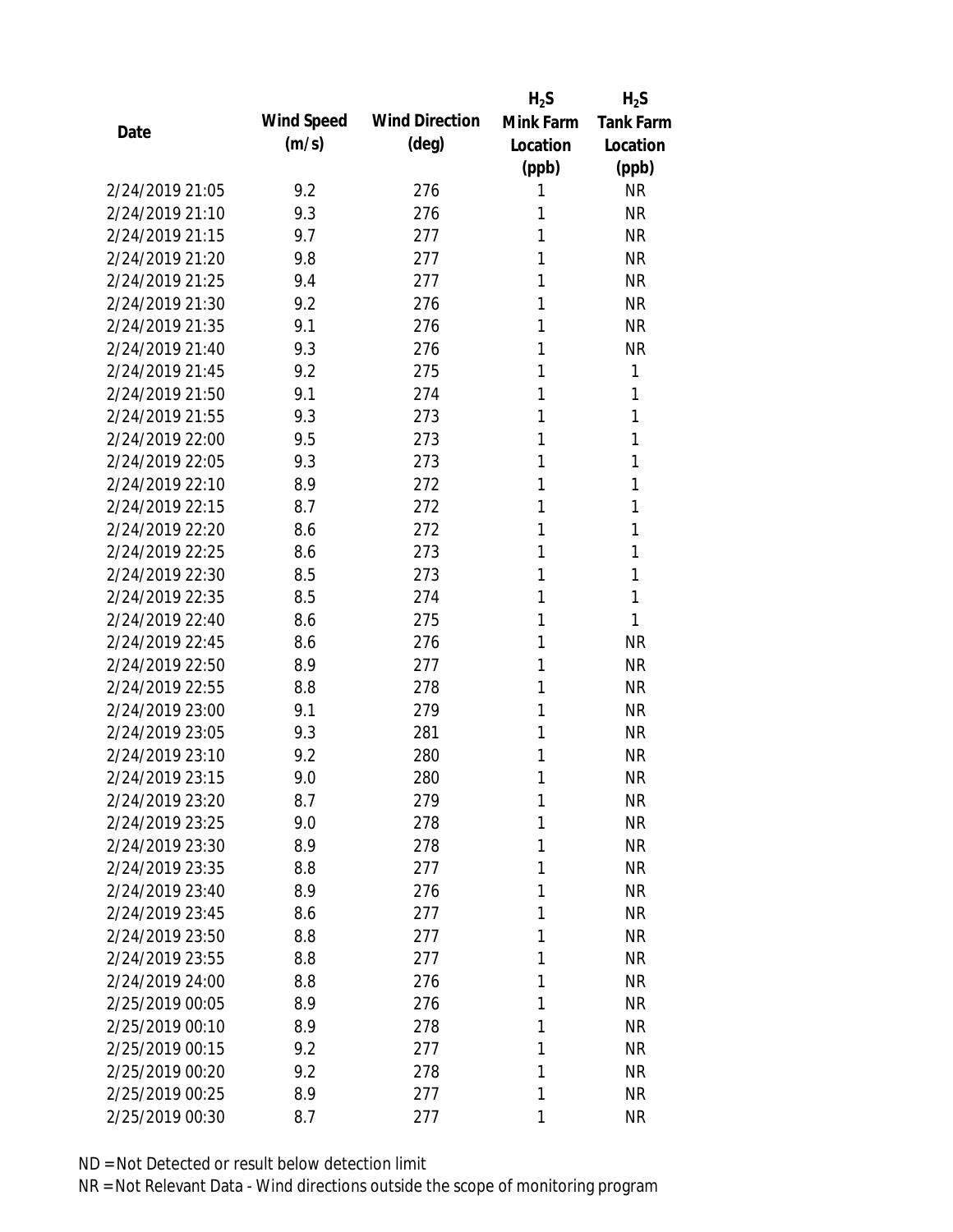|                 |            |                       | $H_2S$         | $H_2S$           |
|-----------------|------------|-----------------------|----------------|------------------|
| Date            | Wind Speed | <b>Wind Direction</b> | Mink Farm      | <b>Tank Farm</b> |
|                 | (m/s)      | $(\text{deg})$        | Location       | Location         |
|                 |            |                       | (ppb)          | (ppb)            |
| 2/25/2019 00:35 | 8.4        | 278                   | 1              | <b>NR</b>        |
| 2/25/2019 00:40 | 8.3        | 279                   | 1              | <b>NR</b>        |
| 2/25/2019 00:45 | 8.3        | 279                   | 1              | <b>NR</b>        |
| 2/25/2019 00:50 | 7.9        | 279                   | 1              | <b>NR</b>        |
| 2/25/2019 00:55 | 7.7        | 281                   | 1              | <b>NR</b>        |
| 2/25/2019 01:00 | 7.3        | 282                   | 1              | <b>NR</b>        |
| 2/25/2019 01:05 | 7.1        | 281                   | 1              | <b>NR</b>        |
| 2/25/2019 01:10 | 7.0        | 281                   | 1              | <b>NR</b>        |
| 2/25/2019 01:15 | 7.0        | 280                   | 1              | <b>NR</b>        |
| 2/25/2019 01:20 | 7.2        | 279                   | 1              | <b>NR</b>        |
| 2/25/2019 01:25 | 7.5        | 278                   | 1              | <b>NR</b>        |
| 2/25/2019 01:30 | 7.7        | 278                   | 1              | <b>NR</b>        |
| 2/25/2019 01:35 | 7.6        | 278                   | 1              | <b>NR</b>        |
| 2/25/2019 01:40 | 7.6        | 277                   | 1              | <b>NR</b>        |
| 2/25/2019 01:45 | 7.5        | 279                   | 1              | <b>NR</b>        |
| 2/25/2019 01:50 | 7.6        | 279                   | 1              | <b>NR</b>        |
| 2/25/2019 01:55 | 7.6        | 279                   | 1              | <b>NR</b>        |
| 2/25/2019 02:00 | 7.7        | 278                   | 1              | <b>NR</b>        |
| 2/25/2019 02:05 | 7.9        | 279                   | 1              | <b>NR</b>        |
| 2/25/2019 02:10 | 8.0        | 281                   | 1              | <b>NR</b>        |
| 2/25/2019 02:15 | 8.0        | 280                   | 1              | <b>NR</b>        |
| 2/25/2019 02:20 | 7.9        | 280                   | 1              | <b>NR</b>        |
| 2/25/2019 02:25 | 7.7        | 281                   | 1              | <b>NR</b>        |
| 2/25/2019 02:30 | 7.4        | 282                   | 1              | <b>NR</b>        |
| 2/25/2019 02:35 | 7.6        | 282                   | 1              | <b>NR</b>        |
| 2/25/2019 02:40 | 7.7        | 281                   | 1              | <b>NR</b>        |
| 2/25/2019 02:45 | 7.8        | 282                   | 1              | <b>NR</b>        |
| 2/25/2019 02:50 | 7.5        | 282                   | 1              | <b>NR</b>        |
| 2/25/2019 02:55 | 7.5        | 281                   | 1              | <b>NR</b>        |
| 2/25/2019 03:00 | 7.9        | 280                   | 1              | <b>NR</b>        |
| 2/25/2019 03:05 | 7.8        | 280                   | 1              | <b>NR</b>        |
| 2/25/2019 03:10 | 7.7        | 280                   | 1              | <b>NR</b>        |
| 2/25/2019 03:15 | 7.7        | 282                   | 1              | <b>NR</b>        |
| 2/25/2019 03:20 | 8.0        | 283                   | $\overline{2}$ | <b>NR</b>        |
| 2/25/2019 03:25 | 7.8        | 286                   | 2              | <b>NR</b>        |
| 2/25/2019 03:30 | 7.6        | 287                   | $\overline{2}$ | <b>NR</b>        |
| 2/25/2019 03:35 | 7.3        | 288                   | 3              | <b>NR</b>        |
| 2/25/2019 03:40 | 7.1        | 289                   | 4              | <b>NR</b>        |
| 2/25/2019 03:45 | 6.9        | 288                   | 4              | <b>NR</b>        |
| 2/25/2019 03:50 | 7.0        | 287                   | 4              | <b>NR</b>        |
| 2/25/2019 03:55 | 7.2        | 287                   | 4              | <b>NR</b>        |
| 2/25/2019 04:00 | 7.1        | 287                   | 4              | <b>NR</b>        |
|                 |            |                       |                |                  |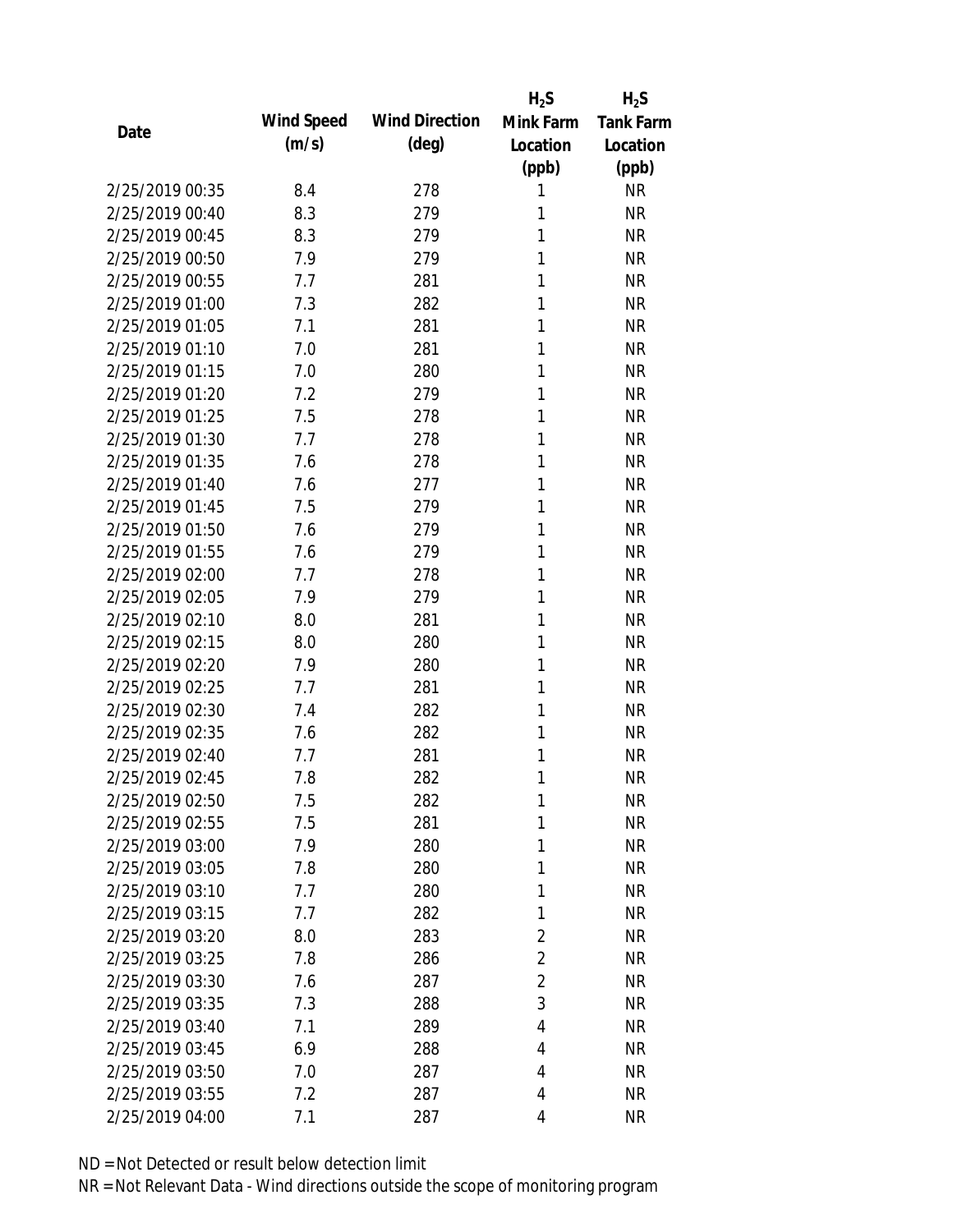|                 |            |                       | $H_2S$         | $H_2S$           |
|-----------------|------------|-----------------------|----------------|------------------|
| Date            | Wind Speed | <b>Wind Direction</b> | Mink Farm      | <b>Tank Farm</b> |
|                 | (m/s)      | $(\text{deg})$        | Location       | Location         |
|                 |            |                       | (ppb)          | (ppb)            |
| 2/25/2019 04:05 | 7.2        | 287                   | 4              | <b>NR</b>        |
| 2/25/2019 04:10 | 7.4        | 287                   | 3              | <b>NR</b>        |
| 2/25/2019 04:15 | 7.4        | 286                   | $\overline{4}$ | <b>NR</b>        |
| 2/25/2019 04:20 | 7.3        | 286                   | 4              | <b>NR</b>        |
| 2/25/2019 04:25 | 7.1        | 285                   | 4              | <b>NR</b>        |
| 2/25/2019 04:30 | 6.8        | 285                   | 4              | <b>NR</b>        |
| 2/25/2019 04:35 | 6.6        | 285                   | 3              | <b>NR</b>        |
| 2/25/2019 04:40 | 6.2        | 285                   | 3              | <b>NR</b>        |
| 2/25/2019 04:45 | 5.9        | 286                   | 3              | <b>NR</b>        |
| 2/25/2019 04:50 | 5.7        | 285                   | 3              | <b>NR</b>        |
| 2/25/2019 04:55 | 5.6        | 286                   | $\overline{2}$ | <b>NR</b>        |
| 2/25/2019 05:00 | 5.4        | 287                   | $\overline{2}$ | <b>NR</b>        |
| 2/25/2019 05:05 | 5.4        | 286                   | $\overline{2}$ | <b>NR</b>        |
| 2/25/2019 05:10 | 5.5        | 285                   | 3              | <b>NR</b>        |
| 2/25/2019 05:15 | 5.4        | 286                   | $\overline{2}$ | <b>NR</b>        |
| 2/25/2019 05:20 | 5.4        | 287                   | $\overline{2}$ | <b>NR</b>        |
| 2/25/2019 05:25 | 5.3        | 288                   | $\overline{2}$ | <b>NR</b>        |
| 2/25/2019 05:30 | 5.2        | 287                   | $\overline{2}$ | <b>NR</b>        |
| 2/25/2019 05:35 | 5.1        | 285                   | $\overline{2}$ | <b>NR</b>        |
| 2/25/2019 05:40 | 5.0        | 283                   | $\overline{2}$ | <b>NR</b>        |
| 2/25/2019 05:45 | 5.2        | 280                   | $\overline{2}$ | <b>NR</b>        |
| 2/25/2019 05:50 | 5.3        | 279                   | $\mathbf{1}$   | <b>NR</b>        |
| 2/25/2019 05:55 | 5.4        | 277                   | 1              | <b>NR</b>        |
| 2/25/2019 06:00 | 5.4        | 277                   | 1              | <b>NR</b>        |
| 2/25/2019 06:05 | 5.4        | 278                   | 1              | <b>NR</b>        |
| 2/25/2019 06:10 | 5.4        | 279                   | $\overline{c}$ | <b>NR</b>        |
| 2/25/2019 06:15 | 5.3        | 281                   | $\overline{2}$ | <b>NR</b>        |
| 2/25/2019 06:20 | 5.1        | 280                   | $\overline{2}$ | <b>NR</b>        |
| 2/25/2019 06:25 | 5.1        | 279                   | $\overline{2}$ | <b>NR</b>        |
| 2/25/2019 06:30 | 5.2        | 281                   | $\overline{2}$ | <b>NR</b>        |
| 2/25/2019 06:35 | 5.0        | 282                   | $\overline{2}$ | <b>NR</b>        |
| 2/25/2019 06:40 | 4.9        | 283                   | 1              | NR               |
| 2/25/2019 06:45 | 4.9        | 283                   | 1              | <b>NR</b>        |
| 2/25/2019 06:50 | 4.8        | 285                   | 1              | <b>NR</b>        |
| 2/25/2019 06:55 | 4.5        | 283                   | 1              | <b>NR</b>        |
| 2/25/2019 07:00 | 4.7        | 280                   | 1              | <b>NR</b>        |
| 2/25/2019 07:05 | 5.0        | 277                   | 1              | <b>NR</b>        |
| 2/25/2019 07:10 | 5.0        | 275                   | 1              | 1                |
| 2/25/2019 07:15 | 4.8        | 273                   | 1              | 1                |
| 2/25/2019 07:20 | 4.9        | 270                   | 1              | 1                |
| 2/25/2019 07:25 | 5.2        | 269                   | 1              | 1                |
| 2/25/2019 07:30 | 5.2        | 269                   | 1              | 1                |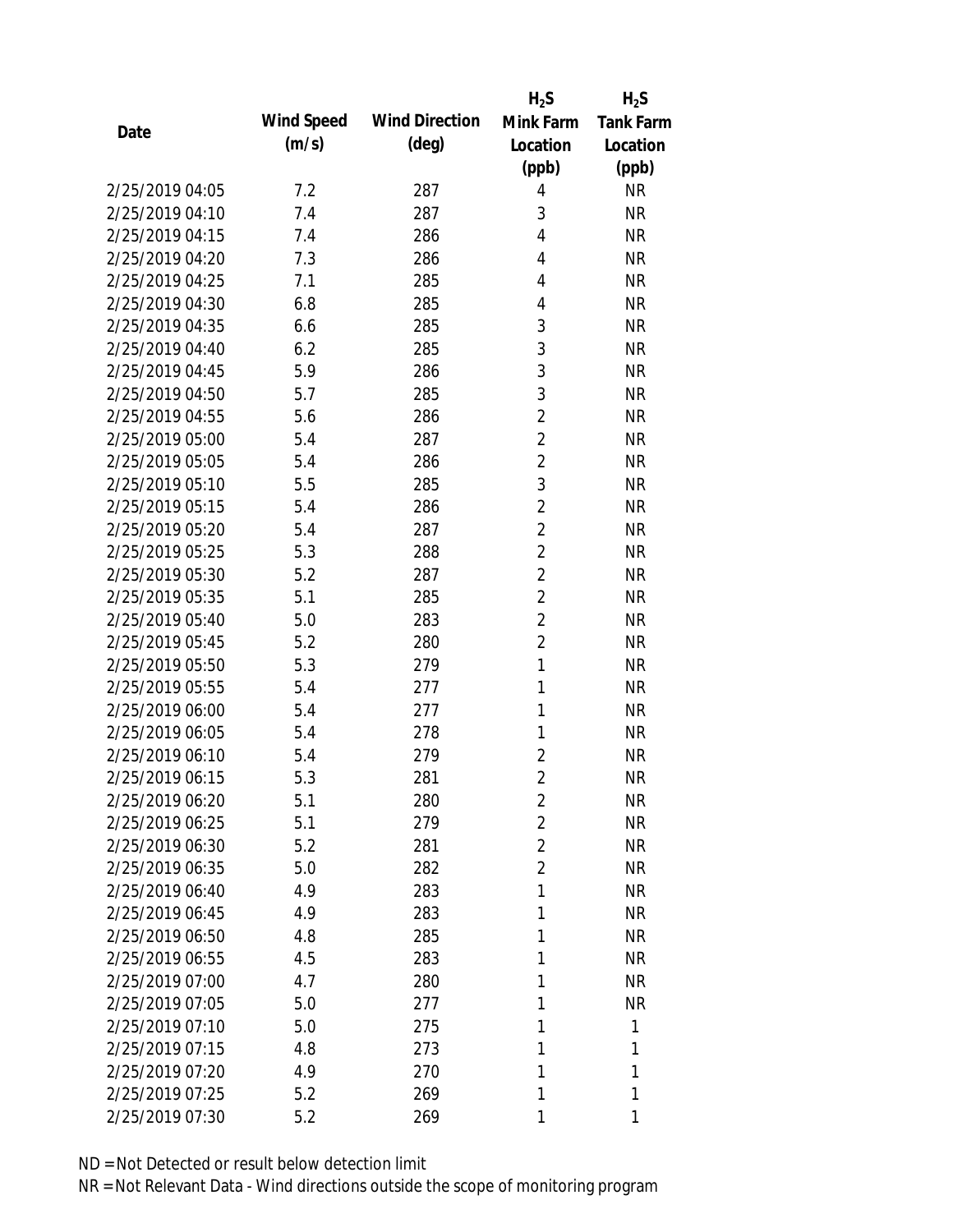|                 |            |                       | $H_2S$         | $H_2S$           |
|-----------------|------------|-----------------------|----------------|------------------|
| Date            | Wind Speed | <b>Wind Direction</b> | Mink Farm      | <b>Tank Farm</b> |
|                 | (m/s)      | $(\text{deg})$        | Location       | Location         |
|                 |            |                       | (ppb)          | (ppb)            |
| 2/25/2019 07:35 | 5.2        | 270                   | 1              | <b>ND</b>        |
| 2/25/2019 07:40 | 5.4        | 271                   | 1              | <b>ND</b>        |
| 2/25/2019 07:45 | 5.8        | 273                   | 1              | <b>ND</b>        |
| 2/25/2019 07:50 | 5.9        | 275                   | 1              | <b>ND</b>        |
| 2/25/2019 07:55 | 6.0        | 277                   | 1              | <b>NR</b>        |
| 2/25/2019 08:00 | 5.9        | 278                   | 1              | <b>NR</b>        |
| 2/25/2019 08:05 | 5.8        | 279                   | 1              | <b>NR</b>        |
| 2/25/2019 08:10 | 5.5        | 278                   | 1              | <b>NR</b>        |
| 2/25/2019 08:15 | 5.4        | 277                   | 1              | <b>NR</b>        |
| 2/25/2019 08:20 | 5.3        | 275                   | 1              | 1                |
| 2/25/2019 08:25 | 5.1        | 273                   | 1              | 1                |
| 2/25/2019 08:30 | 5.3        | 272                   | 1              | 1                |
| 2/25/2019 08:35 | 5.1        | 273                   | 1              | 1                |
| 2/25/2019 08:40 | 5.0        | 273                   | 1              | 1                |
| 2/25/2019 08:45 | 4.7        | 273                   | $\overline{2}$ | 1                |
| 2/25/2019 08:50 | 4.5        | 277                   | 2              | <b>NR</b>        |
| 2/25/2019 08:55 | 4.2        | 279                   | $\overline{2}$ | <b>NR</b>        |
| 2/25/2019 09:00 | 3.9        | 280                   | $\overline{2}$ | <b>NR</b>        |
| 2/25/2019 09:05 | 4.0        | 282                   | $\overline{2}$ | <b>NR</b>        |
| 2/25/2019 09:10 | 4.1        | 283                   | $\overline{2}$ | <b>NR</b>        |
| 2/25/2019 09:15 | 4.3        | 287                   | $\overline{2}$ | <b>NR</b>        |
| 2/25/2019 09:20 | 4.5        | 286                   | 1              | <b>NR</b>        |
| 2/25/2019 09:25 | 4.5        | 288                   | 1              | <b>NR</b>        |
| 2/25/2019 09:30 | 4.5        | 293                   | 1              | <b>NR</b>        |
| 2/25/2019 09:35 | 4.5        | 294                   | 1              | <b>NR</b>        |
| 2/25/2019 09:40 | 4.2        | 295                   | 1              | <b>NR</b>        |
| 2/25/2019 09:45 | 3.9        | 295                   | 1              | <b>NR</b>        |
| 2/25/2019 09:50 | 3.9        | 295                   | 1              | <b>NR</b>        |
| 2/25/2019 09:55 | 3.8        | 290                   | 1              | <b>NR</b>        |
| 2/25/2019 10:00 | 3.7        | 285                   | 1              | <b>NR</b>        |
| 2/25/2019 10:05 | 3.7        | 282                   | 1              | <b>NR</b>        |
| 2/25/2019 10:10 | 3.7        | 281                   | 1              | <b>NR</b>        |
| 2/25/2019 10:15 | 3.7        | 279                   | 1              | <b>NR</b>        |
| 2/25/2019 10:20 | 3.6        | 280                   | 1              | <b>NR</b>        |
| 2/25/2019 10:25 | 3.5        | 283                   | 1              | <b>NR</b>        |
| 2/25/2019 10:30 | 3.4        | 286                   | 1              | <b>NR</b>        |
| 2/25/2019 10:35 | 3.3        | 285                   | 1              | NR               |
| 2/25/2019 10:40 | 3.3        | 284                   | 1              | NR               |
| 2/25/2019 10:45 | 3.3        | 281                   | 1              | <b>NR</b>        |
| 2/25/2019 10:50 | 3.4        | 275                   | 1              | 1                |
| 2/25/2019 10:55 | 3.5        | 272                   | 1              | 1                |
| 2/25/2019 11:00 | 3.8        | 268                   | 1              | 1                |
|                 |            |                       |                |                  |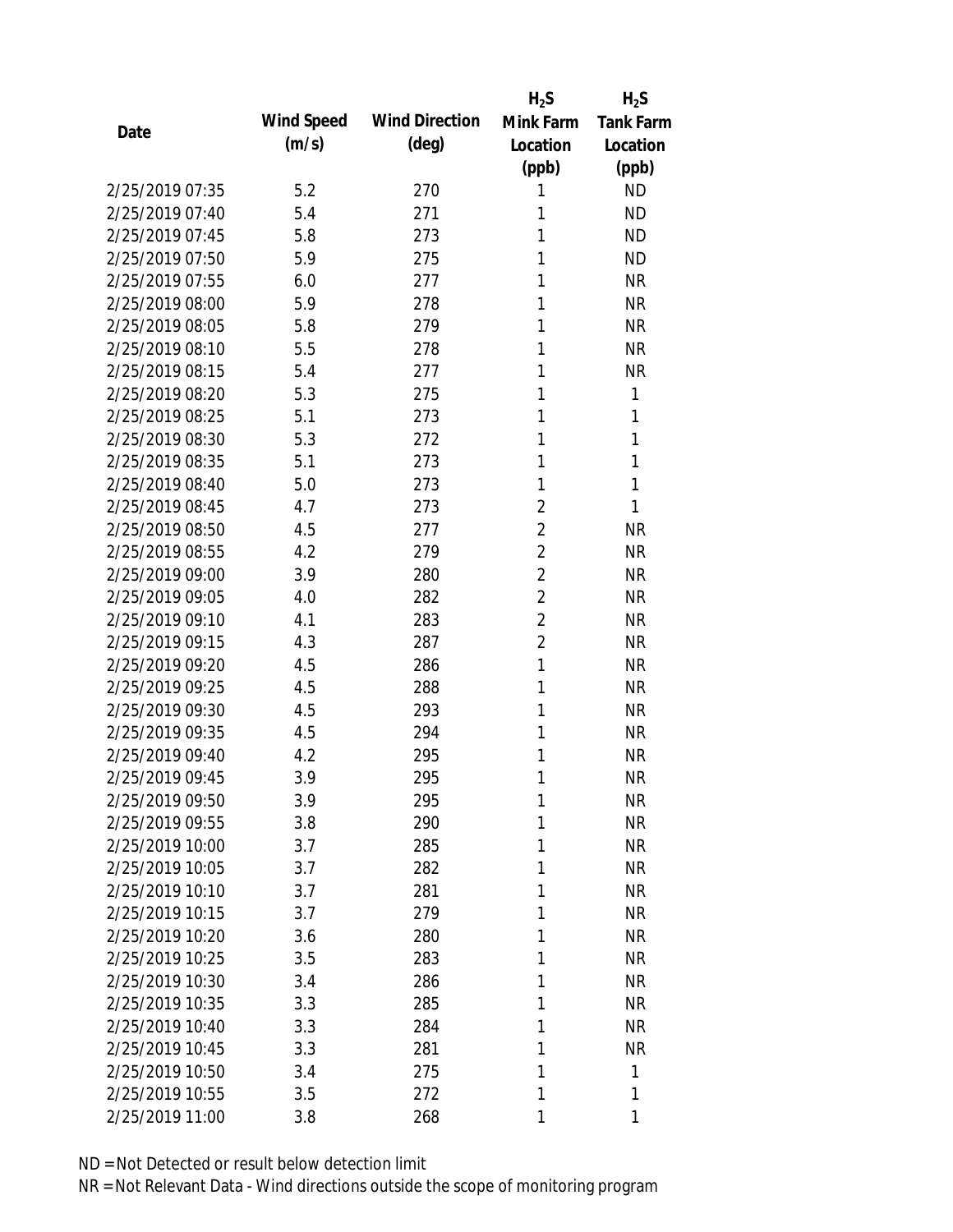|                 |            |                       | $H_2S$    | $H_2S$           |
|-----------------|------------|-----------------------|-----------|------------------|
|                 | Wind Speed | <b>Wind Direction</b> | Mink Farm | <b>Tank Farm</b> |
| Date            | (m/s)      | $(\text{deg})$        | Location  | Location         |
|                 |            |                       | (ppb)     | (ppb)            |
| 2/25/2019 11:05 | 3.9        | 269                   | 1         | 1                |
| 2/25/2019 11:10 | 4.1        | 265                   | 1         | 1                |
| 2/25/2019 11:15 | 4.3        | 268                   | 1         | 1                |
| 2/25/2019 11:20 | 4.4        | 271                   | 1         | 1                |
| 2/25/2019 11:25 | 4.4        | 273                   | 1         | 1                |
| 2/25/2019 11:30 | 4.5        | 278                   | 1         | <b>NR</b>        |
| 2/25/2019 11:35 | 4.5        | 280                   | 1         | <b>NR</b>        |
| 2/25/2019 11:40 | 4.4        | 285                   | 1         | <b>NR</b>        |
| 2/25/2019 11:45 | 4.4        | 283                   | 1         | <b>NR</b>        |
| 2/25/2019 11:50 | 4.3        | 281                   | 1         | <b>NR</b>        |
| 2/25/2019 11:55 | 4.1        | 280                   | 1         | <b>NR</b>        |
| 2/25/2019 12:00 | 4.0        | 281                   | 1         | <b>NR</b>        |
| 2/25/2019 12:05 | 4.0        | 288                   | 1         | <b>NR</b>        |
| 2/25/2019 12:10 | 4.0        | 288                   | 1         | <b>NR</b>        |
| 2/25/2019 12:15 | 3.8        | 290                   | 1         | <b>NR</b>        |
| 2/25/2019 12:20 | 3.7        | 293                   | 1         | <b>NR</b>        |
| 2/25/2019 12:25 | 3.7        | 296                   | 1         | <b>NR</b>        |
| 2/25/2019 12:30 | 3.6        | 288                   | 1         | <b>NR</b>        |
| 2/25/2019 12:35 | 3.6        | 278                   | 1         | <b>NR</b>        |
| 2/25/2019 12:40 | 3.6        | 278                   | 1         | <b>NR</b>        |
| 2/25/2019 12:45 | 3.7        | 275                   | 1         | 1                |
| 2/25/2019 12:50 | 3.7        | 273                   | 1         | $\overline{2}$   |
| 2/25/2019 12:55 | 3.6        | 270                   | 1         | $\overline{2}$   |
| 2/25/2019 13:00 | 3.4        | 273                   | 1         | 1                |
| 2/25/2019 13:05 | 3.1        | 275                   | 1         | 1                |
| 2/25/2019 13:10 | 2.9        | 268                   | 1         | 1                |
| 2/25/2019 13:15 | 2.8        | 270                   | 1         | 1                |
| 2/25/2019 13:20 | 2.6        | 268                   | 1         | 1                |
| 2/25/2019 13:25 | 2.5        | 261                   | 1         | 1                |
| 2/25/2019 13:30 | 2.5        | 261                   | <b>NR</b> | <b>NR</b>        |
| 2/25/2019 13:35 | 2.6        | 259                   | 1         | 1                |
| 2/25/2019 13:40 | 2.6        | 260                   | 1         | 1                |
| 2/25/2019 13:45 | 2.7        | 256                   | 1         | 1                |
| 2/25/2019 13:50 | 2.7        | 264                   | <b>NR</b> | <b>NR</b>        |
| 2/25/2019 13:55 | 2.9        | 274                   | 1         | 1                |
| 2/25/2019 14:00 | 3.1        | 271                   | 1         | 1                |
| 2/25/2019 14:05 | 3.2        | 268                   | 1         | 1                |
| 2/25/2019 14:10 | 3.3        | 271                   | 1         | 1                |
| 2/25/2019 14:15 | 3.3        | 271                   | 1         | 1                |
| 2/25/2019 14:20 | 3.3        | 265                   | 1         | 1                |
| 2/25/2019 14:25 | 3.4        | 263                   | 1         | 1                |
| 2/25/2019 14:30 | 3.4        | 271                   | 1         | 1                |
|                 |            |                       |           |                  |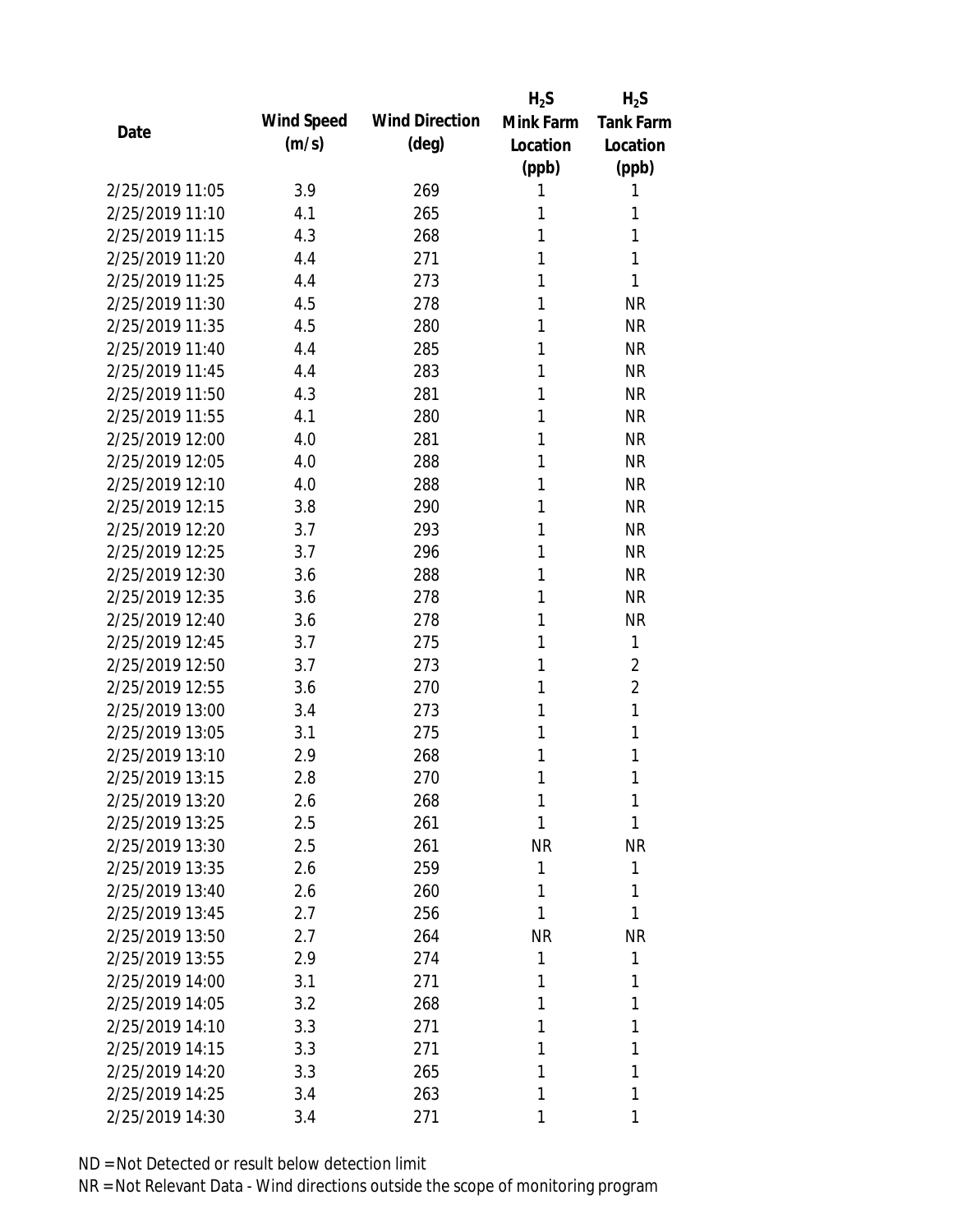|                 |            |                       | $H_2S$    | $H_2S$           |
|-----------------|------------|-----------------------|-----------|------------------|
| Date            | Wind Speed | <b>Wind Direction</b> | Mink Farm | <b>Tank Farm</b> |
|                 | (m/s)      | $(\text{deg})$        | Location  | Location         |
|                 |            |                       | (ppb)     | (ppb)            |
| 2/25/2019 14:35 | 3.3        | 278                   | 1         | <b>NR</b>        |
| 2/25/2019 14:40 | 3.4        | 281                   | 1         | <b>NR</b>        |
| 2/25/2019 14:45 | 3.4        | 288                   | 1         | <b>NR</b>        |
| 2/25/2019 14:50 | 3.3        | 287                   | 1         | <b>NR</b>        |
| 2/25/2019 14:55 | 3.2        | 288                   | 1         | <b>NR</b>        |
| 2/25/2019 15:00 | 3.1        | 282                   | 1         | <b>NR</b>        |
| 2/25/2019 15:05 | 3.1        | 275                   | 1         | 1                |
| 2/25/2019 15:10 | 3.0        | 270                   | 1         | 1                |
| 2/25/2019 15:15 | 3.0        | 267                   | 1         | 1                |
| 2/25/2019 15:20 | 3.0        | 268                   | 1         | 1                |
| 2/25/2019 15:25 | 3.0        | 267                   | 1         | 1                |
| 2/25/2019 15:30 | 3.0        | 266                   | 1         | 1                |
| 2/25/2019 15:35 | 3.0        | 271                   | 1         | 1                |
| 2/25/2019 15:40 | 2.9        | 278                   | 1         | <b>NR</b>        |
| 2/25/2019 15:45 | 2.7        | 283                   | 1         | <b>NR</b>        |
| 2/25/2019 15:50 | 2.6        | 291                   | 1         | <b>NR</b>        |
| 2/25/2019 15:55 | 2.6        | 287                   | 1         | <b>NR</b>        |
| 2/25/2019 16:00 | 2.5        | 287                   | 1         | <b>NR</b>        |
| 2/25/2019 16:05 | 2.4        | 285                   | 1         | <b>NR</b>        |
| 2/25/2019 16:10 | 2.4        | 274                   | 1         | 1                |
| 2/25/2019 16:15 | 2.5        | 268                   | 1         | 1                |
| 2/25/2019 16:20 | 2.5        | 265                   | 1         | 1                |
| 2/25/2019 16:25 | 2.5        | 270                   | 1         | 1                |
| 2/25/2019 16:30 | 2.5        | 270                   | 1         | 1                |
| 2/25/2019 16:35 | 2.5        | 268                   | 1         | 1                |
| 2/25/2019 16:40 | 2.4        | 277                   | 1         | <b>NR</b>        |
| 2/25/2019 16:45 | 2.5        | 284                   | 1         | <b>NR</b>        |
| 2/25/2019 16:50 | 2.4        | 283                   | 1         | <b>NR</b>        |
| 2/25/2019 16:55 | 2.2        | 285                   | 1         | <b>NR</b>        |
| 2/25/2019 17:00 | 2.1        | 292                   | <b>NR</b> | <b>NR</b>        |
| 2/25/2019 17:05 | 2.1        | 306                   | 1         | <b>NR</b>        |
| 2/25/2019 17:10 | 2.1        | 311                   | 1         | <b>NR</b>        |
| 2/25/2019 17:15 | 2.0        | 308                   | 1         | <b>NR</b>        |
| 2/25/2019 17:20 | 2.0        | 311                   | 1         | <b>NR</b>        |
| 2/25/2019 17:25 | 2.0        | 309                   | 1         | <b>NR</b>        |
| 2/25/2019 17:30 | 1.9        | 302                   | 1         | <b>NR</b>        |
| 2/25/2019 17:35 | 1.8        | 294                   | 1         | <b>NR</b>        |
| 2/25/2019 17:40 | 1.9        | 285                   | 1         | <b>NR</b>        |
| 2/25/2019 17:45 | 1.8        | 279                   | 1         | <b>NR</b>        |
| 2/25/2019 17:50 | 1.7        | 273                   | 1         | 1                |
| 2/25/2019 17:55 | 1.7        | 275                   | 1         | 1                |
| 2/25/2019 18:00 | 1.8        | 281                   | 1         | <b>NR</b>        |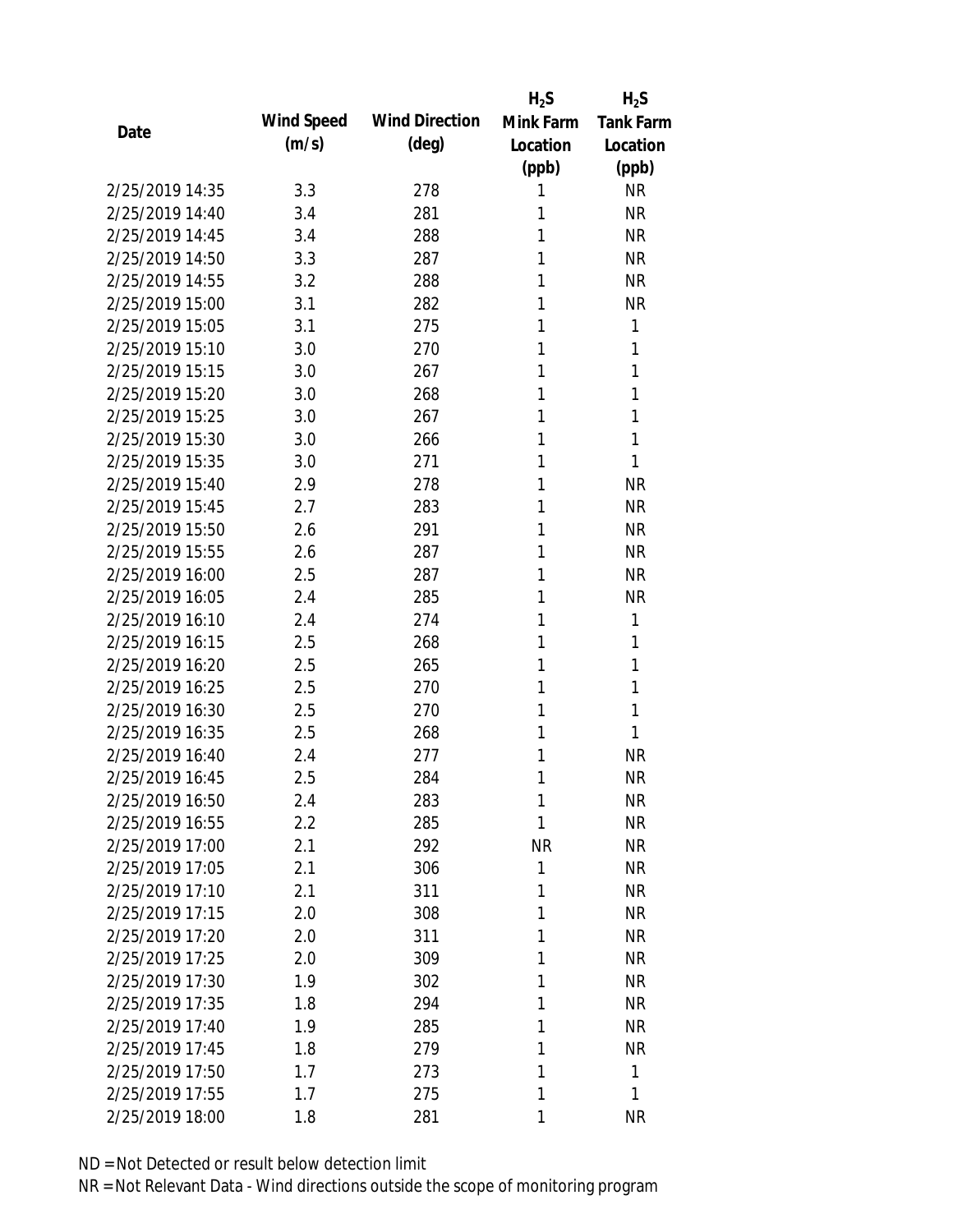|                 |            |                       | $H_2S$         | $H_2S$           |
|-----------------|------------|-----------------------|----------------|------------------|
|                 | Wind Speed | <b>Wind Direction</b> | Mink Farm      | <b>Tank Farm</b> |
| Date            | (m/s)      | $(\text{deg})$        | Location       | Location         |
|                 |            |                       | (ppb)          | (ppb)            |
| 2/25/2019 18:05 | 1.8        | 277                   | <b>ND</b>      | <b>NR</b>        |
| 2/25/2019 18:10 | 1.8        | 274                   | <b>ND</b>      | 1                |
| 2/25/2019 18:15 | 1.9        | 275                   | $\mathbf{1}$   | 1                |
| 2/25/2019 18:20 | 2.0        | 278                   | 1              | <b>NR</b>        |
| 2/25/2019 18:25 | 2.2        | 275                   | 1              | 1                |
| 2/25/2019 18:30 | 2.2        | 268                   | 1              | 1                |
| 2/25/2019 18:35 | 2.1        | 271                   | $\overline{2}$ | 1                |
| 2/25/2019 18:40 | 2.0        | 273                   | 1              | 1                |
| 2/25/2019 18:45 | 2.0        | 274                   | 1              | 1                |
| 2/25/2019 18:50 | 2.0        | 272                   | 1              | 1                |
| 2/25/2019 18:55 | 1.7        | 273                   | 1              | 1                |
| 2/25/2019 19:00 | 1.6        | 275                   | <b>ND</b>      | 1                |
| 2/25/2019 19:05 | 1.7        | 271                   | <b>ND</b>      | 1                |
| 2/25/2019 19:10 | 1.7        | 277                   | $\mathbf{1}$   | <b>NR</b>        |
| 2/25/2019 19:15 | 1.5        | 277                   | 1              | <b>NR</b>        |
| 2/25/2019 19:20 | 1.4        | 282                   | 1              | <b>NR</b>        |
| 2/25/2019 19:25 | 1.6        | 289                   | 1              | <b>NR</b>        |
| 2/25/2019 19:30 | 1.6        | 297                   | 1              | <b>NR</b>        |
| 2/25/2019 19:35 | 1.6        | 310                   | 1              | <b>NR</b>        |
| 2/25/2019 19:40 | 1.8        | 317                   | 1              | <b>NR</b>        |
| 2/25/2019 19:45 | 1.9        | 328                   | 1              | <b>NR</b>        |
| 2/25/2019 19:50 | 2.1        | 335                   | 1              | <b>NR</b>        |
| 2/25/2019 19:55 | 2.0        | 339                   | 1              | <b>NR</b>        |
| 2/25/2019 20:00 | 2.0        | 344                   | 1              | <b>NR</b>        |
| 2/25/2019 20:05 | 2.0        | 347                   | 1              | <b>NR</b>        |
| 2/25/2019 20:10 | 1.9        | 347                   | 1              | <b>NR</b>        |
| 2/25/2019 20:15 | 1.7        | 347                   | 1              | <b>NR</b>        |
| 2/25/2019 20:20 | 1.7        | 345                   | $\mathbf{1}$   | <b>NR</b>        |
| 2/25/2019 20:25 | 1.6        | 344                   | 1              | <b>NR</b>        |
| 2/25/2019 20:30 | 1.6        | 346                   | 1              | <b>NR</b>        |
| 2/25/2019 20:35 | 1.6        | 342                   | 1              | <b>NR</b>        |
| 2/25/2019 20:40 | 1.6        | 341                   | 1              | <b>NR</b>        |
| 2/25/2019 20:45 | 1.7        | 346                   | 1              | <b>NR</b>        |
| 2/25/2019 20:50 | 1.6        | 348                   | 1              | <b>NR</b>        |
| 2/25/2019 20:55 | 1.4        | 351                   | 1              | <b>NR</b>        |
| 2/25/2019 21:00 | 1.4        | 354                   | 1              | <b>NR</b>        |
| 2/25/2019 21:05 | 1.3        | 359                   | 1              | <b>NR</b>        |
| 2/25/2019 21:10 | 1.2        | 2                     | 1              | <b>NR</b>        |
| 2/25/2019 21:15 | 1.2        | 4                     | 1              | <b>NR</b>        |
| 2/25/2019 21:20 | 1.4        | 11                    | 1              | <b>NR</b>        |
| 2/25/2019 21:25 | 1.5        | 15                    | 1              | <b>NR</b>        |
| 2/25/2019 21:30 | 1.6        | 19                    | 1              | <b>NR</b>        |
|                 |            |                       |                |                  |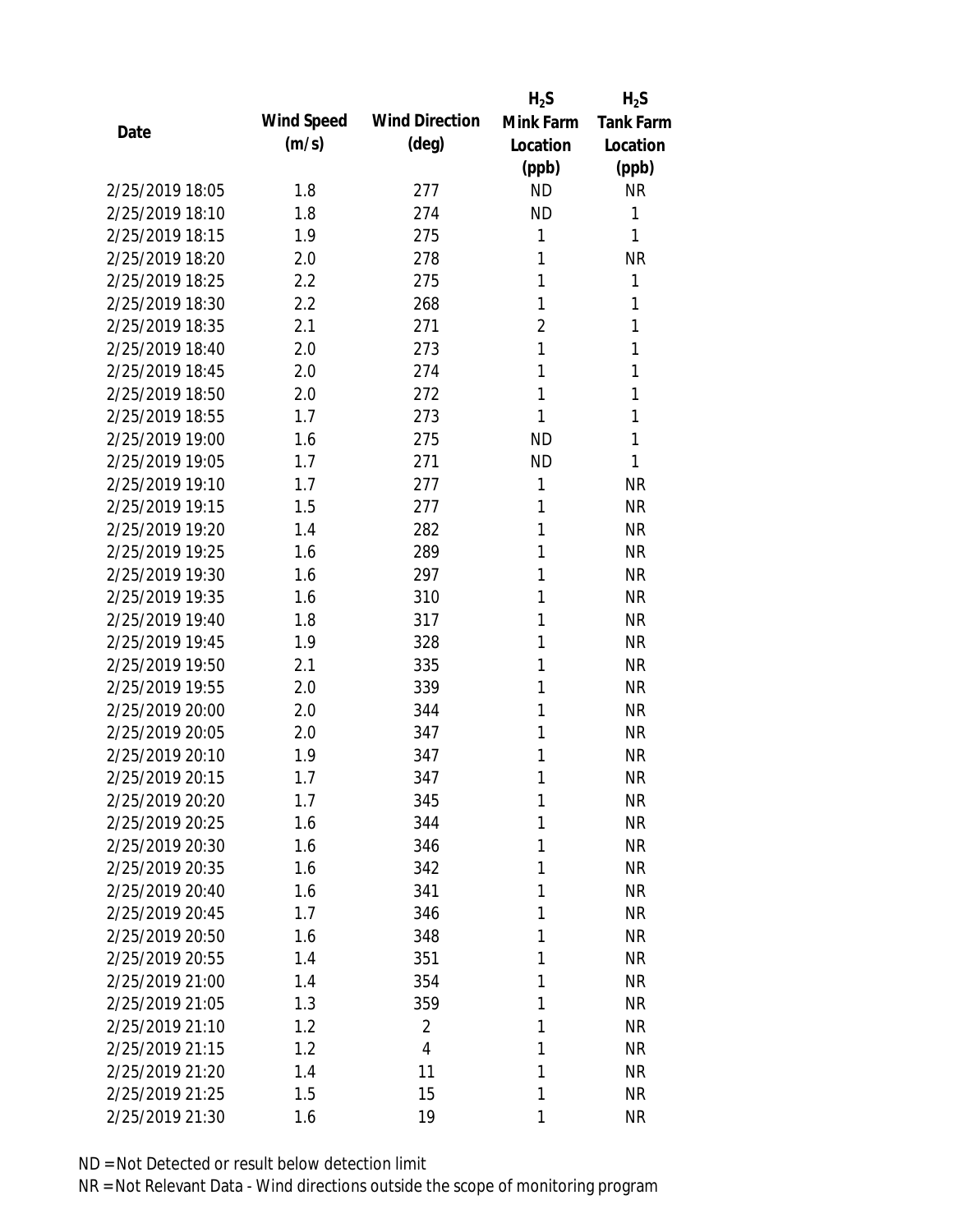|                 |            |                       | $H_2S$       | $H_2S$    |
|-----------------|------------|-----------------------|--------------|-----------|
| Date            | Wind Speed | <b>Wind Direction</b> | Mink Farm    | Tank Farm |
|                 | (m/s)      | $(\text{deg})$        | Location     | Location  |
|                 |            |                       | (ppb)        | (ppb)     |
| 2/25/2019 21:35 | 1.6        | 21                    | 1            | <b>NR</b> |
| 2/25/2019 21:40 | 1.7        | 23                    | 1            | <b>NR</b> |
| 2/25/2019 21:45 | 1.7        | 24                    | 1            | <b>NR</b> |
| 2/25/2019 21:50 | 1.6        | 21                    | 1            | <b>NR</b> |
| 2/25/2019 21:55 | 1.6        | 18                    | 1            | <b>NR</b> |
| 2/25/2019 22:00 | 1.5        | 15                    | 1            | <b>NR</b> |
| 2/25/2019 22:05 | 1.4        | 14                    | 1            | <b>NR</b> |
| 2/25/2019 22:10 | 1.3        | 13                    | <b>ND</b>    | <b>NR</b> |
| 2/25/2019 22:15 | 1.2        | 11                    | $\mathbf{1}$ | <b>NR</b> |
| 2/25/2019 22:20 | 1.3        | 14                    | 1            | <b>NR</b> |
| 2/25/2019 22:25 | 1.4        | 14                    | 1            | <b>NR</b> |
| 2/25/2019 22:30 | 1.4        | 13                    | 1            | <b>NR</b> |
| 2/25/2019 22:35 | 1.4        | 13                    | 1            | <b>NR</b> |
| 2/25/2019 22:40 | 1.5        | 14                    | 1            | <b>NR</b> |
| 2/25/2019 22:45 | 1.7        | 13                    | 1            | <b>NR</b> |
| 2/25/2019 22:50 | 1.8        | 11                    | 1            | <b>NR</b> |
| 2/25/2019 22:55 | 1.9        | 12                    | 1            | <b>NR</b> |
| 2/25/2019 23:00 | 2.1        | 14                    | 1            | <b>NR</b> |
| 2/25/2019 23:05 | 2.1        | 14                    | 1            | <b>NR</b> |
| 2/25/2019 23:10 | 2.2        | 12                    | 1            | <b>NR</b> |
| 2/25/2019 23:15 | 2.2        | 14                    | 1            | <b>NR</b> |
| 2/25/2019 23:20 | 2.3        | 13                    | 1            | <b>NR</b> |
| 2/25/2019 23:25 | 2.3        | 12                    | 1            | <b>NR</b> |
| 2/25/2019 23:30 | 2.3        | 13                    | 1            | <b>NR</b> |
| 2/25/2019 23:35 | 2.3        | 12                    | 1            | <b>NR</b> |
| 2/25/2019 23:40 | 2.3        | 12                    | 1            | <b>NR</b> |
| 2/25/2019 23:45 | 2.2        | 8                     | 1            | <b>NR</b> |
| 2/25/2019 23:50 | 2.0        | 9                     | 1            | <b>NR</b> |
| 2/25/2019 23:55 | 2.1        | 9                     | 1            | <b>NR</b> |
| 2/25/2019 24:00 | 2.1        | 8                     | 1            | <b>NR</b> |
| 2/26/2019 00:05 | 2.3        | 8                     | 1            | <b>NR</b> |
| 2/26/2019 00:10 | 2.4        | $\overline{7}$        | 1            | <b>NR</b> |
| 2/26/2019 00:15 | 2.5        | 9                     | 1            | <b>NR</b> |
| 2/26/2019 00:20 | 2.6        | 9                     | 1            | <b>NR</b> |
| 2/26/2019 00:25 | 2.6        | 10                    | 1            | <b>NR</b> |
| 2/26/2019 00:30 | 2.7        | 10                    | 1            | <b>NR</b> |
| 2/26/2019 00:35 | 2.6        | 13                    | 1            | <b>NR</b> |
| 2/26/2019 00:40 | 2.6        | 15                    | 1            | <b>NR</b> |
| 2/26/2019 00:45 | 2.6        | 17                    | 1            | <b>NR</b> |
| 2/26/2019 00:50 | 2.6        | 16                    | 1            | <b>NR</b> |
| 2/26/2019 00:55 | 2.6        | 14                    | 1            | <b>NR</b> |
| 2/26/2019 01:00 | 2.6        | 12                    | 1            | <b>NR</b> |
|                 |            |                       |              |           |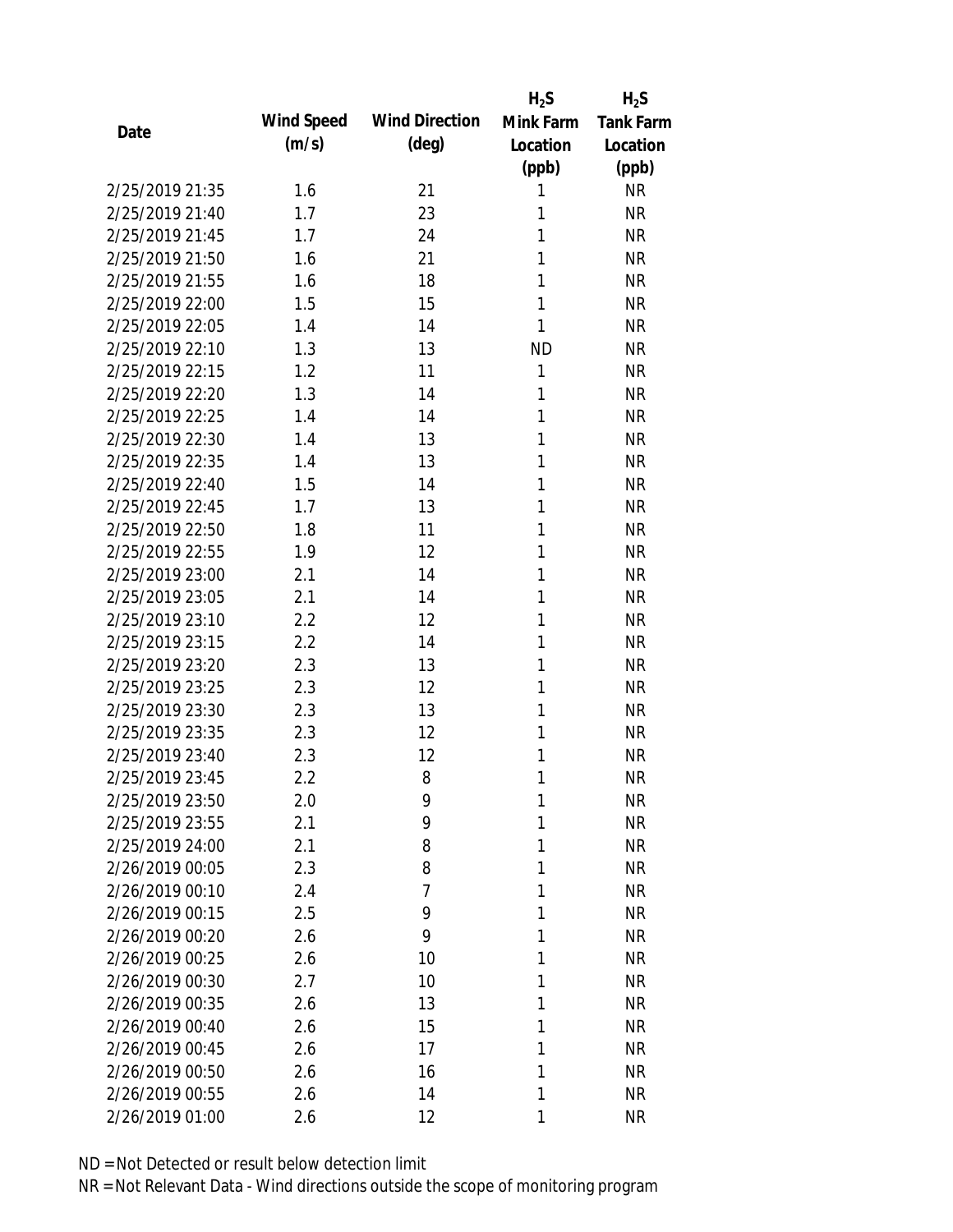|                 |            |                       | $H_2S$         | $H_2S$           |
|-----------------|------------|-----------------------|----------------|------------------|
| Date            | Wind Speed | <b>Wind Direction</b> | Mink Farm      | <b>Tank Farm</b> |
|                 | (m/s)      | $(\text{deg})$        | Location       | Location         |
|                 |            |                       | (ppb)          | (ppb)            |
| 2/26/2019 01:05 | 2.7        | 10                    | 1              | <b>NR</b>        |
| 2/26/2019 01:10 | 2.9        | 10                    | 1              | <b>NR</b>        |
| 2/26/2019 01:15 | 3.0        | 10                    | 1              | <b>NR</b>        |
| 2/26/2019 01:20 | 3.0        | 13                    | 1              | <b>NR</b>        |
| 2/26/2019 01:25 | 3.0        | 16                    | 1              | <b>NR</b>        |
| 2/26/2019 01:30 | 2.9        | 19                    | 1              | <b>NR</b>        |
| 2/26/2019 01:35 | 2.9        | 20                    | 1              | <b>NR</b>        |
| 2/26/2019 01:40 | 2.8        | 19                    | 1              | <b>NR</b>        |
| 2/26/2019 01:45 | 2.8        | 20                    | 1              | <b>NR</b>        |
| 2/26/2019 01:50 | 2.9        | 19                    | 1              | <b>NR</b>        |
| 2/26/2019 01:55 | 3.0        | 17                    | 1              | <b>NR</b>        |
| 2/26/2019 02:00 | 3.2        | 18                    | 1              | <b>NR</b>        |
| 2/26/2019 02:05 | 3.4        | 21                    | 1              | <b>NR</b>        |
| 2/26/2019 02:10 | 3.6        | 25                    | 1              | <b>NR</b>        |
| 2/26/2019 02:15 | 3.7        | 26                    | 1              | <b>NR</b>        |
| 2/26/2019 02:20 | 3.8        | 27                    | 1              | <b>NR</b>        |
| 2/26/2019 02:25 | 3.8        | 28                    | 1              | <b>NR</b>        |
| 2/26/2019 02:30 | 3.8        | 29                    | 1              | <b>NR</b>        |
| 2/26/2019 02:35 | 3.9        | 29                    | 1              | <b>NR</b>        |
| 2/26/2019 02:40 | 3.7        | 29                    | 1              | <b>NR</b>        |
| 2/26/2019 02:45 | 3.7        | 30                    | 1              | <b>NR</b>        |
| 2/26/2019 02:50 | 3.7        | 29                    | 1              | <b>NR</b>        |
| 2/26/2019 02:55 | 3.8        | 28                    | 1              | <b>NR</b>        |
| 2/26/2019 03:00 | 4.1        | 25                    | 1              | <b>NR</b>        |
| 2/26/2019 03:05 | 4.2        | 24                    | 1              | <b>NR</b>        |
| 2/26/2019 03:10 | 4.3        | 22                    | 1              | <b>NR</b>        |
| 2/26/2019 03:15 | 4.5        | 21                    | 1              | <b>NR</b>        |
| 2/26/2019 03:20 | 4.5        | 21                    | $\overline{2}$ | <b>NR</b>        |
| 2/26/2019 03:25 | 4.6        | 22                    | $\overline{2}$ | <b>NR</b>        |
| 2/26/2019 03:30 | 4.5        | 22                    | $\overline{2}$ | <b>NR</b>        |
| 2/26/2019 03:35 | 4.4        | 21                    | $\overline{2}$ | <b>NR</b>        |
| 2/26/2019 03:40 | 4.3        | 21                    | 1              | <b>NR</b>        |
| 2/26/2019 03:45 | 4.1        | 21                    | 1              | <b>NR</b>        |
| 2/26/2019 03:50 | 4.0        | 22                    | 1              | <b>NR</b>        |
| 2/26/2019 03:55 | 3.9        | 23                    | 1              | <b>NR</b>        |
| 2/26/2019 04:00 | 3.6        | 25                    | 1              | <b>NR</b>        |
| 2/26/2019 04:05 | 3.6        | 27                    | 1              | <b>NR</b>        |
| 2/26/2019 04:10 | 3.5        | 29                    | 1              | <b>NR</b>        |
| 2/26/2019 04:15 | 3.5        | 30                    | 1              | <b>NR</b>        |
| 2/26/2019 04:20 | 3.5        | 31                    | 1              | <b>NR</b>        |
| 2/26/2019 04:25 | 3.6        | 32                    | 1              | <b>NR</b>        |
| 2/26/2019 04:30 | 3.7        | 33                    | 1              | <b>NR</b>        |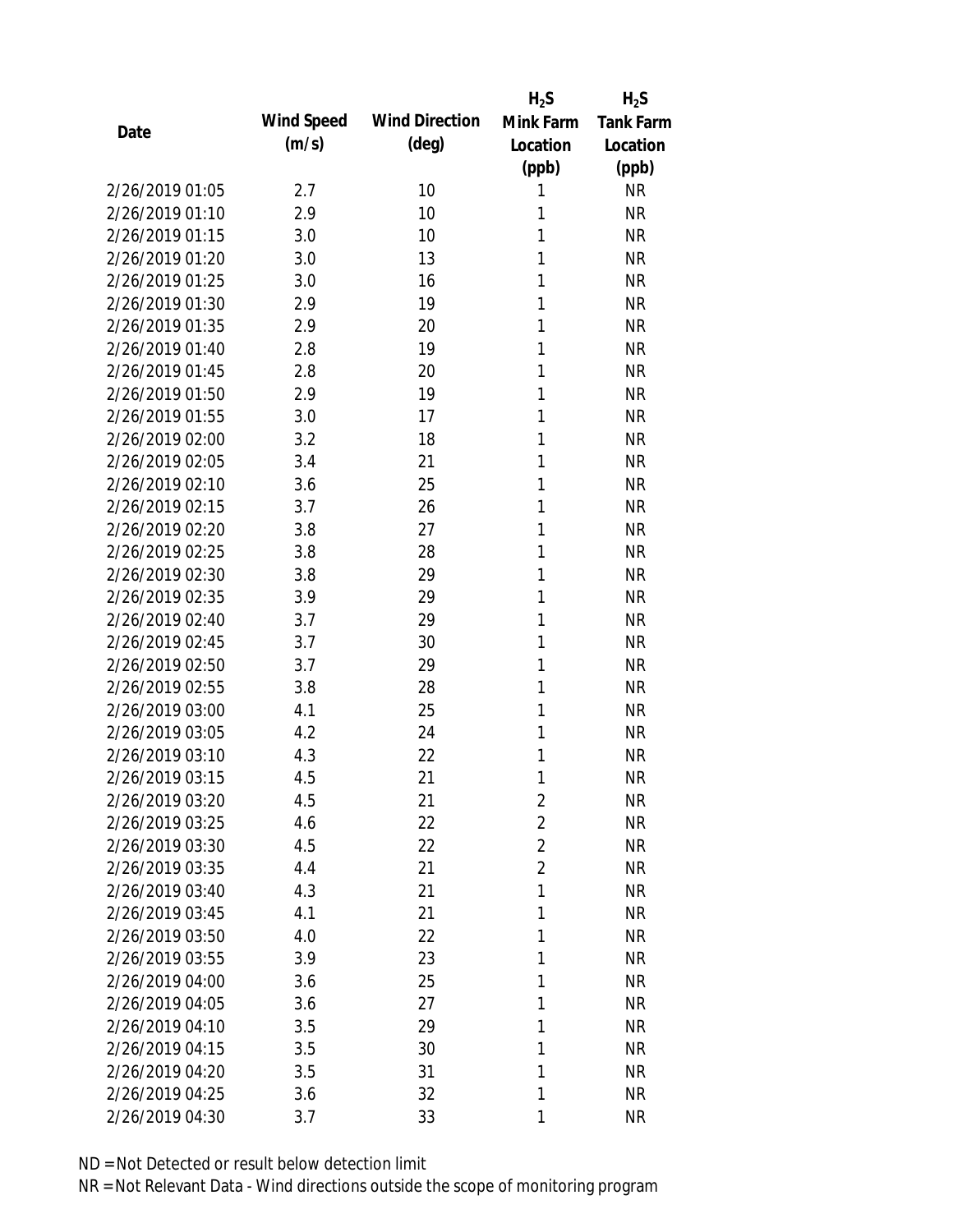|                 |            |                       | $H_2S$    | $H_2S$           |
|-----------------|------------|-----------------------|-----------|------------------|
| Date            | Wind Speed | <b>Wind Direction</b> | Mink Farm | <b>Tank Farm</b> |
|                 | (m/s)      | $(\text{deg})$        | Location  | Location         |
|                 |            |                       | (ppb)     | (ppb)            |
| 2/26/2019 04:35 | 3.8        | 34                    | 1         | <b>NR</b>        |
| 2/26/2019 04:40 | 3.8        | 35                    | 1         | <b>NR</b>        |
| 2/26/2019 04:45 | 3.7        | 36                    | 1         | <b>NR</b>        |
| 2/26/2019 04:50 | 3.5        | 36                    | 1         | <b>NR</b>        |
| 2/26/2019 04:55 | 3.2        | 36                    | <b>ND</b> | <b>NR</b>        |
| 2/26/2019 05:00 | 3.0        | 36                    | 1         | <b>NR</b>        |
| 2/26/2019 05:05 | 2.9        | 36                    | 1         | <b>NR</b>        |
| 2/26/2019 05:10 | 2.9        | 35                    | 1         | <b>NR</b>        |
| 2/26/2019 05:15 | 2.9        | 33                    | 1         | <b>NR</b>        |
| 2/26/2019 05:20 | 3.0        | 35                    | 1         | <b>NR</b>        |
| 2/26/2019 05:25 | 3.0        | 36                    | 1         | <b>NR</b>        |
| 2/26/2019 05:30 | 3.1        | 37                    | 1         | <b>NR</b>        |
| 2/26/2019 05:35 | 3.1        | 38                    | 1         | <b>NR</b>        |
| 2/26/2019 05:40 | 3.0        | 39                    | 1         | <b>NR</b>        |
| 2/26/2019 05:45 | 3.0        | 38                    | 1         | <b>NR</b>        |
| 2/26/2019 05:50 | 3.1        | 37                    | 1         | <b>NR</b>        |
| 2/26/2019 05:55 | 3.3        | 34                    | 1         | <b>NR</b>        |
| 2/26/2019 06:00 | 3.4        | 31                    | 1         | <b>NR</b>        |
| 2/26/2019 06:05 | 3.6        | 28                    | 1         | <b>NR</b>        |
| 2/26/2019 06:10 | 3.7        | 27                    | 1         | <b>NR</b>        |
| 2/26/2019 06:15 | 3.9        | 28                    | 1         | <b>NR</b>        |
| 2/26/2019 06:20 | 4.0        | 28                    | 1         | <b>NR</b>        |
| 2/26/2019 06:25 | 4.0        | 28                    | 1         | <b>NR</b>        |
| 2/26/2019 06:30 | 4.0        | 28                    | 1         | <b>NR</b>        |
| 2/26/2019 06:35 | 4.1        | 31                    | 1         | <b>NR</b>        |
| 2/26/2019 06:40 | 4.3        | 32                    | 1         | <b>NR</b>        |
| 2/26/2019 06:45 | 4.4        | 31                    | 1         | <b>NR</b>        |
| 2/26/2019 06:50 | 4.5        | 32                    | 1         | <b>NR</b>        |
| 2/26/2019 06:55 | 4.5        | 34                    | 1         | <b>NR</b>        |
| 2/26/2019 07:00 | 4.6        | 34                    | 1         | <b>NR</b>        |
| 2/26/2019 07:05 | 4.6        | 32                    | 1         | <b>NR</b>        |
| 2/26/2019 07:10 | 4.5        | 31                    | 1         | <b>NR</b>        |
| 2/26/2019 07:15 | 4.4        | 29                    | 1         | <b>NR</b>        |
| 2/26/2019 07:20 | 4.4        | 29                    | 1         | <b>NR</b>        |
| 2/26/2019 07:25 | 4.3        | 27                    | 1         | <b>NR</b>        |
| 2/26/2019 07:30 | 4.4        | 28                    | 1         | <b>NR</b>        |
| 2/26/2019 07:35 | 4.5        | 29                    | 1         | <b>NR</b>        |
| 2/26/2019 07:40 | 4.6        | 29                    | 1         | <b>NR</b>        |
| 2/26/2019 07:45 | 4.6        | 30                    | 1         | <b>NR</b>        |
| 2/26/2019 07:50 | 4.4        | 29                    | 1         | <b>NR</b>        |
| 2/26/2019 07:55 | 4.6        | 30                    | 1         | <b>NR</b>        |
| 2/26/2019 08:00 | 4.3        | 32                    | 1         | <b>NR</b>        |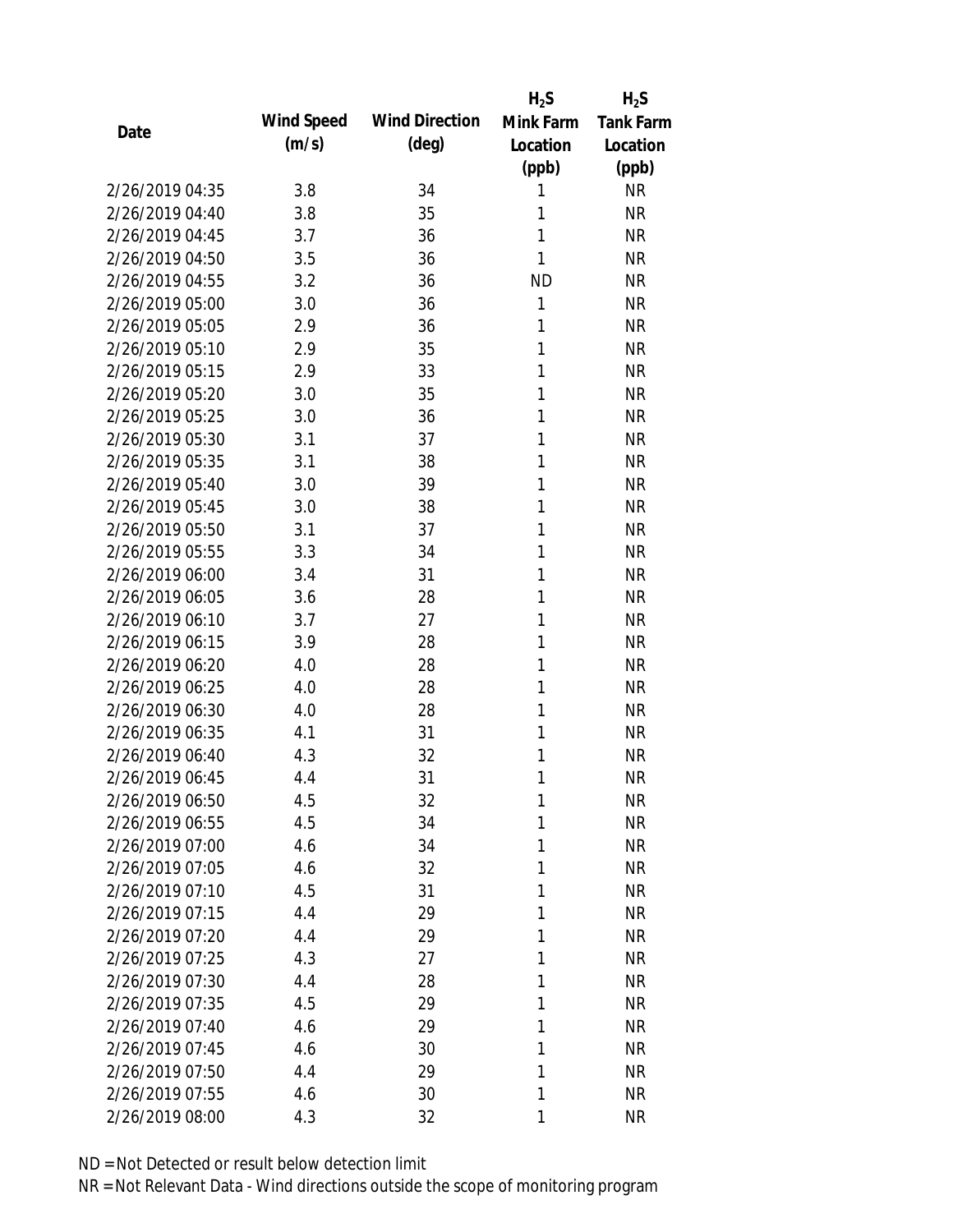|                 |            |                       | $H_2S$       | $H_2S$           |
|-----------------|------------|-----------------------|--------------|------------------|
| Date            | Wind Speed | <b>Wind Direction</b> | Mink Farm    | <b>Tank Farm</b> |
|                 | (m/s)      | $(\text{deg})$        | Location     | Location         |
|                 |            |                       | (ppb)        | (ppb)            |
| 2/26/2019 08:05 | 4.0        | 32                    | 1            | <b>NR</b>        |
| 2/26/2019 08:10 | 3.9        | 33                    | 1            | <b>NR</b>        |
| 2/26/2019 08:15 | 3.9        | 35                    | 1            | <b>NR</b>        |
| 2/26/2019 08:20 | 3.9        | 35                    | 1            | <b>NR</b>        |
| 2/26/2019 08:25 | 3.8        | 35                    | 1            | <b>NR</b>        |
| 2/26/2019 08:30 | 3.9        | 34                    | 1            | <b>NR</b>        |
| 2/26/2019 08:35 | 3.9        | 34                    | 1            | <b>NR</b>        |
| 2/26/2019 08:40 | 3.8        | 33                    | 1            | <b>NR</b>        |
| 2/26/2019 08:45 | 3.8        | 30                    | 1            | <b>NR</b>        |
| 2/26/2019 08:50 | 3.9        | 30                    | 1            | <b>NR</b>        |
| 2/26/2019 08:55 | 4.0        | 30                    | 1            | <b>NR</b>        |
| 2/26/2019 09:00 | 4.2        | 28                    | 1            | <b>NR</b>        |
| 2/26/2019 09:05 | 4.3        | 26                    | 1            | <b>NR</b>        |
| 2/26/2019 09:10 | 4.2        | 26                    | 1            | <b>NR</b>        |
| 2/26/2019 09:15 | 4.2        | 26                    | 1            | <b>NR</b>        |
| 2/26/2019 09:20 | 4.2        | 26                    | 1            | <b>NR</b>        |
| 2/26/2019 09:25 | 4.0        | 26                    | 1            | <b>NR</b>        |
| 2/26/2019 09:30 | 3.9        | 29                    | 1            | <b>NR</b>        |
| 2/26/2019 09:35 | 3.9        | 30                    | 1            | <b>NR</b>        |
| 2/26/2019 09:40 | 4.1        | 30                    | 1            | <b>NR</b>        |
| 2/26/2019 09:45 | 4.2        | 32                    | 1            | <b>NR</b>        |
| 2/26/2019 09:50 | 4.1        | 33                    | 1            | <b>NR</b>        |
| 2/26/2019 09:55 | 4.1        | 34                    | 1            | <b>NR</b>        |
| 2/26/2019 10:00 | 4.3        | 34                    | 1            | <b>NR</b>        |
| 2/26/2019 10:05 | 4.3        | 36                    | 1            | <b>NR</b>        |
| 2/26/2019 10:10 | 4.2        | 35                    | 1            | <b>NR</b>        |
| 2/26/2019 10:15 | 4.2        | 35                    | 1            | <b>NR</b>        |
| 2/26/2019 10:20 | 4.3        | 33                    | 1            | <b>NR</b>        |
| 2/26/2019 10:25 | 4.4        | 32                    | 1            | <b>NR</b>        |
| 2/26/2019 10:30 | 4.3        | 32                    | 1            | <b>NR</b>        |
| 2/26/2019 10:35 | 4.2        | 34                    | 1            | <b>NR</b>        |
| 2/26/2019 10:40 | 4.0        | 36                    | 1            | <b>NR</b>        |
| 2/26/2019 10:45 | 3.8        | 40                    | 1            | <b>NR</b>        |
| 2/26/2019 10:50 | 3.7        | 42                    | <b>NR</b>    | <b>NR</b>        |
| 2/26/2019 10:55 | 3.6        | 42                    | <b>NR</b>    | <b>NR</b>        |
| 2/26/2019 11:00 | 3.5        | 40                    | $\mathbf{1}$ | <b>NR</b>        |
| 2/26/2019 11:05 | 3.4        | 38                    | 1            | <b>NR</b>        |
| 2/26/2019 11:10 | 3.5        | 38                    | 1            | <b>NR</b>        |
| 2/26/2019 11:15 | 3.7        | 37                    | 1            | <b>NR</b>        |
| 2/26/2019 11:20 | 3.8        | 37                    | 1            | <b>NR</b>        |
| 2/26/2019 11:25 | 3.9        | 39                    | 1            | <b>NR</b>        |
| 2/26/2019 11:30 | 4.0        | 41                    | <b>NR</b>    | <b>NR</b>        |
|                 |            |                       |              |                  |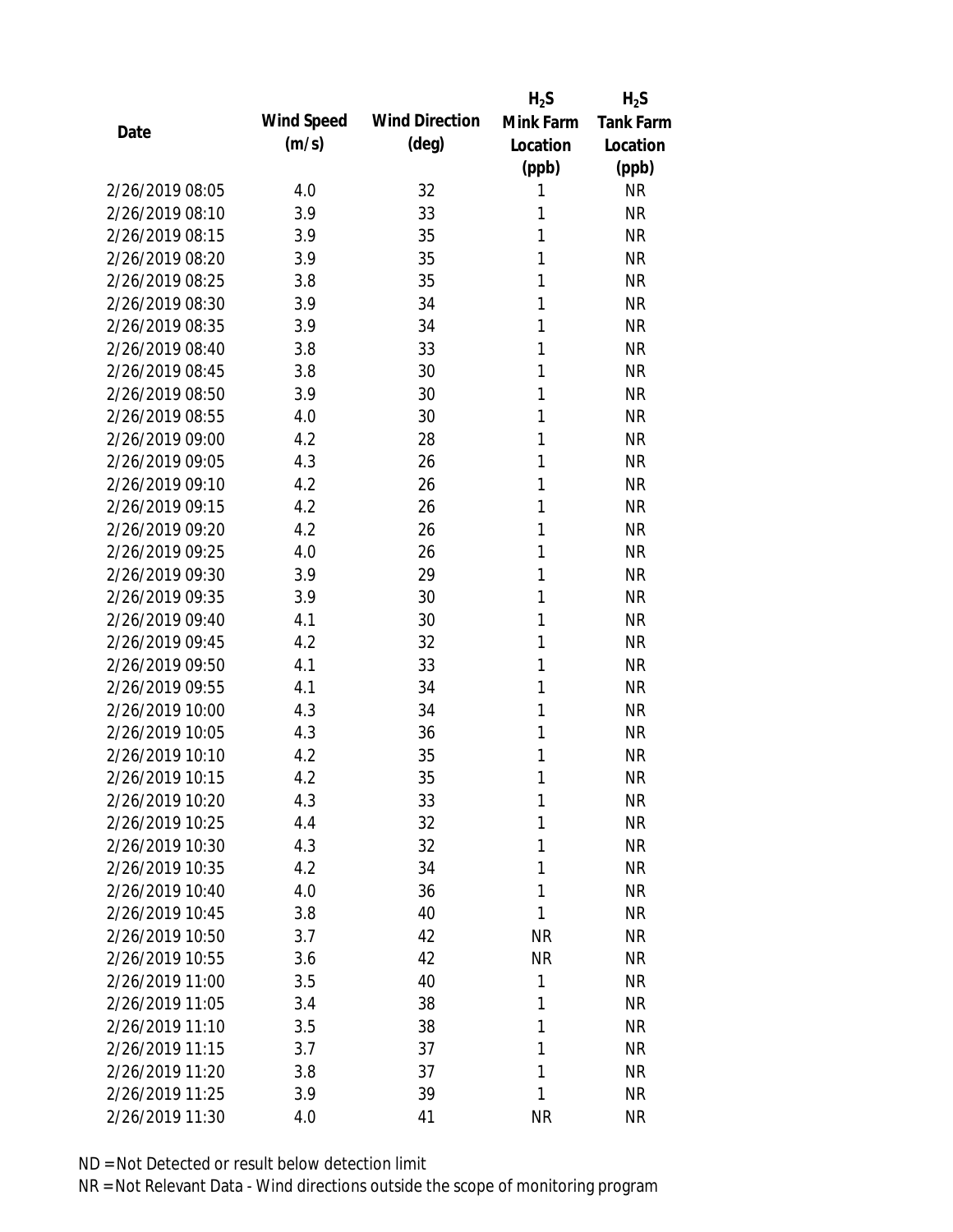|                 |            |                       | $H_2S$    | $H_2S$           |
|-----------------|------------|-----------------------|-----------|------------------|
| Date            | Wind Speed | <b>Wind Direction</b> | Mink Farm | <b>Tank Farm</b> |
|                 | (m/s)      | $(\text{deg})$        | Location  | Location         |
|                 |            |                       | (ppb)     | (ppb)            |
| 2/26/2019 11:35 | 4.1        | 43                    | <b>NR</b> | <b>NR</b>        |
| 2/26/2019 11:40 | 4.1        | 43                    | <b>NR</b> | <b>NR</b>        |
| 2/26/2019 11:45 | 3.8        | 44                    | <b>NR</b> | <b>NR</b>        |
| 2/26/2019 11:50 | 3.9        | 46                    | <b>NR</b> | <b>NR</b>        |
| 2/26/2019 11:55 | 3.8        | 47                    | <b>NR</b> | <b>NR</b>        |
| 2/26/2019 12:00 | 3.7        | 50                    | <b>NR</b> | <b>NR</b>        |
| 2/26/2019 12:05 | 3.7        | 51                    | <b>NR</b> | <b>NR</b>        |
| 2/26/2019 12:10 | 3.6        | 53                    | <b>NR</b> | <b>NR</b>        |
| 2/26/2019 12:15 | 3.7        | 56                    | <b>NR</b> | <b>NR</b>        |
| 2/26/2019 12:20 | 3.7        | 55                    | <b>NR</b> | <b>NR</b>        |
| 2/26/2019 12:25 | 3.6        | 56                    | <b>NR</b> | <b>NR</b>        |
| 2/26/2019 12:30 | 3.5        | 56                    | <b>NR</b> | <b>NR</b>        |
| 2/26/2019 12:35 | 3.4        | 57                    | <b>NR</b> | <b>NR</b>        |
| 2/26/2019 12:40 | 3.5        | 63                    | <b>NR</b> | <b>NR</b>        |
| 2/26/2019 12:45 | 3.7        | 66                    | <b>NR</b> | <b>NR</b>        |
| 2/26/2019 12:50 | 3.6        | 72                    | <b>NR</b> | <b>NR</b>        |
| 2/26/2019 12:55 | 3.8        | 77                    | <b>NR</b> | <b>NR</b>        |
| 2/26/2019 13:00 | 4.0        | 83                    | <b>NR</b> | <b>NR</b>        |
| 2/26/2019 13:05 | 4.1        | 87                    | <b>NR</b> | <b>NR</b>        |
| 2/26/2019 13:10 | 4.0        | 88                    | <b>NR</b> | <b>NR</b>        |
| 2/26/2019 13:15 | 4.0        | 88                    | <b>NR</b> | <b>NR</b>        |
| 2/26/2019 13:20 | 4.0        | 86                    | <b>NR</b> | <b>NR</b>        |
| 2/26/2019 13:25 | 3.9        | 86                    | <b>NR</b> | <b>NR</b>        |
| 2/26/2019 13:30 | 3.9        | 84                    | <b>NR</b> | <b>NR</b>        |
| 2/26/2019 13:35 | 3.8        | 84                    | <b>NR</b> | <b>NR</b>        |
| 2/26/2019 13:40 | 3.9        | 83                    | <b>NR</b> | <b>NR</b>        |
| 2/26/2019 13:45 | 3.8        | 82                    | <b>NR</b> | <b>NR</b>        |
| 2/26/2019 13:50 | 3.9        | 85                    | <b>NR</b> | <b>NR</b>        |
| 2/26/2019 13:55 | 3.9        | 87                    | <b>NR</b> | <b>NR</b>        |
| 2/26/2019 14:00 | 3.9        | 87                    | NR        | <b>NR</b>        |
| 2/26/2019 14:05 | 3.8        | 84                    | <b>NR</b> | <b>NR</b>        |
| 2/26/2019 14:10 | 3.6        | 84                    | <b>NR</b> | <b>NR</b>        |
| 2/26/2019 14:15 | 3.6        | 86                    | <b>NR</b> | <b>NR</b>        |
| 2/26/2019 14:20 | 3.5        | 83                    | <b>NR</b> | <b>NR</b>        |
| 2/26/2019 14:25 | 3.3        | 79                    | <b>NR</b> | <b>NR</b>        |
| 2/26/2019 14:30 | 3.3        | 81                    | <b>NR</b> | <b>NR</b>        |
| 2/26/2019 14:35 | 3.5        | 84                    | <b>NR</b> | <b>NR</b>        |
| 2/26/2019 14:40 | 3.7        | 80                    | <b>NR</b> | <b>NR</b>        |
| 2/26/2019 14:45 | 3.6        | 75                    | <b>NR</b> | <b>NR</b>        |
| 2/26/2019 14:50 | 3.7        | 73                    | <b>NR</b> | <b>NR</b>        |
| 2/26/2019 14:55 | 3.9        | 73                    | <b>NR</b> | <b>NR</b>        |
| 2/26/2019 15:00 | 3.9        | 71                    | <b>NR</b> | <b>NR</b>        |
|                 |            |                       |           |                  |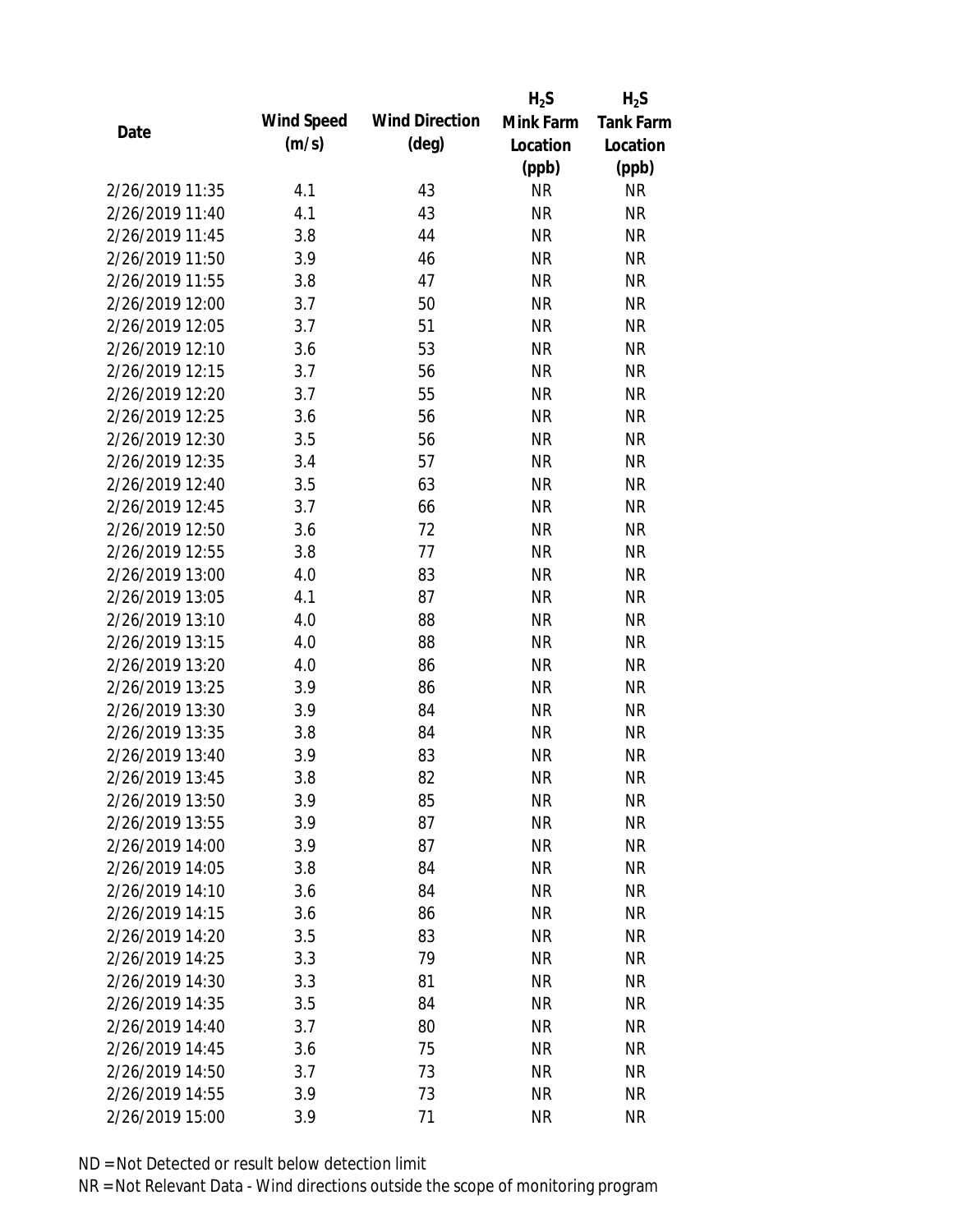|                 |            |                       | $H_2S$    | $H_2S$           |
|-----------------|------------|-----------------------|-----------|------------------|
| Date            | Wind Speed | <b>Wind Direction</b> | Mink Farm | <b>Tank Farm</b> |
|                 | (m/s)      | $(\text{deg})$        | Location  | Location         |
|                 |            |                       | (ppb)     | (ppb)            |
| 2/26/2019 15:05 | 3.7        | 69                    | <b>NR</b> | <b>NR</b>        |
| 2/26/2019 15:10 | 3.5        | 70                    | <b>NR</b> | <b>NR</b>        |
| 2/26/2019 15:15 | 3.5        | 73                    | <b>NR</b> | <b>NR</b>        |
| 2/26/2019 15:20 | 3.6        | 73                    | <b>NR</b> | <b>NR</b>        |
| 2/26/2019 15:25 | 3.5        | 68                    | <b>NR</b> | <b>NR</b>        |
| 2/26/2019 15:30 | 3.6        | 64                    | <b>NR</b> | <b>NR</b>        |
| 2/26/2019 15:35 | 3.7        | 58                    | <b>NR</b> | <b>NR</b>        |
| 2/26/2019 15:40 | 3.7        | 56                    | <b>NR</b> | <b>NR</b>        |
| 2/26/2019 15:45 | 3.7        | 57                    | <b>NR</b> | <b>NR</b>        |
| 2/26/2019 15:50 | 3.6        | 58                    | <b>NR</b> | <b>NR</b>        |
| 2/26/2019 15:55 | 3.6        | 63                    | <b>NR</b> | <b>NR</b>        |
| 2/26/2019 16:00 | 3.5        | 65                    | <b>NR</b> | <b>NR</b>        |
| 2/26/2019 16:05 | 3.6        | 67                    | <b>NR</b> | <b>NR</b>        |
| 2/26/2019 16:10 | 3.6        | 69                    | <b>NR</b> | <b>NR</b>        |
| 2/26/2019 16:15 | 3.7        | 65                    | <b>NR</b> | <b>NR</b>        |
| 2/26/2019 16:20 | 3.8        | 67                    | <b>NR</b> | <b>NR</b>        |
| 2/26/2019 16:25 | 3.7        | 66                    | <b>NR</b> | <b>NR</b>        |
| 2/26/2019 16:30 | 3.6        | 67                    | <b>NR</b> | <b>NR</b>        |
| 2/26/2019 16:35 | 3.7        | 67                    | <b>NR</b> | <b>NR</b>        |
| 2/26/2019 16:40 | 3.8        | 65                    | <b>NR</b> | <b>NR</b>        |
| 2/26/2019 16:45 | 3.8        | 64                    | <b>NR</b> | <b>NR</b>        |
| 2/26/2019 16:50 | 3.8        | 62                    | <b>NR</b> | <b>NR</b>        |
| 2/26/2019 16:55 | 4.0        | 62                    | <b>NR</b> | <b>NR</b>        |
| 2/26/2019 17:00 | 4.1        | 59                    | <b>NR</b> | <b>NR</b>        |
| 2/26/2019 17:05 | 4.1        | 59                    | <b>NR</b> | <b>NR</b>        |
| 2/26/2019 17:10 | 4.0        | 59                    | <b>NR</b> | <b>NR</b>        |
| 2/26/2019 17:15 | 3.9        | 62                    | <b>NR</b> | <b>NR</b>        |
| 2/26/2019 17:20 | 4.0        | 61                    | <b>NR</b> | <b>NR</b>        |
| 2/26/2019 17:25 | 4.0        | 59                    | <b>NR</b> | <b>NR</b>        |
| 2/26/2019 17:30 | 4.0        | 60                    | <b>NR</b> | <b>NR</b>        |
| 2/26/2019 17:35 | 4.1        | 60                    | <b>NR</b> | <b>NR</b>        |
| 2/26/2019 17:40 | 4.1        | 60                    | <b>NR</b> | <b>NR</b>        |
| 2/26/2019 17:45 | 4.0        | 59                    | <b>NR</b> | <b>NR</b>        |
| 2/26/2019 17:50 | 3.9        | 58                    | <b>NR</b> | <b>NR</b>        |
| 2/26/2019 17:55 | 3.7        | 60                    | <b>NR</b> | NR               |
| 2/26/2019 18:00 | 3.7        | 63                    | <b>NR</b> | <b>NR</b>        |
| 2/26/2019 18:05 | 3.6        | 66                    | <b>NR</b> | <b>NR</b>        |
| 2/26/2019 18:10 | 3.8        | 67                    | NR        | <b>NR</b>        |
| 2/26/2019 18:15 | 3.9        | 69                    | <b>NR</b> | NR               |
| 2/26/2019 18:20 | 3.9        | 71                    | <b>NR</b> | NR               |
| 2/26/2019 18:25 | 3.8        | 73                    | <b>NR</b> | <b>NR</b>        |
| 2/26/2019 18:30 | 3.8        | 74                    | <b>NR</b> | <b>NR</b>        |
|                 |            |                       |           |                  |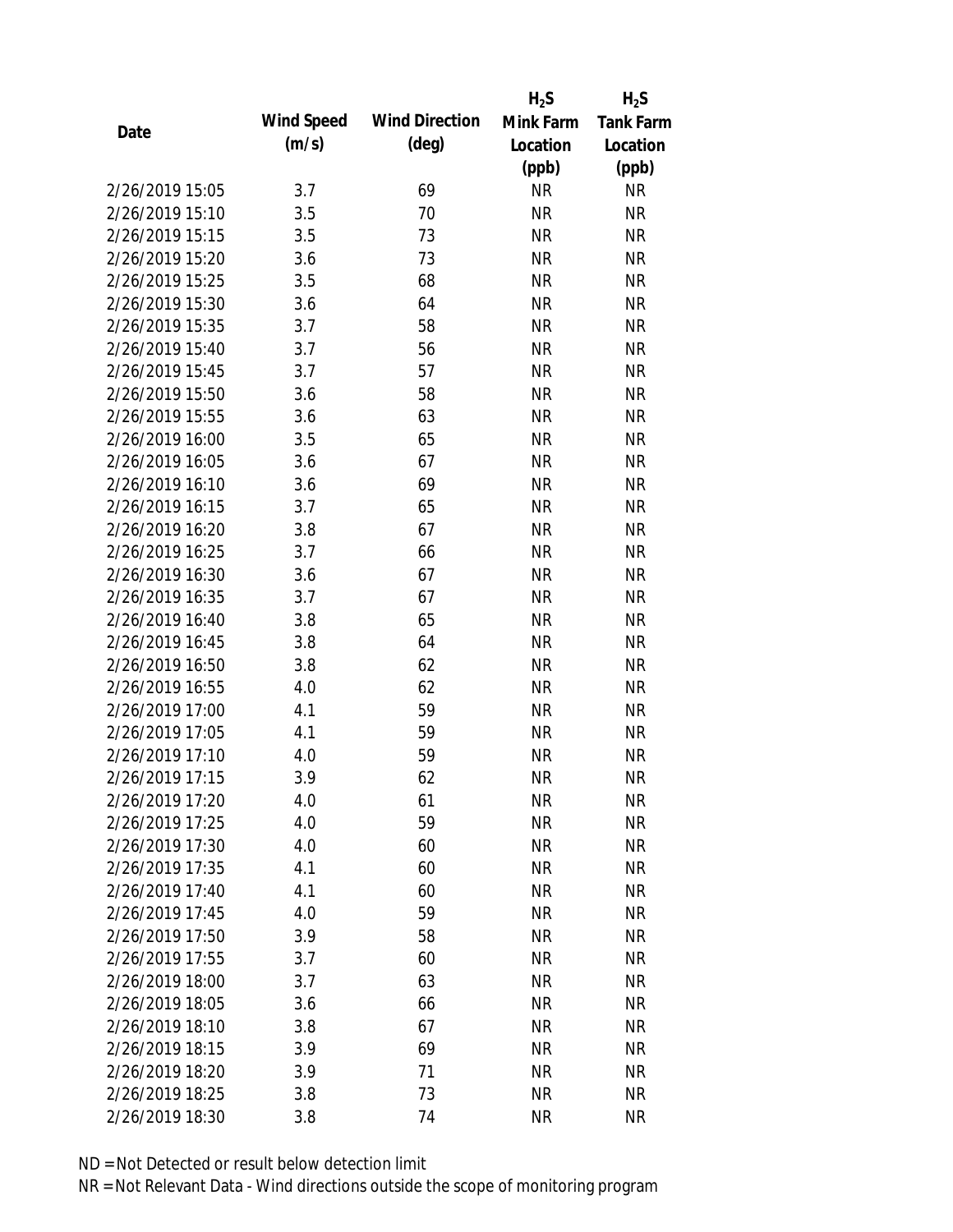|                 |            |                       | $H_2S$    | $H_2S$           |
|-----------------|------------|-----------------------|-----------|------------------|
| Date            | Wind Speed | <b>Wind Direction</b> | Mink Farm | <b>Tank Farm</b> |
|                 | (m/s)      | $(\text{deg})$        | Location  | Location         |
|                 |            |                       | (ppb)     | (ppb)            |
| 2/26/2019 18:35 | 3.6        | 74                    | <b>NR</b> | <b>NR</b>        |
| 2/26/2019 18:40 | 3.4        | 75                    | <b>NR</b> | <b>NR</b>        |
| 2/26/2019 18:45 | 3.6        | 76                    | <b>NR</b> | <b>NR</b>        |
| 2/26/2019 18:50 | 3.8        | 76                    | <b>NR</b> | <b>NR</b>        |
| 2/26/2019 18:55 | 4.0        | 76                    | <b>NR</b> | <b>NR</b>        |
| 2/26/2019 19:00 | 4.1        | 74                    | <b>NR</b> | <b>NR</b>        |
| 2/26/2019 19:05 | 4.3        | 73                    | <b>NR</b> | <b>NR</b>        |
| 2/26/2019 19:10 | 4.3        | 73                    | <b>NR</b> | <b>NR</b>        |
| 2/26/2019 19:15 | 4.1        | 73                    | <b>NR</b> | <b>NR</b>        |
| 2/26/2019 19:20 | 3.9        | 75                    | <b>NR</b> | <b>NR</b>        |
| 2/26/2019 19:25 | 3.9        | 74                    | <b>NR</b> | <b>NR</b>        |
| 2/26/2019 19:30 | 3.8        | 76                    | <b>NR</b> | <b>NR</b>        |
| 2/26/2019 19:35 | 3.8        | 75                    | <b>NR</b> | <b>NR</b>        |
| 2/26/2019 19:40 | 3.9        | 78                    | <b>NR</b> | <b>NR</b>        |
| 2/26/2019 19:45 | 3.8        | 79                    | <b>NR</b> | <b>NR</b>        |
| 2/26/2019 19:50 | 3.9        | 78                    | <b>NR</b> | <b>NR</b>        |
| 2/26/2019 19:55 | 3.8        | 78                    | <b>NR</b> | <b>NR</b>        |
| 2/26/2019 20:00 | 4.0        | 78                    | <b>NR</b> | <b>NR</b>        |
| 2/26/2019 20:05 | 3.9        | 81                    | <b>NR</b> | <b>NR</b>        |
| 2/26/2019 20:10 | 3.7        | 79                    | <b>NR</b> | <b>NR</b>        |
| 2/26/2019 20:15 | 3.7        | 79                    | <b>NR</b> | <b>NR</b>        |
| 2/26/2019 20:20 | 3.6        | 78                    | <b>NR</b> | <b>NR</b>        |
| 2/26/2019 20:25 | 3.6        | 79                    | <b>NR</b> | <b>NR</b>        |
| 2/26/2019 20:30 | 3.5        | 77                    | <b>NR</b> | <b>NR</b>        |
| 2/26/2019 20:35 | 3.5        | 75                    | <b>NR</b> | <b>NR</b>        |
| 2/26/2019 20:40 | 3.6        | 76                    | <b>NR</b> | <b>NR</b>        |
| 2/26/2019 20:45 | 3.5        | 76                    | <b>NR</b> | <b>NR</b>        |
| 2/26/2019 20:50 | 3.6        | 77                    | <b>NR</b> | <b>NR</b>        |
| 2/26/2019 20:55 | 3.6        | 77                    | <b>NR</b> | <b>NR</b>        |
| 2/26/2019 21:00 | 3.6        | 79                    | <b>NR</b> | <b>NR</b>        |
| 2/26/2019 21:05 | 3.7        | 81                    | <b>NR</b> | <b>NR</b>        |
| 2/26/2019 21:10 | 3.6        | 82                    | <b>NR</b> | <b>NR</b>        |
| 2/26/2019 21:15 | 3.6        | 82                    | <b>NR</b> | <b>NR</b>        |
| 2/26/2019 21:20 | 3.6        | 81                    | <b>NR</b> | <b>NR</b>        |
| 2/26/2019 21:25 | 3.6        | 82                    | <b>NR</b> | NR               |
| 2/26/2019 21:30 | 3.6        | 81                    | <b>NR</b> | <b>NR</b>        |
| 2/26/2019 21:35 | 3.5        | 79                    | <b>NR</b> | NR               |
| 2/26/2019 21:40 | 3.5        | 78                    | NR        | NR               |
| 2/26/2019 21:45 | 3.6        | 77                    | <b>NR</b> | NR               |
| 2/26/2019 21:50 | 3.5        | 77                    | <b>NR</b> | NR               |
| 2/26/2019 21:55 | 3.3        | 78                    | <b>NR</b> | <b>NR</b>        |
| 2/26/2019 22:00 | 3.5        | 80                    | <b>NR</b> | <b>NR</b>        |
|                 |            |                       |           |                  |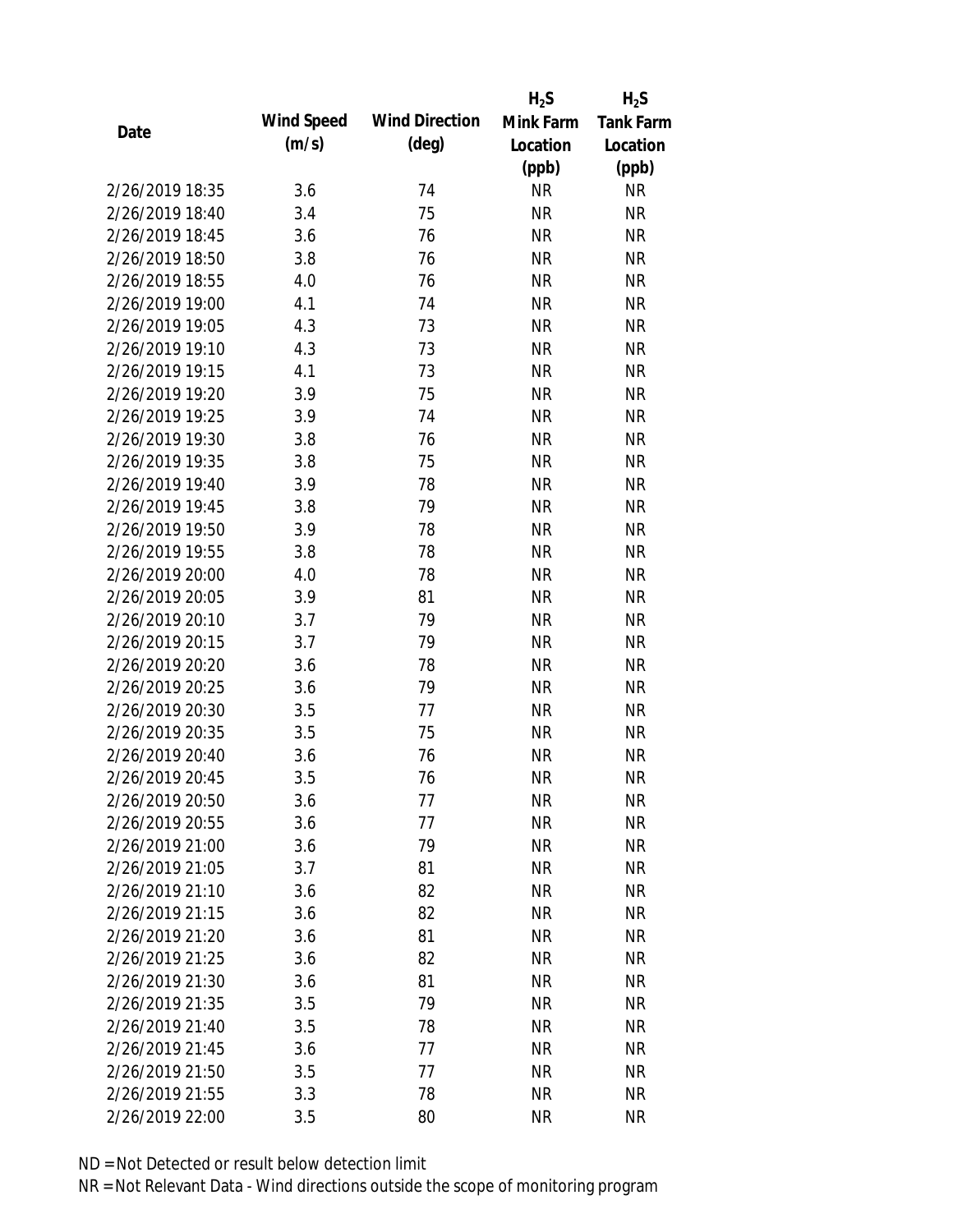|                 |            |                       | $H_2S$    | $H_2S$           |
|-----------------|------------|-----------------------|-----------|------------------|
| Date            | Wind Speed | <b>Wind Direction</b> | Mink Farm | <b>Tank Farm</b> |
|                 | (m/s)      | $(\text{deg})$        | Location  | Location         |
|                 |            |                       | (ppb)     | (ppb)            |
| 2/26/2019 22:05 | 3.6        | 82                    | <b>NR</b> | <b>NR</b>        |
| 2/26/2019 22:10 | 3.7        | 83                    | <b>NR</b> | <b>NR</b>        |
| 2/26/2019 22:15 | 3.8        | 85                    | <b>NR</b> | <b>NR</b>        |
| 2/26/2019 22:20 | 3.9        | 87                    | <b>NR</b> | <b>NR</b>        |
| 2/26/2019 22:25 | 4.1        | 86                    | <b>NR</b> | <b>NR</b>        |
| 2/26/2019 22:30 | 4.1        | 86                    | <b>NR</b> | <b>NR</b>        |
| 2/26/2019 22:35 | 4.0        | 88                    | <b>NR</b> | <b>NR</b>        |
| 2/26/2019 22:40 | 3.9        | 88                    | <b>NR</b> | <b>NR</b>        |
| 2/26/2019 22:45 | 3.6        | 88                    | <b>NR</b> | <b>NR</b>        |
| 2/26/2019 22:50 | 3.4        | 87                    | <b>NR</b> | <b>NR</b>        |
| 2/26/2019 22:55 | 3.3        | 87                    | <b>NR</b> | <b>NR</b>        |
| 2/26/2019 23:00 | 3.2        | 87                    | <b>NR</b> | <b>NR</b>        |
| 2/26/2019 23:05 | 3.1        | 85                    | <b>NR</b> | <b>NR</b>        |
| 2/26/2019 23:10 | 3.1        | 83                    | <b>NR</b> | <b>NR</b>        |
| 2/26/2019 23:15 | 3.2        | 84                    | <b>NR</b> | <b>NR</b>        |
| 2/26/2019 23:20 | 3.3        | 86                    | <b>NR</b> | <b>NR</b>        |
| 2/26/2019 23:25 | 3.3        | 87                    | <b>NR</b> | <b>NR</b>        |
| 2/26/2019 23:30 | 3.3        | 89                    | <b>NR</b> | <b>NR</b>        |
| 2/26/2019 23:35 | 3.5        | 91                    | <b>NR</b> | <b>NR</b>        |
| 2/26/2019 23:40 | 3.6        | 94                    | <b>NR</b> | <b>NR</b>        |
| 2/26/2019 23:45 | 3.5        | 95                    | <b>NR</b> | <b>NR</b>        |
| 2/26/2019 23:50 | 3.6        | 95                    | <b>NR</b> | <b>NR</b>        |
| 2/26/2019 23:55 | 3.7        | 96                    | <b>NR</b> | <b>NR</b>        |
| 2/26/2019 24:00 | 3.5        | 96                    | <b>NR</b> | <b>NR</b>        |
| 2/27/2019 00:05 | 3.3        | 97                    | <b>NR</b> | <b>NR</b>        |
| 2/27/2019 00:10 | 3.3        | 96                    | <b>NR</b> | <b>NR</b>        |
| 2/27/2019 00:15 | 3.3        | 96                    | <b>NR</b> | <b>NR</b>        |
| 2/27/2019 00:20 | 3.4        | 96                    | <b>NR</b> | <b>NR</b>        |
| 2/27/2019 00:25 | 3.4        | 97                    | <b>NR</b> | <b>NR</b>        |
| 2/27/2019 00:30 | 3.6        | 97                    | <b>NR</b> | <b>NR</b>        |
| 2/27/2019 00:35 | 3.8        | 96                    | <b>NR</b> | <b>NR</b>        |
| 2/27/2019 00:40 | 3.8        | 96                    | <b>NR</b> | <b>NR</b>        |
| 2/27/2019 00:45 | 3.7        | 94                    | <b>NR</b> | <b>NR</b>        |
| 2/27/2019 00:50 | 3.5        | 94                    | <b>NR</b> | <b>NR</b>        |
| 2/27/2019 00:55 | 3.5        | 92                    | <b>NR</b> | <b>NR</b>        |
| 2/27/2019 01:00 | 3.5        | 92                    | <b>NR</b> | <b>NR</b>        |
| 2/27/2019 01:05 | 3.3        | 90                    | <b>NR</b> | <b>NR</b>        |
| 2/27/2019 01:10 | 3.2        | 89                    | <b>NR</b> | <b>NR</b>        |
| 2/27/2019 01:15 | 3.1        | 87                    | <b>NR</b> | <b>NR</b>        |
| 2/27/2019 01:20 | 3.1        | 87                    | <b>NR</b> | <b>NR</b>        |
| 2/27/2019 01:25 | 3.1        | 87                    | <b>NR</b> | <b>NR</b>        |
| 2/27/2019 01:30 | 2.9        | 83                    | <b>NR</b> | <b>NR</b>        |
|                 |            |                       |           |                  |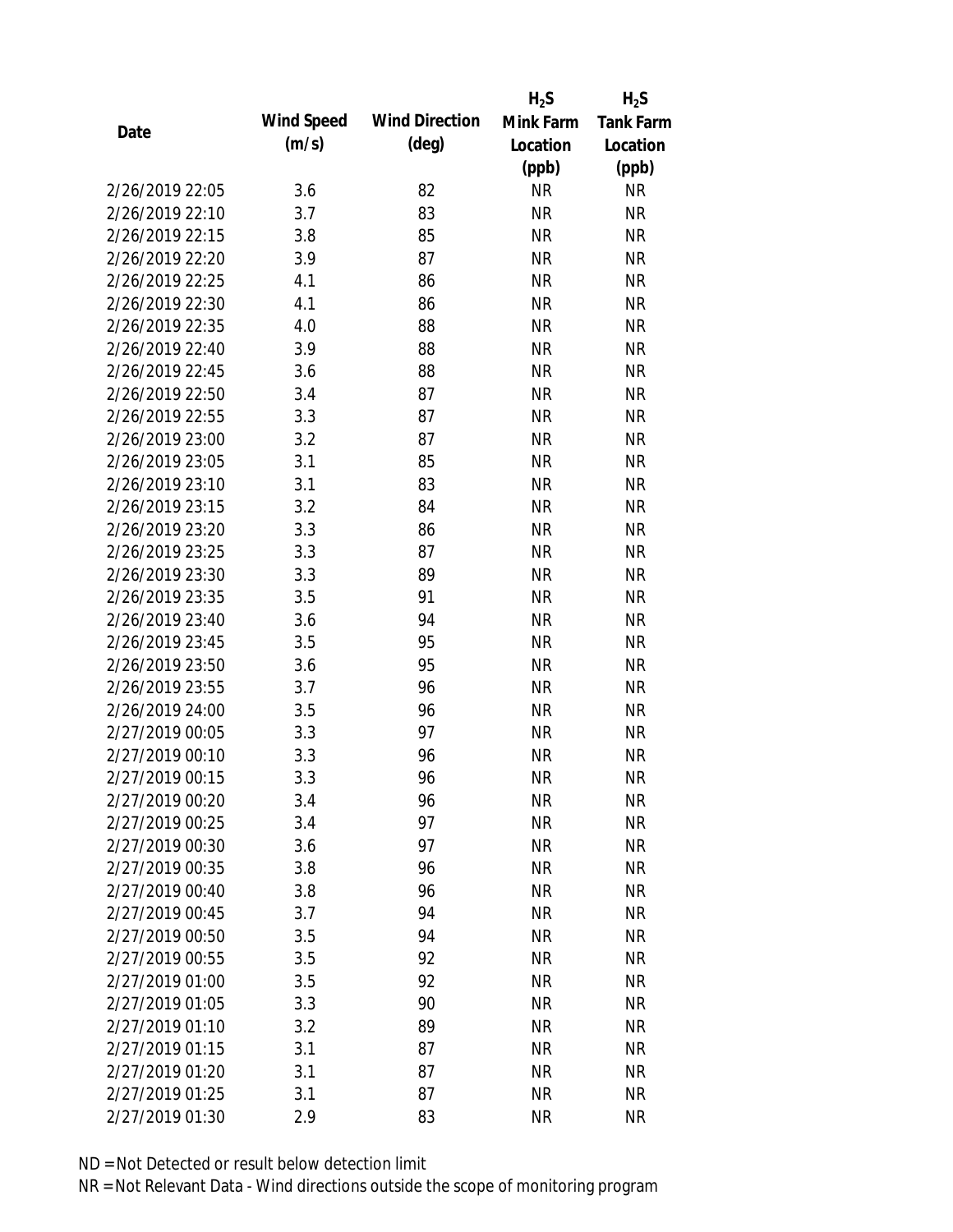|                 |            |                       | $H_2S$    | $H_2S$           |
|-----------------|------------|-----------------------|-----------|------------------|
| Date            | Wind Speed | <b>Wind Direction</b> | Mink Farm | <b>Tank Farm</b> |
|                 | (m/s)      | $(\text{deg})$        | Location  | Location         |
|                 |            |                       | (ppb)     | (ppb)            |
| 2/27/2019 01:35 | 2.8        | 84                    | <b>NR</b> | <b>NR</b>        |
| 2/27/2019 01:40 | 2.7        | 83                    | <b>NR</b> | <b>NR</b>        |
| 2/27/2019 01:45 | 2.7        | 83                    | <b>NR</b> | <b>NR</b>        |
| 2/27/2019 01:50 | 2.6        | 81                    | <b>NR</b> | <b>NR</b>        |
| 2/27/2019 01:55 | 2.5        | 75                    | <b>NR</b> | <b>NR</b>        |
| 2/27/2019 02:00 | 2.4        | 72                    | <b>NR</b> | <b>NR</b>        |
| 2/27/2019 02:05 | 2.5        | 63                    | <b>NR</b> | <b>NR</b>        |
| 2/27/2019 02:10 | 2.5        | 56                    | <b>NR</b> | <b>NR</b>        |
| 2/27/2019 02:15 | 2.4        | 52                    | <b>NR</b> | <b>NR</b>        |
| 2/27/2019 02:20 | 2.3        | 47                    | <b>NR</b> | <b>NR</b>        |
| 2/27/2019 02:25 | 2.4        | 49                    | <b>NR</b> | <b>NR</b>        |
| 2/27/2019 02:30 | 2.3        | 51                    | <b>NR</b> | <b>NR</b>        |
| 2/27/2019 02:35 | 2.4        | 51                    | <b>NR</b> | <b>NR</b>        |
| 2/27/2019 02:40 | 2.4        | 53                    | <b>NR</b> | <b>NR</b>        |
| 2/27/2019 02:45 | 2.4        | 55                    | <b>NR</b> | <b>NR</b>        |
| 2/27/2019 02:50 | 2.6        | 58                    | <b>NR</b> | <b>NR</b>        |
| 2/27/2019 02:55 | 2.6        | 56                    | <b>NR</b> | <b>NR</b>        |
| 2/27/2019 03:00 | 2.6        | 55                    | <b>NR</b> | <b>NR</b>        |
| 2/27/2019 03:05 | 2.5        | 55                    | <b>NR</b> | <b>NR</b>        |
| 2/27/2019 03:10 | 2.5        | 52                    | <b>NR</b> | <b>NR</b>        |
| 2/27/2019 03:15 | 2.5        | 51                    | <b>NR</b> | <b>NR</b>        |
| 2/27/2019 03:20 | 2.4        | 49                    | <b>NR</b> | <b>NR</b>        |
| 2/27/2019 03:25 | 2.2        | 48                    | <b>NR</b> | <b>NR</b>        |
| 2/27/2019 03:30 | 2.3        | 48                    | <b>NR</b> | <b>NR</b>        |
| 2/27/2019 03:35 | 2.2        | 52                    | <b>NR</b> | <b>NR</b>        |
| 2/27/2019 03:40 | 2.1        | 55                    | <b>NR</b> | <b>NR</b>        |
| 2/27/2019 03:45 | 2.1        | 57                    | <b>NR</b> | <b>NR</b>        |
| 2/27/2019 03:50 | 2.1        | 61                    | <b>NR</b> | <b>NR</b>        |
| 2/27/2019 03:55 | 2.3        | 62                    | <b>NR</b> | <b>NR</b>        |
| 2/27/2019 04:00 | 2.3        | 64                    | NR        | <b>NR</b>        |
| 2/27/2019 04:05 | 2.3        | 65                    | <b>NR</b> | <b>NR</b>        |
| 2/27/2019 04:10 | 2.3        | 67                    | <b>NR</b> | <b>NR</b>        |
| 2/27/2019 04:15 | 2.4        | 69                    | <b>NR</b> | <b>NR</b>        |
| 2/27/2019 04:20 | 2.4        | 68                    | <b>NR</b> | <b>NR</b>        |
| 2/27/2019 04:25 | 2.2        | 73                    | <b>NR</b> | <b>NR</b>        |
| 2/27/2019 04:30 | 2.1        | 76                    | <b>NR</b> | <b>NR</b>        |
| 2/27/2019 04:35 | 2.1        | 78                    | <b>NR</b> | <b>NR</b>        |
| 2/27/2019 04:40 | 2.3        | 79                    | <b>NR</b> | <b>NR</b>        |
| 2/27/2019 04:45 | 2.3        | 81                    | <b>NR</b> | <b>NR</b>        |
| 2/27/2019 04:50 | 2.3        | 81                    | <b>NR</b> | <b>NR</b>        |
| 2/27/2019 04:55 | 2.4        | 81                    | <b>NR</b> | <b>NR</b>        |
| 2/27/2019 05:00 | 2.4        | 76                    | <b>NR</b> | <b>NR</b>        |
|                 |            |                       |           |                  |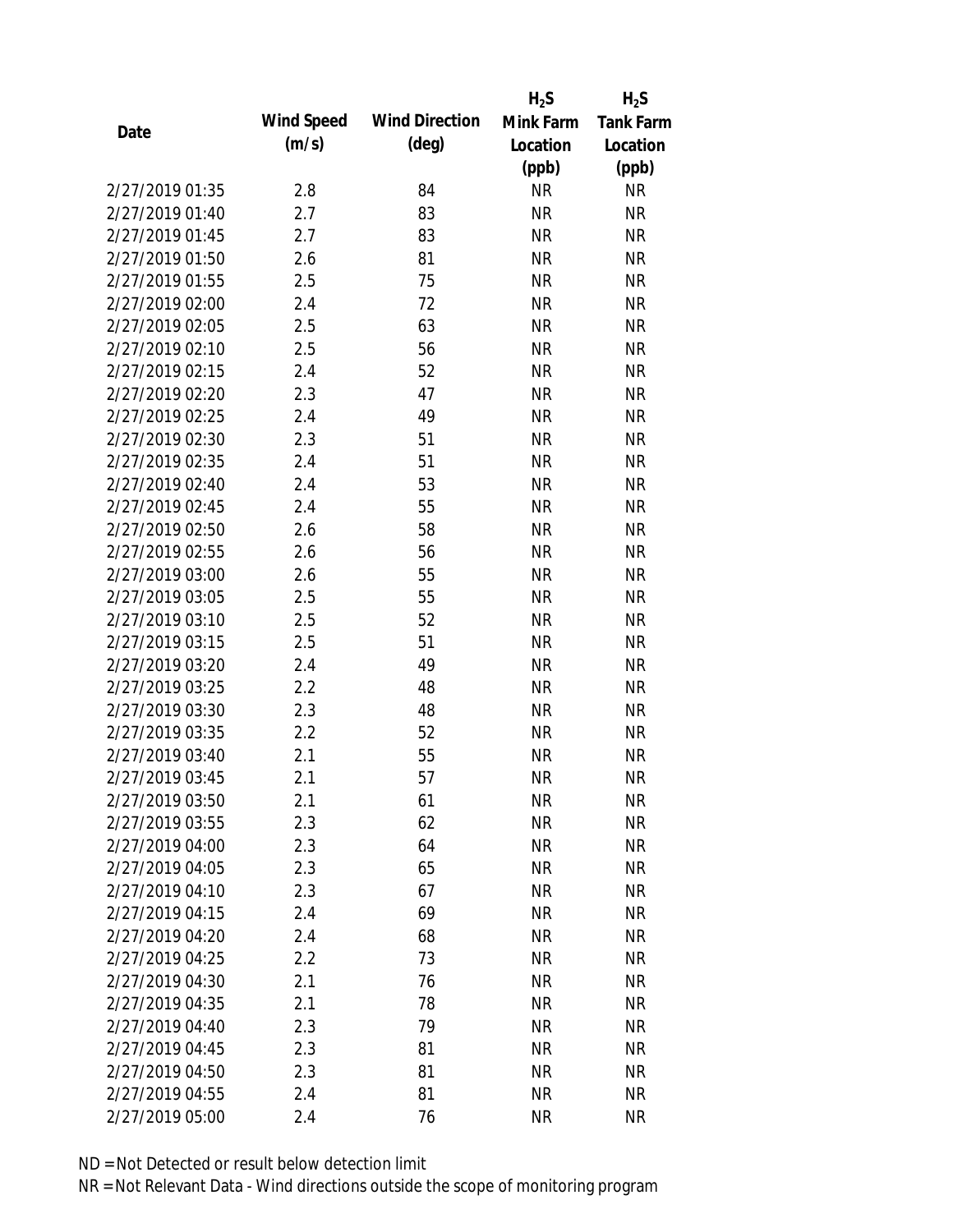|                 |            |                       | $H_2S$         | $H_2S$           |
|-----------------|------------|-----------------------|----------------|------------------|
| Date            | Wind Speed | <b>Wind Direction</b> | Mink Farm      | <b>Tank Farm</b> |
|                 | (m/s)      | $(\text{deg})$        | Location       | Location         |
|                 |            |                       | (ppb)          | (ppb)            |
| 2/27/2019 05:05 | 2.5        | 74                    | <b>NR</b>      | <b>NR</b>        |
| 2/27/2019 05:10 | 2.2        | 71                    | <b>NR</b>      | <b>NR</b>        |
| 2/27/2019 05:15 | 2.1        | 69                    | <b>NR</b>      | <b>NR</b>        |
| 2/27/2019 05:20 | 2.0        | 70                    | <b>NR</b>      | <b>NR</b>        |
| 2/27/2019 05:25 | 2.0        | 70                    | <b>NR</b>      | <b>NR</b>        |
| 2/27/2019 05:30 | 2.0        | 75                    | <b>NR</b>      | <b>NR</b>        |
| 2/27/2019 05:35 | 2.0        | 77                    | <b>NR</b>      | <b>NR</b>        |
| 2/27/2019 05:40 | 2.0        | 79                    | <b>NR</b>      | <b>NR</b>        |
| 2/27/2019 05:45 | 2.0        | 82                    | <b>NR</b>      | <b>NR</b>        |
| 2/27/2019 05:50 | 2.0        | 80                    | <b>NR</b>      | <b>NR</b>        |
| 2/27/2019 05:55 | 2.0        | 80                    | <b>NR</b>      | <b>NR</b>        |
| 2/27/2019 06:00 | 1.8        | 79                    | <b>NR</b>      | <b>NR</b>        |
| 2/27/2019 06:05 | 1.8        | 77                    | <b>NR</b>      | <b>NR</b>        |
| 2/27/2019 06:10 | 1.7        | 73                    | <b>NR</b>      | <b>NR</b>        |
| 2/27/2019 06:15 | 1.6        | 67                    | <b>NR</b>      | <b>NR</b>        |
| 2/27/2019 06:20 | 1.6        | 68                    | <b>NR</b>      | <b>NR</b>        |
| 2/27/2019 06:25 | 1.5        | 67                    | <b>NR</b>      | <b>NR</b>        |
| 2/27/2019 06:30 | 1.8        | 62                    | <b>NR</b>      | <b>NR</b>        |
| 2/27/2019 06:35 | 1.9        | 55                    | <b>NR</b>      | <b>NR</b>        |
| 2/27/2019 06:40 | 2.1        | 52                    | <b>NR</b>      | <b>NR</b>        |
| 2/27/2019 06:45 | 2.1        | 51                    | <b>NR</b>      | <b>NR</b>        |
| 2/27/2019 06:50 | 2.1        | 48                    | <b>NR</b>      | <b>NR</b>        |
| 2/27/2019 06:55 | 2.1        | 46                    | <b>NR</b>      | <b>NR</b>        |
| 2/27/2019 07:00 | 2.1        | 50                    | <b>NR</b>      | <b>NR</b>        |
| 2/27/2019 07:05 | 1.8        | 54                    | <b>NR</b>      | <b>NR</b>        |
| 2/27/2019 07:10 | 1.7        | 56                    | <b>NR</b>      | <b>NR</b>        |
| 2/27/2019 07:15 | 1.7        | 56                    | <b>NR</b>      | <b>NR</b>        |
| 2/27/2019 07:20 | 1.7        | 52                    | <b>NR</b>      | <b>NR</b>        |
| 2/27/2019 07:25 | 1.8        | 48                    | <b>NR</b>      | <b>NR</b>        |
| 2/27/2019 07:30 | 1.7        | 43                    | <b>NR</b>      | <b>NR</b>        |
| 2/27/2019 07:35 | 1.8        | 42                    | <b>NR</b>      | <b>NR</b>        |
| 2/27/2019 07:40 | 1.9        | 40                    | $\overline{2}$ | <b>NR</b>        |
| 2/27/2019 07:45 | 2.0        | 39                    | $\overline{2}$ | <b>NR</b>        |
| 2/27/2019 07:50 | 2.0        | 39                    | $\overline{2}$ | <b>NR</b>        |
| 2/27/2019 07:55 | 1.8        | 41                    | <b>NR</b>      | <b>NR</b>        |
| 2/27/2019 08:00 | 1.8        | 43                    | <b>NR</b>      | <b>NR</b>        |
| 2/27/2019 08:05 | 1.7        | 42                    | <b>NR</b>      | <b>NR</b>        |
| 2/27/2019 08:10 | 1.6        | 41                    | <b>NR</b>      | <b>NR</b>        |
| 2/27/2019 08:15 | 1.5        | 43                    | <b>NR</b>      | <b>NR</b>        |
| 2/27/2019 08:20 | 1.3        | 45                    | <b>NR</b>      | <b>NR</b>        |
| 2/27/2019 08:25 | 1.2        | 45                    | <b>NR</b>      | <b>NR</b>        |
| 2/27/2019 08:30 | 1.1        | 42                    | <b>NR</b>      | <b>NR</b>        |
|                 |            |                       |                |                  |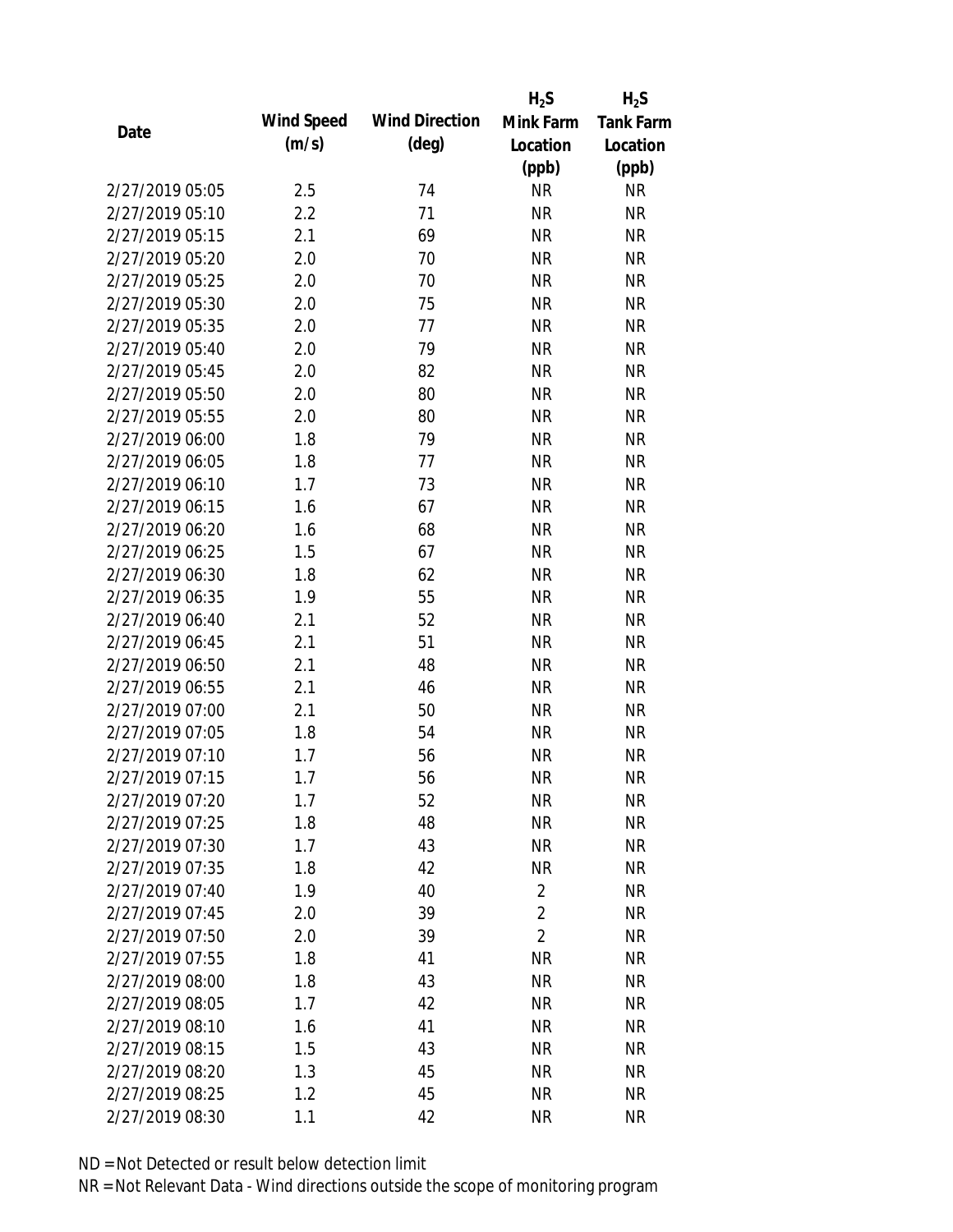|                 |            |                       | $H_2S$         | $H_2S$           |
|-----------------|------------|-----------------------|----------------|------------------|
| Date            | Wind Speed | <b>Wind Direction</b> | Mink Farm      | <b>Tank Farm</b> |
|                 | (m/s)      | $(\text{deg})$        | Location       | Location         |
|                 |            |                       | (ppb)          | (ppb)            |
| 2/27/2019 08:35 | 1.0        | 38                    | $\overline{2}$ | <b>NR</b>        |
| 2/27/2019 08:40 | 1.0        | 36                    | 1              | <b>NR</b>        |
| 2/27/2019 08:45 | 1.0        | 33                    | 1              | <b>NR</b>        |
| 2/27/2019 08:50 | 1.0        | 30                    | 1              | <b>NR</b>        |
| 2/27/2019 08:55 | 1.1        | 29                    | 1              | <b>NR</b>        |
| 2/27/2019 09:00 | 1.1        | 29                    | 1              | <b>NR</b>        |
| 2/27/2019 09:05 | 0.9        | 31                    | $\overline{2}$ | <b>NR</b>        |
| 2/27/2019 09:10 | 0.8        | 42                    | <b>NR</b>      | <b>NR</b>        |
| 2/27/2019 09:15 | 0.6        | 55                    | <b>NR</b>      | <b>NR</b>        |
| 2/27/2019 09:20 | 0.4        | 73                    | <b>NR</b>      | <b>NR</b>        |
| 2/27/2019 09:25 | 0.4        | 84                    | <b>NR</b>      | <b>NR</b>        |
| 2/27/2019 09:30 | 0.4        | 5                     | <b>NR</b>      | <b>NR</b>        |
| 2/27/2019 09:35 | 0.6        | 335                   | <b>NR</b>      | <b>NR</b>        |
| 2/27/2019 09:40 | 0.6        | 340                   | $\overline{2}$ | <b>NR</b>        |
| 2/27/2019 09:45 | 0.7        | 339                   | $\overline{2}$ | <b>NR</b>        |
| 2/27/2019 09:50 | 0.8        | 330                   | $\overline{2}$ | <b>NR</b>        |
| 2/27/2019 09:55 | 0.9        | 316                   | 1              | <b>NR</b>        |
| 2/27/2019 10:00 | 1.1        | 293                   | 1              | <b>NR</b>        |
| 2/27/2019 10:05 | 1.3        | 278                   | 1              | <b>NR</b>        |
| 2/27/2019 10:10 | 1.6        | 274                   | $\overline{2}$ | $\overline{2}$   |
| 2/27/2019 10:15 | 1.9        | 276                   | $\overline{2}$ | <b>NR</b>        |
| 2/27/2019 10:20 | 2.2        | 277                   | $\overline{2}$ | <b>NR</b>        |
| 2/27/2019 10:25 | 2.4        | 278                   | $\overline{2}$ | <b>NR</b>        |
| 2/27/2019 10:30 | 2.4        | 279                   | $\mathbf{1}$   | <b>NR</b>        |
| 2/27/2019 10:35 | 2.6        | 281                   | 1              | <b>NR</b>        |
| 2/27/2019 10:40 | 2.7        | 281                   | 1              | <b>NR</b>        |
| 2/27/2019 10:45 | 2.7        | 276                   | $\overline{2}$ | <b>NR</b>        |
| 2/27/2019 10:50 | 2.8        | 278                   | $\overline{2}$ | <b>NR</b>        |
| 2/27/2019 10:55 | 3.1        | 284                   | $\overline{2}$ | <b>NR</b>        |
| 2/27/2019 11:00 | 3.4        | 292                   | $\overline{2}$ | <b>NR</b>        |
| 2/27/2019 11:05 | 3.6        | 298                   | $\overline{2}$ | <b>NR</b>        |
| 2/27/2019 11:10 | 3.8        | 304                   | $\overline{2}$ | <b>NR</b>        |
| 2/27/2019 11:15 | 3.9        | 309                   | $\overline{2}$ | <b>NR</b>        |
| 2/27/2019 11:20 | 3.9        | 308                   | $\overline{2}$ | <b>NR</b>        |
| 2/27/2019 11:25 | 3.8        | 307                   | 1              | <b>NR</b>        |
| 2/27/2019 11:30 | 3.6        | 306                   | 1              | <b>NR</b>        |
| 2/27/2019 11:35 | 3.7        | 307                   | 1              | <b>NR</b>        |
| 2/27/2019 11:40 | 3.8        | 306                   | 1              | <b>NR</b>        |
| 2/27/2019 11:45 | 4.0        | 307                   | 1              | <b>NR</b>        |
| 2/27/2019 11:50 | 4.3        | 306                   | 1              | <b>NR</b>        |
| 2/27/2019 11:55 | 4.3        | 305                   | 2              | <b>NR</b>        |
| 2/27/2019 12:00 | 4.4        | 305                   | $\overline{2}$ | <b>NR</b>        |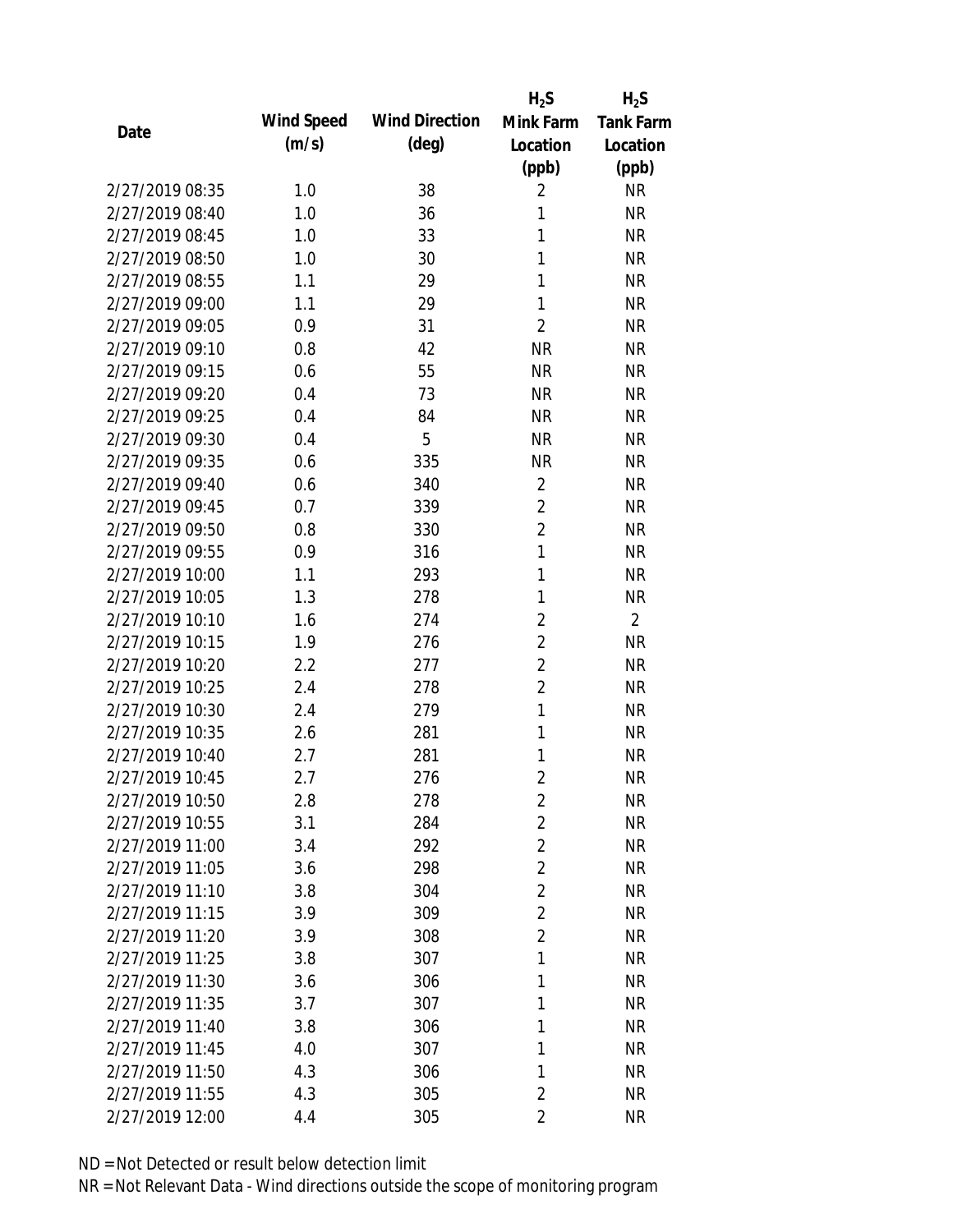|                 |            |                       | $H_2S$         | $H_2S$           |
|-----------------|------------|-----------------------|----------------|------------------|
| Date            | Wind Speed | <b>Wind Direction</b> | Mink Farm      | <b>Tank Farm</b> |
|                 | (m/s)      | $(\text{deg})$        | Location       | Location         |
|                 |            |                       | (ppb)          | (ppb)            |
| 2/27/2019 12:05 | 4.3        | 304                   | $\overline{2}$ | <b>NR</b>        |
| 2/27/2019 12:10 | 4.1        | 304                   | 1              | <b>NR</b>        |
| 2/27/2019 12:15 | 4.2        | 307                   | 1              | <b>NR</b>        |
| 2/27/2019 12:20 | 4.3        | 309                   | 1              | <b>NR</b>        |
| 2/27/2019 12:25 | 4.5        | 312                   | 1              | <b>NR</b>        |
| 2/27/2019 12:30 | 4.5        | 312                   | 1              | <b>NR</b>        |
| 2/27/2019 12:35 | 4.8        | 313                   | 1              | <b>NR</b>        |
| 2/27/2019 12:40 | 4.9        | 312                   | 1              | <b>NR</b>        |
| 2/27/2019 12:45 | 4.9        | 308                   | 1              | <b>NR</b>        |
| 2/27/2019 12:50 | 4.9        | 311                   | 1              | <b>NR</b>        |
| 2/27/2019 12:55 | 4.8        | 313                   | 1              | <b>NR</b>        |
| 2/27/2019 13:00 | 5.0        | 312                   | 1              | <b>NR</b>        |
| 2/27/2019 13:05 | 4.9        | 313                   | 1              | <b>NR</b>        |
| 2/27/2019 13:10 | 4.9        | 316                   | 1              | <b>NR</b>        |
| 2/27/2019 13:15 | 4.8        | 319                   | 1              | <b>NR</b>        |
| 2/27/2019 13:20 | 4.9        | 319                   | 1              | <b>NR</b>        |
| 2/27/2019 13:25 | 4.8        | 319                   | 1              | <b>NR</b>        |
| 2/27/2019 13:30 | 4.7        | 320                   | 1              | <b>NR</b>        |
| 2/27/2019 13:35 | 4.8        | 322                   | 1              | <b>NR</b>        |
| 2/27/2019 13:40 | 5.0        | 322                   | 1              | <b>NR</b>        |
| 2/27/2019 13:45 | 5.1        | 323                   | 1              | <b>NR</b>        |
| 2/27/2019 13:50 | 5.2        | 323                   | 1              | <b>NR</b>        |
| 2/27/2019 13:55 | 5.2        | 325                   | 1              | <b>NR</b>        |
| 2/27/2019 14:00 | 5.2        | 325                   | 1              | <b>NR</b>        |
| 2/27/2019 14:05 | 4.8        | 326                   | 1              | <b>NR</b>        |
| 2/27/2019 14:10 | 4.5        | 326                   | 1              | <b>NR</b>        |
| 2/27/2019 14:15 | 4.1        | 322                   | 1              | <b>NR</b>        |
| 2/27/2019 14:20 | 3.8        | 319                   | 1              | <b>NR</b>        |
| 2/27/2019 14:25 | 3.7        | 315                   | 1              | <b>NR</b>        |
| 2/27/2019 14:30 | 3.4        | 312                   | 1              | <b>NR</b>        |
| 2/27/2019 14:35 | 3.4        | 304                   | 1              | <b>NR</b>        |
| 2/27/2019 14:40 | 3.3        | 299                   | 1              | NR               |
| 2/27/2019 14:45 | 3.6        | 301                   | 1              | <b>NR</b>        |
| 2/27/2019 14:50 | 3.6        | 296                   | 1              | <b>NR</b>        |
| 2/27/2019 14:55 | 3.4        | 293                   | 1              | <b>NR</b>        |
| 2/27/2019 15:00 | 3.6        | 288                   | 1              | <b>NR</b>        |
| 2/27/2019 15:05 | 3.7        | 287                   | 1              | <b>NR</b>        |
| 2/27/2019 15:10 | 3.9        | 287                   | 1              | <b>NR</b>        |
| 2/27/2019 15:15 | 3.9        | 284                   | $\overline{2}$ | <b>NR</b>        |
| 2/27/2019 15:20 | 3.9        | 284                   | 3              | <b>NR</b>        |
| 2/27/2019 15:25 | 4.1        | 284                   | 3              | <b>NR</b>        |
| 2/27/2019 15:30 | 4.1        | 291                   | 4              | <b>NR</b>        |
|                 |            |                       |                |                  |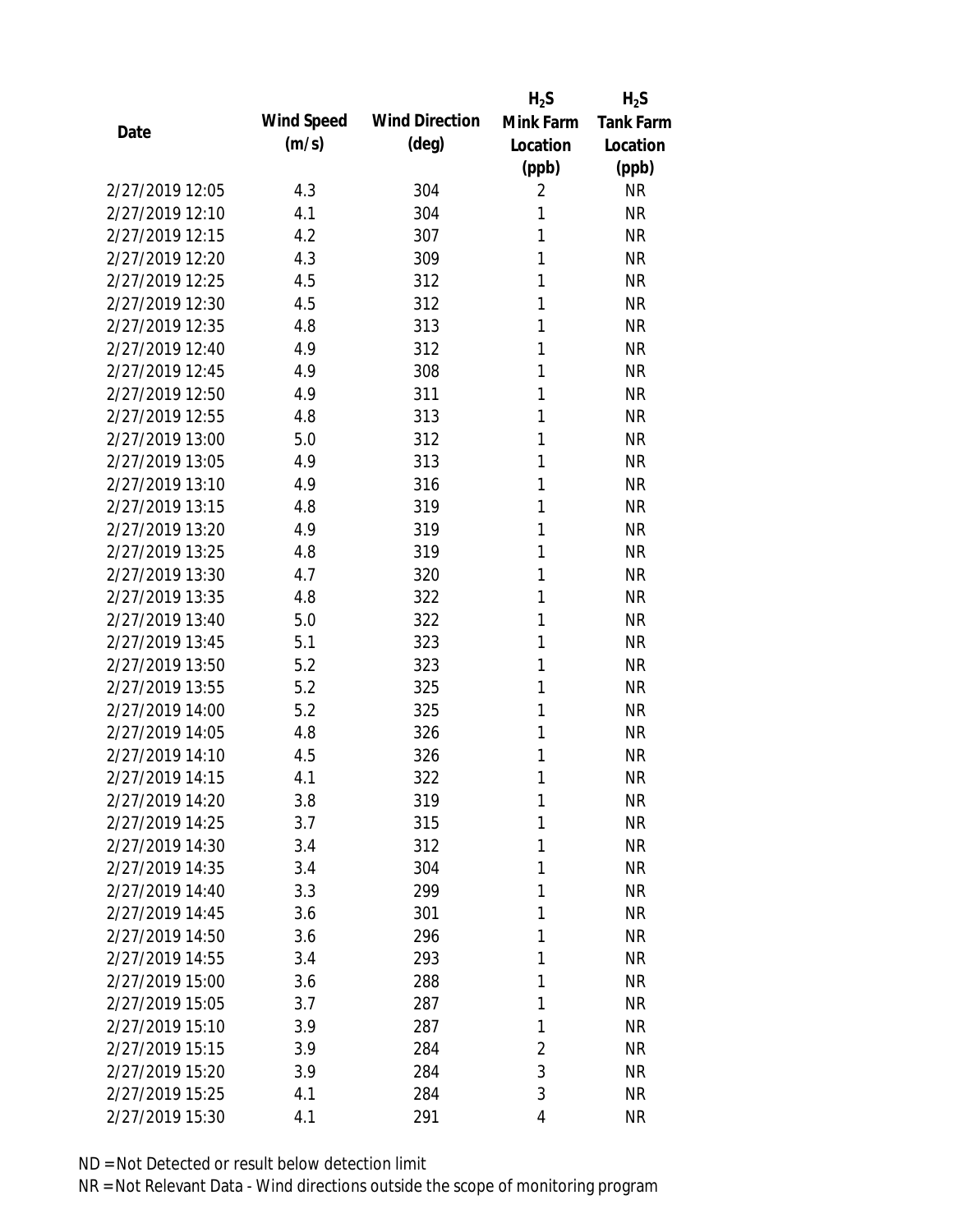|                 |            |                       | $H_2S$         | $H_2S$           |
|-----------------|------------|-----------------------|----------------|------------------|
| Date            | Wind Speed | <b>Wind Direction</b> | Mink Farm      | <b>Tank Farm</b> |
|                 | (m/s)      | $(\text{deg})$        | Location       | Location         |
|                 |            |                       | (ppb)          | (ppb)            |
| 2/27/2019 15:35 | 4.1        | 292                   | $\overline{4}$ | <b>NR</b>        |
| 2/27/2019 15:40 | 4.2        | 290                   | 4              | <b>NR</b>        |
| 2/27/2019 15:45 | 4.2        | 290                   | $\overline{4}$ | <b>NR</b>        |
| 2/27/2019 15:50 | 4.3        | 290                   | 3              | <b>NR</b>        |
| 2/27/2019 15:55 | 4.5        | 290                   | 3              | <b>NR</b>        |
| 2/27/2019 16:00 | 4.7        | 290                   | 3              | <b>NR</b>        |
| 2/27/2019 16:05 | 4.8        | 295                   | 3              | <b>NR</b>        |
| 2/27/2019 16:10 | 5.0        | 301                   | 3              | <b>NR</b>        |
| 2/27/2019 16:15 | 5.3        | 303                   | $\overline{2}$ | <b>NR</b>        |
| 2/27/2019 16:20 | 5.4        | 305                   | $\overline{2}$ | <b>NR</b>        |
| 2/27/2019 16:25 | 5.5        | 306                   | $\overline{2}$ | <b>NR</b>        |
| 2/27/2019 16:30 | 5.5        | 309                   | $\overline{2}$ | <b>NR</b>        |
| 2/27/2019 16:35 | 5.4        | 311                   | $\mathbf{1}$   | <b>NR</b>        |
| 2/27/2019 16:40 | 5.2        | 311                   | 1              | <b>NR</b>        |
| 2/27/2019 16:45 | 5.0        | 313                   | 1              | <b>NR</b>        |
| 2/27/2019 16:50 | 5.1        | 315                   | 1              | <b>NR</b>        |
| 2/27/2019 16:55 | 5.1        | 315                   | 1              | <b>NR</b>        |
| 2/27/2019 17:00 | 4.9        | 310                   | 1              | <b>NR</b>        |
| 2/27/2019 17:05 | 5.0        | 307                   | 1              | <b>NR</b>        |
| 2/27/2019 17:10 | 5.1        | 306                   | 1              | <b>NR</b>        |
| 2/27/2019 17:15 | 5.1        | 304                   | 1              | <b>NR</b>        |
| 2/27/2019 17:20 | 5.1        | 302                   | 1              | <b>NR</b>        |
| 2/27/2019 17:25 | 5.3        | 303                   | 1              | <b>NR</b>        |
| 2/27/2019 17:30 | 5.4        | 305                   | 1              | <b>NR</b>        |
| 2/27/2019 17:35 | 5.2        | 305                   | 1              | <b>NR</b>        |
| 2/27/2019 17:40 | 4.9        | 305                   | 1              | <b>NR</b>        |
| 2/27/2019 17:45 | 4.7        | 305                   | 1              | <b>NR</b>        |
| 2/27/2019 17:50 | 4.6        | 308                   | 1              | <b>NR</b>        |
| 2/27/2019 17:55 | 4.5        | 310                   | 1              | <b>NR</b>        |
| 2/27/2019 18:00 | 4.3        | 313                   | 1              | <b>NR</b>        |
| 2/27/2019 18:05 | 4.6        | 314                   | 1              | <b>NR</b>        |
| 2/27/2019 18:10 | 5.0        | 315                   | 1              | NR               |
| 2/27/2019 18:15 | 4.9        | 313                   | <b>ND</b>      | <b>NR</b>        |
| 2/27/2019 18:20 | 4.9        | 314                   | <b>ND</b>      | <b>NR</b>        |
| 2/27/2019 18:25 | 4.9        | 314                   | 1              | <b>NR</b>        |
| 2/27/2019 18:30 | 4.7        | 313                   | 1              | <b>NR</b>        |
| 2/27/2019 18:35 | 4.6        | 311                   | 1              | <b>NR</b>        |
| 2/27/2019 18:40 | 4.6        | 313                   | 1              | <b>NR</b>        |
| 2/27/2019 18:45 | 4.6        | 316                   | 1              | <b>NR</b>        |
| 2/27/2019 18:50 | 4.6        | 313                   | 1              | <b>NR</b>        |
| 2/27/2019 18:55 | 4.5        | 312                   | 1              | <b>NR</b>        |
| 2/27/2019 19:00 | 4.8        | 310                   | 1              | <b>NR</b>        |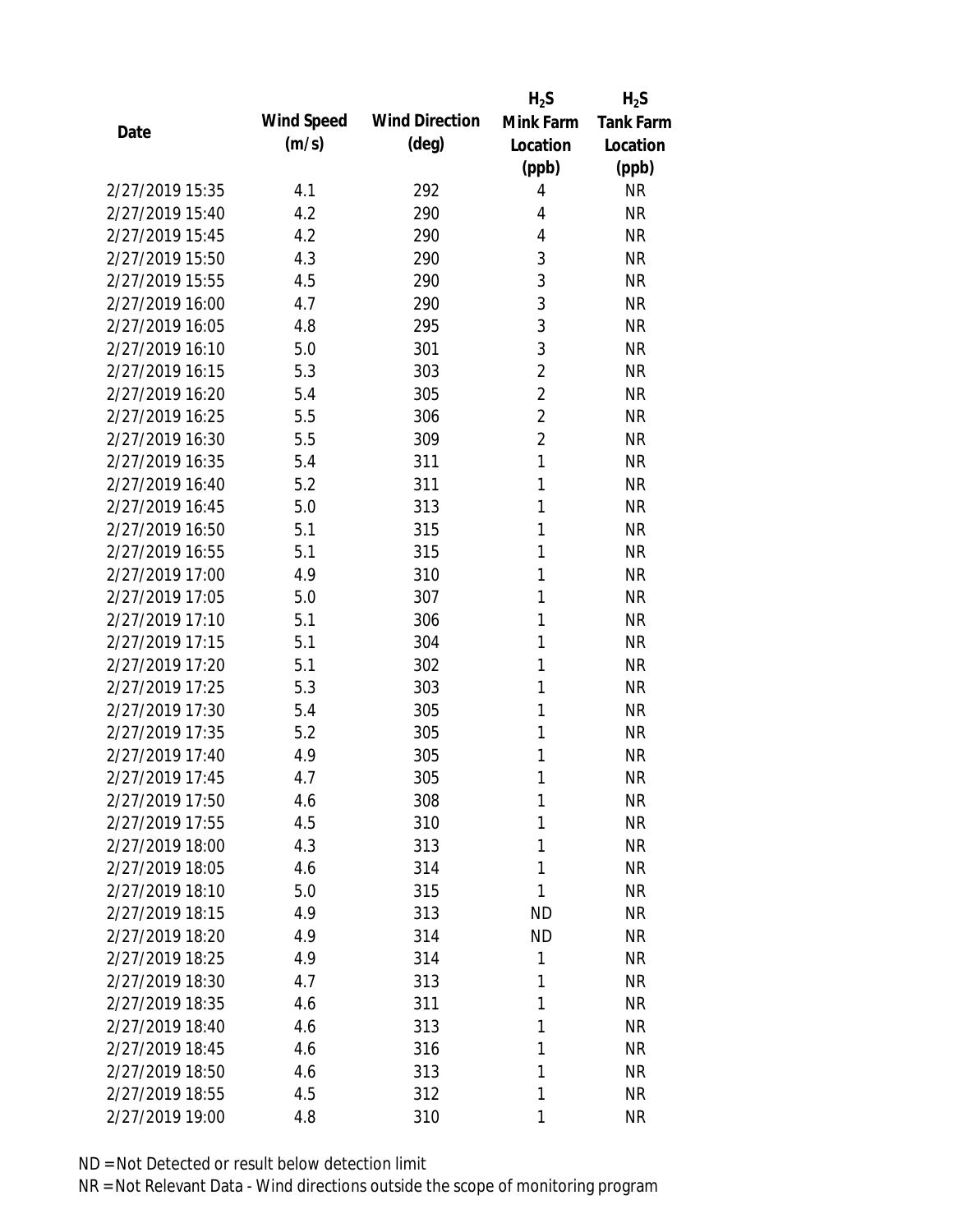|                 |            |                       | $H_2S$    | $H_2S$           |
|-----------------|------------|-----------------------|-----------|------------------|
| Date            | Wind Speed | <b>Wind Direction</b> | Mink Farm | <b>Tank Farm</b> |
|                 | (m/s)      | $(\text{deg})$        | Location  | Location         |
|                 |            |                       | (ppb)     | (ppb)            |
| 2/27/2019 19:05 | 4.9        | 312                   | 1         | <b>NR</b>        |
| 2/27/2019 19:10 | 4.8        | 309                   | 1         | <b>NR</b>        |
| 2/27/2019 19:15 | 4.9        | 309                   | 1         | <b>NR</b>        |
| 2/27/2019 19:20 | 5.0        | 312                   | 1         | <b>NR</b>        |
| 2/27/2019 19:25 | 5.0        | 313                   | 1         | <b>NR</b>        |
| 2/27/2019 19:30 | 4.8        | 315                   | 1         | <b>NR</b>        |
| 2/27/2019 19:35 | 4.8        | 318                   | 1         | <b>NR</b>        |
| 2/27/2019 19:40 | 4.4        | 323                   | 1         | <b>NR</b>        |
| 2/27/2019 19:45 | 4.2        | 329                   | 1         | <b>NR</b>        |
| 2/27/2019 19:50 | 4.2        | 330                   | 1         | <b>NR</b>        |
| 2/27/2019 19:55 | 4.4        | 331                   | 1         | <b>NR</b>        |
| 2/27/2019 20:00 | 4.5        | 335                   | 1         | <b>NR</b>        |
| 2/27/2019 20:05 | 4.4        | 339                   | 1         | <b>NR</b>        |
| 2/27/2019 20:10 | 4.4        | 342                   | 1         | <b>NR</b>        |
| 2/27/2019 20:15 | 4.3        | 342                   | 1         | <b>NR</b>        |
| 2/27/2019 20:20 | 4.2        | 345                   | 1         | <b>NR</b>        |
| 2/27/2019 20:25 | 3.9        | 349                   | 1         | <b>NR</b>        |
| 2/27/2019 20:30 | 3.7        | 350                   | 1         | <b>NR</b>        |
| 2/27/2019 20:35 | 3.6        | 349                   | 1         | <b>NR</b>        |
| 2/27/2019 20:40 | 3.6        | 347                   | 1         | <b>NR</b>        |
| 2/27/2019 20:45 | 3.8        | 345                   | 1         | <b>NR</b>        |
| 2/27/2019 20:50 | 3.6        | 344                   | 1         | <b>NR</b>        |
| 2/27/2019 20:55 | 3.5        | 342                   | 1         | <b>NR</b>        |
| 2/27/2019 21:00 | 3.5        | 341                   | 1         | <b>NR</b>        |
| 2/27/2019 21:05 | 3.5        | 339                   | 1         | <b>NR</b>        |
| 2/27/2019 21:10 | 3.6        | 340                   | 1         | <b>NR</b>        |
| 2/27/2019 21:15 | 3.4        | 343                   | 1         | <b>NR</b>        |
| 2/27/2019 21:20 | 3.5        | 342                   | 1         | <b>NR</b>        |
| 2/27/2019 21:25 | 3.5        | 343                   | 1         | <b>NR</b>        |
| 2/27/2019 21:30 | 3.4        | 343                   | 1         | <b>NR</b>        |
| 2/27/2019 21:35 | 3.2        | 345                   | 1         | <b>NR</b>        |
| 2/27/2019 21:40 | 3.1        | 345                   | 1         | <b>NR</b>        |
| 2/27/2019 21:45 | 3.1        | 345                   | 1         | <b>NR</b>        |
| 2/27/2019 21:50 | 2.9        | 348                   | 1         | <b>NR</b>        |
| 2/27/2019 21:55 | 2.9        | 349                   | 1         | <b>NR</b>        |
| 2/27/2019 22:00 | 3.0        | 348                   | 1         | <b>NR</b>        |
| 2/27/2019 22:05 | 3.3        | 344                   | 1         | <b>NR</b>        |
| 2/27/2019 22:10 | 3.3        | 343                   | 1         | <b>NR</b>        |
| 2/27/2019 22:15 | 3.2        | 341                   | 1         | <b>NR</b>        |
| 2/27/2019 22:20 | 3.2        | 339                   | 1         | <b>NR</b>        |
| 2/27/2019 22:25 | 3.2        | 339                   | 1         | <b>NR</b>        |
| 2/27/2019 22:30 | 3.1        | 340                   | 1         | <b>NR</b>        |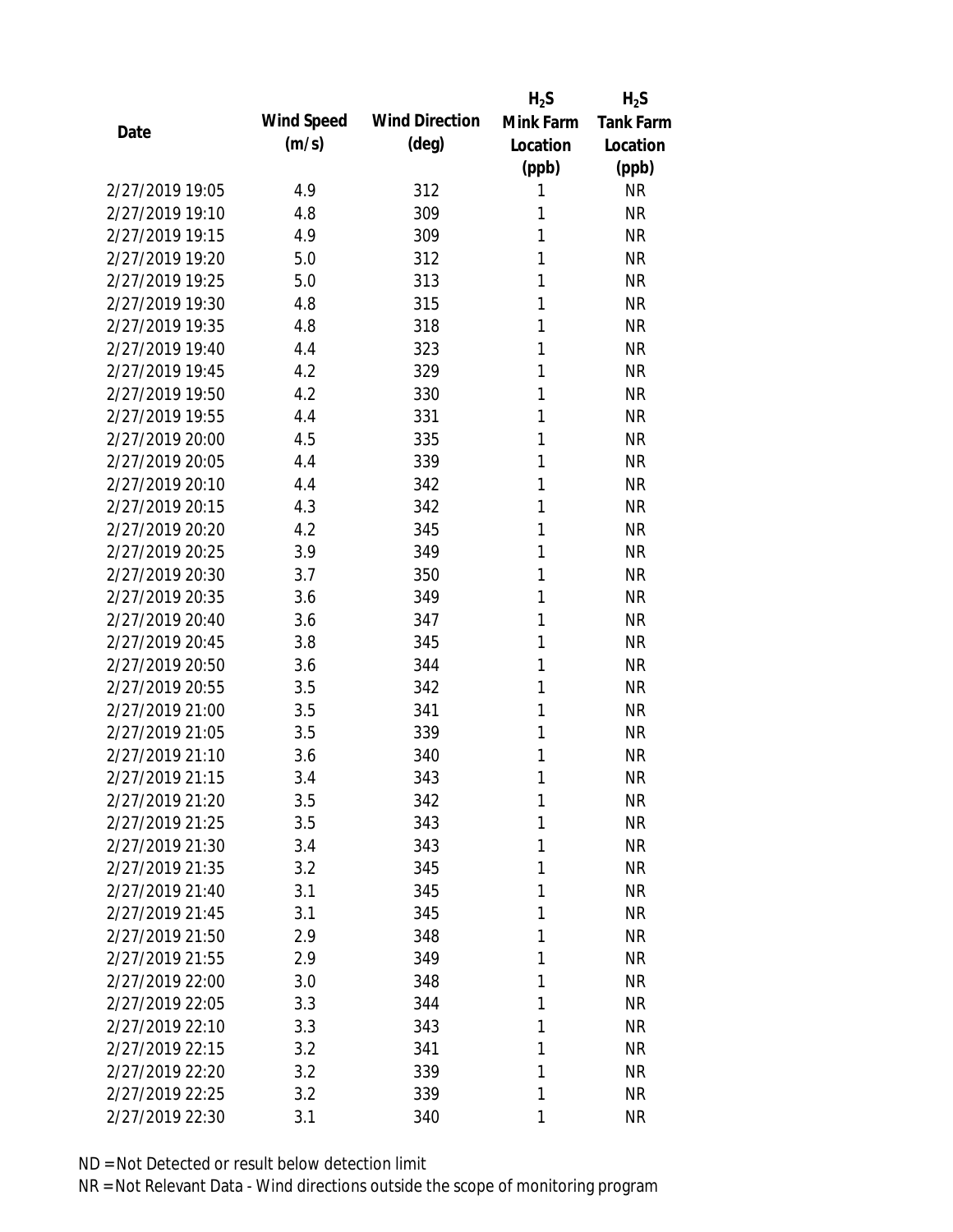|                 |            |                       | $H_2S$         | $H_2S$           |
|-----------------|------------|-----------------------|----------------|------------------|
| Date            | Wind Speed | <b>Wind Direction</b> | Mink Farm      | <b>Tank Farm</b> |
|                 | (m/s)      | $(\text{deg})$        | Location       | Location         |
|                 |            |                       | (ppb)          | (ppb)            |
| 2/27/2019 22:35 | 2.8        | 342                   | 1              | <b>NR</b>        |
| 2/27/2019 22:40 | 2.8        | 343                   | 1              | <b>NR</b>        |
| 2/27/2019 22:45 | 2.9        | 347                   | 1              | <b>NR</b>        |
| 2/27/2019 22:50 | 3.0        | 348                   | 1              | <b>NR</b>        |
| 2/27/2019 22:55 | 2.9        | 351                   | 1              | <b>NR</b>        |
| 2/27/2019 23:00 | 2.9        | 351                   | 1              | <b>NR</b>        |
| 2/27/2019 23:05 | 3.0        | 352                   | 1              | <b>NR</b>        |
| 2/27/2019 23:10 | 3.0        | 355                   | 1              | <b>NR</b>        |
| 2/27/2019 23:15 | 2.9        | 354                   | 1              | <b>NR</b>        |
| 2/27/2019 23:20 | 2.8        | 356                   | 1              | <b>NR</b>        |
| 2/27/2019 23:25 | 2.8        | 355                   | 1              | <b>NR</b>        |
| 2/27/2019 23:30 | 2.8        | 359                   | 1              | <b>NR</b>        |
| 2/27/2019 23:35 | 2.9        | $\overline{2}$        | 1              | <b>NR</b>        |
| 2/27/2019 23:40 | 3.0        | 3                     | 1              | <b>NR</b>        |
| 2/27/2019 23:45 | 3.0        | $\overline{4}$        | 1              | <b>NR</b>        |
| 2/27/2019 23:50 | 2.9        | 8                     | 1              | <b>NR</b>        |
| 2/27/2019 23:55 | 3.1        | 10                    | 1              | <b>NR</b>        |
| 2/27/2019 24:00 | 3.2        | 9                     | 1              | <b>NR</b>        |
| 2/28/2019 00:05 | 3.1        | $\overline{7}$        | 1              | <b>NR</b>        |
| 2/28/2019 00:10 | 2.8        | 5                     | 1              | <b>NR</b>        |
| 2/28/2019 00:15 | 2.7        | $\overline{4}$        | 1              | <b>NR</b>        |
| 2/28/2019 00:20 | 2.6        | 360                   | $\overline{2}$ | <b>NR</b>        |
| 2/28/2019 00:25 | 2.4        | 358                   | $\overline{2}$ | <b>NR</b>        |
| 2/28/2019 00:30 | 2.3        | 358                   | $\overline{2}$ | <b>NR</b>        |
| 2/28/2019 00:35 | 2.2        | 357                   | $\overline{2}$ | <b>NR</b>        |
| 2/28/2019 00:40 | 2.2        | 356                   | 1              | <b>NR</b>        |
| 2/28/2019 00:45 | 2.1        | 356                   | 1              | <b>NR</b>        |
| 2/28/2019 00:50 | 2.2        | 355                   | 1              | <b>NR</b>        |
| 2/28/2019 00:55 | 2.2        | 355                   | 1              | <b>NR</b>        |
| 2/28/2019 01:00 | 2.0        | 354                   | 1              | <b>NR</b>        |
| 2/28/2019 01:05 | 2.0        | 354                   | 1              | <b>NR</b>        |
| 2/28/2019 01:10 | 1.9        | 356                   | 1              | <b>NR</b>        |
| 2/28/2019 01:15 | 1.9        | 357                   | 1              | <b>NR</b>        |
| 2/28/2019 01:20 | 1.9        | 358                   | 1              | <b>NR</b>        |
| 2/28/2019 01:25 | 1.9        | 359                   | 1              | <b>NR</b>        |
| 2/28/2019 01:30 | 1.9        | 360                   | 1              | <b>NR</b>        |
| 2/28/2019 01:35 | 1.9        | 1                     | 1              | <b>NR</b>        |
| 2/28/2019 01:40 | 1.9        | 1                     | 1              | <b>NR</b>        |
| 2/28/2019 01:45 | 1.9        | 1                     | 1              | <b>NR</b>        |
| 2/28/2019 01:50 | 1.7        | 359                   | 1              | <b>NR</b>        |
| 2/28/2019 01:55 | 1.5        | 356                   | 1              | <b>NR</b>        |
| 2/28/2019 02:00 | 1.5        | 352                   | 1              | <b>NR</b>        |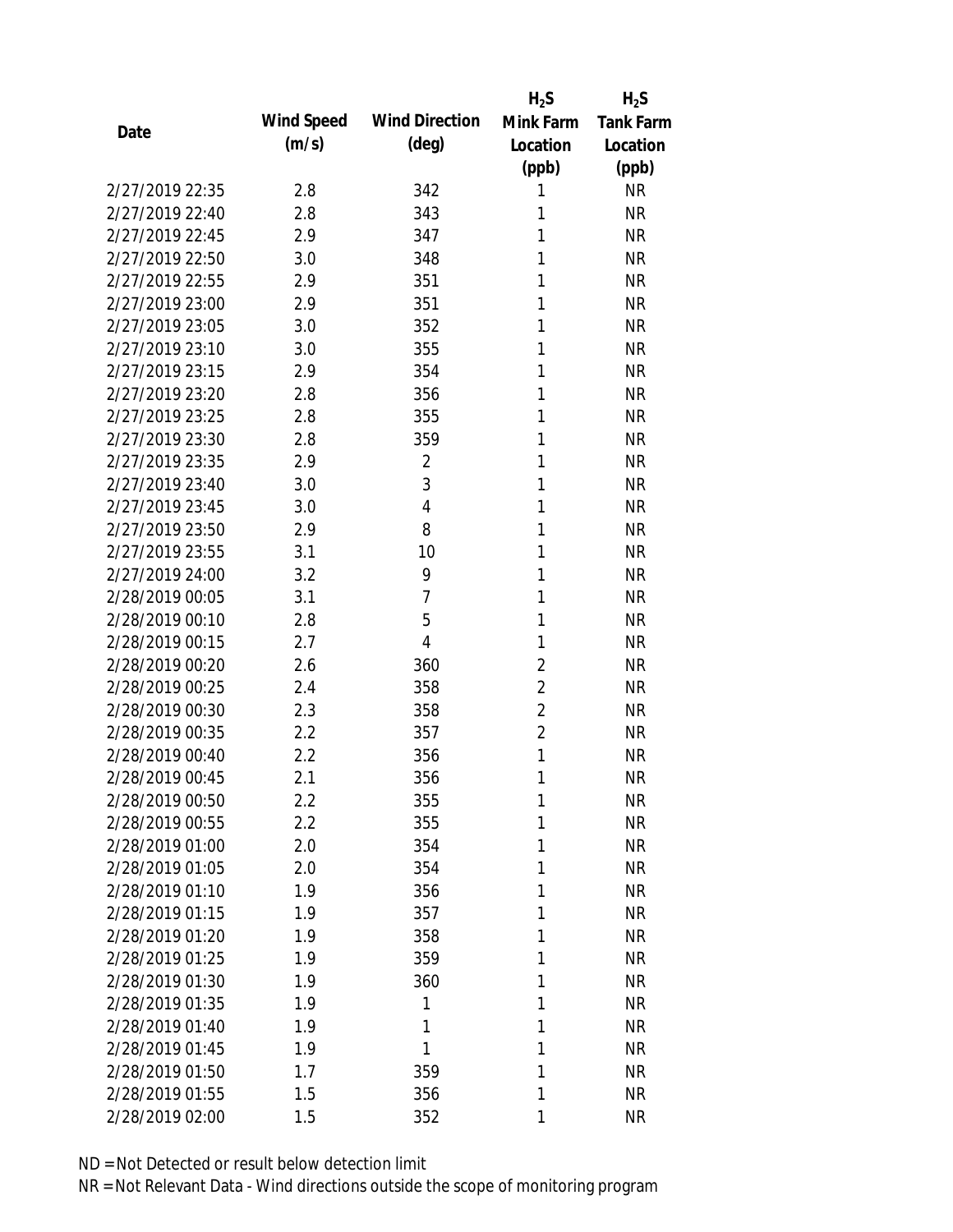|                 |            |                       | $H_2S$    | $H_2S$           |
|-----------------|------------|-----------------------|-----------|------------------|
| Date            | Wind Speed | <b>Wind Direction</b> | Mink Farm | <b>Tank Farm</b> |
|                 | (m/s)      | $(\text{deg})$        | Location  | Location         |
|                 |            |                       | (ppb)     | (ppb)            |
| 2/28/2019 02:05 | 1.5        | 349                   | 1         | <b>NR</b>        |
| 2/28/2019 02:10 | 1.5        | 347                   | 1         | <b>NR</b>        |
| 2/28/2019 02:15 | 1.5        | 346                   | 1         | <b>NR</b>        |
| 2/28/2019 02:20 | 1.6        | 347                   | 1         | <b>NR</b>        |
| 2/28/2019 02:25 | 1.8        | 350                   | 1         | <b>NR</b>        |
| 2/28/2019 02:30 | 1.7        | 351                   | 1         | <b>NR</b>        |
| 2/28/2019 02:35 | 1.7        | 353                   | 1         | <b>NR</b>        |
| 2/28/2019 02:40 | 1.7        | 354                   | 1         | <b>NR</b>        |
| 2/28/2019 02:45 | 1.8        | 355                   | 1         | <b>NR</b>        |
| 2/28/2019 02:50 | 1.7        | 357                   | 1         | <b>NR</b>        |
| 2/28/2019 02:55 | 1.6        | 358                   | 1         | <b>NR</b>        |
| 2/28/2019 03:00 | 1.7        | 359                   | 1         | <b>NR</b>        |
| 2/28/2019 03:05 | 1.8        | 360                   | 1         | <b>NR</b>        |
| 2/28/2019 03:10 | 1.8        | 360                   | 1         | <b>NR</b>        |
| 2/28/2019 03:15 | 1.9        | $\overline{2}$        | 1         | <b>NR</b>        |
| 2/28/2019 03:20 | 2.0        | 360                   | 1         | <b>NR</b>        |
| 2/28/2019 03:25 | 2.1        | 360                   | 1         | <b>NR</b>        |
| 2/28/2019 03:30 | 2.1        | 359                   | 1         | <b>NR</b>        |
| 2/28/2019 03:35 | 2.1        | 360                   | 1         | <b>NR</b>        |
| 2/28/2019 03:40 | 2.0        | 1                     | 1         | <b>NR</b>        |
| 2/28/2019 03:45 | 1.8        | 360                   | 1         | <b>NR</b>        |
| 2/28/2019 03:50 | 1.7        | 360                   | 1         | <b>NR</b>        |
| 2/28/2019 03:55 | 1.6        | 358                   | 1         | <b>NR</b>        |
| 2/28/2019 04:00 | 1.6        | 359                   | 1         | <b>NR</b>        |
| 2/28/2019 04:05 | 1.6        | 358                   | 1         | <b>NR</b>        |
| 2/28/2019 04:10 | 1.6        | 360                   | 1         | <b>NR</b>        |
| 2/28/2019 04:15 | 1.6        | 360                   | 1         | <b>NR</b>        |
| 2/28/2019 04:20 | 1.6        | 3                     | 1         | <b>NR</b>        |
| 2/28/2019 04:25 | 1.6        | $\overline{7}$        | 1         | <b>NR</b>        |
| 2/28/2019 04:30 | 1.8        | 10                    | 1         | <b>NR</b>        |
| 2/28/2019 04:35 | 1.8        | 12                    | 1         | <b>NR</b>        |
| 2/28/2019 04:40 | 2.0        | 10                    | 1         | <b>NR</b>        |
| 2/28/2019 04:45 | 2.1        | 10                    | 1         | <b>NR</b>        |
| 2/28/2019 04:50 | 2.3        | 8                     | 1         | <b>NR</b>        |
| 2/28/2019 04:55 | 2.4        | 6                     | 1         | <b>NR</b>        |
| 2/28/2019 05:00 | 2.3        | 5                     | 1         | <b>NR</b>        |
| 2/28/2019 05:05 | 2.4        | 3                     | 1         | <b>NR</b>        |
| 2/28/2019 05:10 | 2.4        | $\overline{2}$        | 1         | <b>NR</b>        |
| 2/28/2019 05:15 | 2.4        | 1                     | 1         | <b>NR</b>        |
| 2/28/2019 05:20 | 2.5        | $\overline{2}$        | 1         | <b>NR</b>        |
| 2/28/2019 05:25 | 2.6        | 3                     | 1         | <b>NR</b>        |
| 2/28/2019 05:30 | 2.8        | 4                     | 1         | <b>NR</b>        |
|                 |            |                       |           |                  |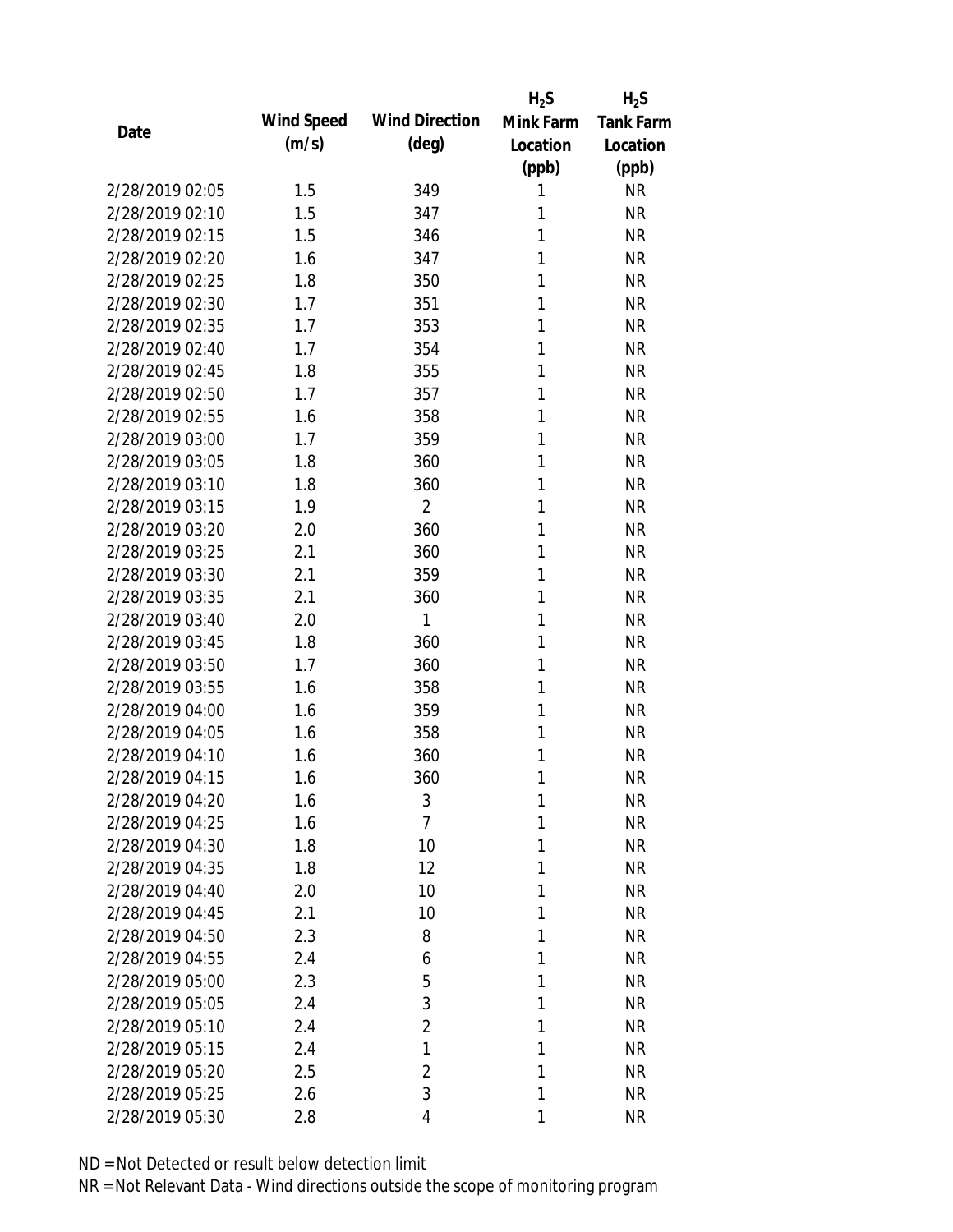|                 |            |                       | $H_2S$         | $H_2S$           |
|-----------------|------------|-----------------------|----------------|------------------|
| Date            | Wind Speed | <b>Wind Direction</b> | Mink Farm      | <b>Tank Farm</b> |
|                 | (m/s)      | $(\text{deg})$        | Location       | Location         |
|                 |            |                       | (ppb)          | (ppb)            |
| 2/28/2019 05:35 | 2.9        | 8                     | 1              | <b>NR</b>        |
| 2/28/2019 05:40 | 3.0        | 11                    | 1              | <b>NR</b>        |
| 2/28/2019 05:45 | 3.0        | 15                    | 1              | <b>NR</b>        |
| 2/28/2019 05:50 | 2.9        | 17                    | 1              | <b>NR</b>        |
| 2/28/2019 05:55 | 3.0        | 19                    | 1              | <b>NR</b>        |
| 2/28/2019 06:00 | 2.9        | 18                    | 1              | <b>NR</b>        |
| 2/28/2019 06:05 | 2.7        | 15                    | 1              | <b>NR</b>        |
| 2/28/2019 06:10 | 2.7        | 14                    | 1              | <b>NR</b>        |
| 2/28/2019 06:15 | 2.8        | 11                    | 1              | <b>NR</b>        |
| 2/28/2019 06:20 | 2.8        | 9                     | 1              | <b>NR</b>        |
| 2/28/2019 06:25 | 2.8        | 8                     | 1              | <b>NR</b>        |
| 2/28/2019 06:30 | 2.8        | 8                     | 1              | <b>NR</b>        |
| 2/28/2019 06:35 | 2.7        | 9                     | 1              | <b>NR</b>        |
| 2/28/2019 06:40 | 2.7        | 9                     | 1              | <b>NR</b>        |
| 2/28/2019 06:45 | 2.7        | 10                    | 1              | <b>NR</b>        |
| 2/28/2019 06:50 | 2.7        | 12                    | 1              | <b>NR</b>        |
| 2/28/2019 06:55 | 2.7        | 14                    | 1              | <b>NR</b>        |
| 2/28/2019 07:00 | 2.8        | 15                    | 1              | <b>NR</b>        |
| 2/28/2019 07:05 | 3.0        | 16                    | 1              | <b>NR</b>        |
| 2/28/2019 07:10 | 3.1        | 17                    | 1              | <b>NR</b>        |
| 2/28/2019 07:15 | 3.1        | 17                    | 1              | <b>NR</b>        |
| 2/28/2019 07:20 | 3.2        | 17                    | 1              | <b>NR</b>        |
| 2/28/2019 07:25 | 3.2        | 15                    | 1              | <b>NR</b>        |
| 2/28/2019 07:30 | 3.1        | 15                    | $\overline{2}$ | <b>NR</b>        |
| 2/28/2019 07:35 | 2.9        | 16                    | $\overline{2}$ | <b>NR</b>        |
| 2/28/2019 07:40 | 2.8        | 17                    | $\overline{2}$ | <b>NR</b>        |
| 2/28/2019 07:45 | 2.7        | 17                    | 1              | <b>NR</b>        |
| 2/28/2019 07:50 | 2.6        | 17                    | 1              | <b>NR</b>        |
| 2/28/2019 07:55 | 2.4        | 16                    | 1              | <b>NR</b>        |
| 2/28/2019 08:00 | 2.3        | 14                    | 1              | <b>NR</b>        |
| 2/28/2019 08:05 | 2.2        | 12                    | 1              | <b>NR</b>        |
| 2/28/2019 08:10 | 2.1        | 10                    | 1              | <b>NR</b>        |
| 2/28/2019 08:15 | 2.1        | 8                     | 1              | <b>NR</b>        |
| 2/28/2019 08:20 | 2.1        | 8                     | 1              | <b>NR</b>        |
| 2/28/2019 08:25 | 2.1        | 8                     | 1              | <b>NR</b>        |
| 2/28/2019 08:30 | 2.1        | 9                     | 1              | <b>NR</b>        |
| 2/28/2019 08:35 | 2.1        | 10                    | 1              | <b>NR</b>        |
| 2/28/2019 08:40 | 2.1        | 11                    | 1              | <b>NR</b>        |
| 2/28/2019 08:45 | 1.9        | 14                    | 1              | <b>NR</b>        |
| 2/28/2019 08:50 | 1.8        | 11                    | 1              | <b>NR</b>        |
| 2/28/2019 08:55 | 1.7        | 6                     | 1              | <b>NR</b>        |
| 2/28/2019 09:00 | 1.6        | 1                     | 1              | <b>NR</b>        |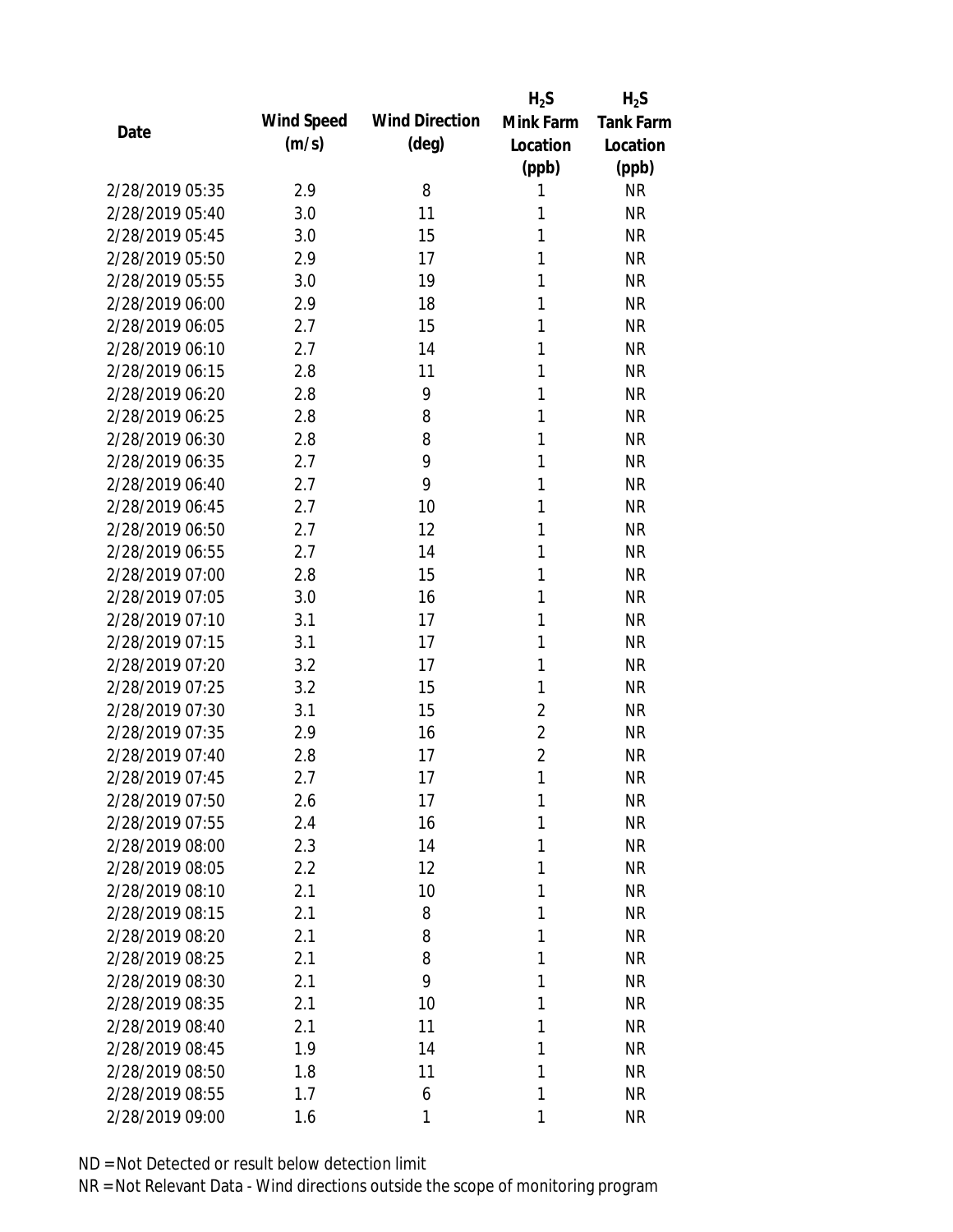|                 |            |                       | $H_2S$         | $H_2S$           |
|-----------------|------------|-----------------------|----------------|------------------|
| Date            | Wind Speed | <b>Wind Direction</b> | Mink Farm      | <b>Tank Farm</b> |
|                 | (m/s)      | $(\text{deg})$        | Location       | Location         |
|                 |            |                       | (ppb)          | (ppb)            |
| 2/28/2019 09:05 | 1.5        | 357                   | 1              | <b>NR</b>        |
| 2/28/2019 09:10 | 1.4        | 351                   | 1              | <b>NR</b>        |
| 2/28/2019 09:15 | 1.3        | 347                   | $\overline{2}$ | <b>NR</b>        |
| 2/28/2019 09:20 | 1.2        | 347                   | 1              | <b>NR</b>        |
| 2/28/2019 09:25 | 1.1        | 345                   | 1              | <b>NR</b>        |
| 2/28/2019 09:30 | 0.9        | 344                   | 1              | <b>NR</b>        |
| 2/28/2019 09:35 | 1.0        | 343                   | 1              | <b>NR</b>        |
| 2/28/2019 09:40 | 1.0        | 344                   | 1              | <b>NR</b>        |
| 2/28/2019 09:45 | 1.1        | 346                   | 1              | <b>NR</b>        |
| 2/28/2019 09:50 | 1.2        | 352                   | 1              | <b>NR</b>        |
| 2/28/2019 09:55 | 1.3        | 356                   | 1              | <b>NR</b>        |
| 2/28/2019 10:00 | 1.4        | 354                   | 1              | <b>NR</b>        |
| 2/28/2019 10:05 | 1.4        | 350                   | 1              | <b>NR</b>        |
| 2/28/2019 10:10 | 1.4        | 343                   | 1              | <b>NR</b>        |
| 2/28/2019 10:15 | 1.4        | 336                   | 1              | <b>NR</b>        |
| 2/28/2019 10:20 | 1.3        | 331                   | $\overline{2}$ | <b>NR</b>        |
| 2/28/2019 10:25 | 1.1        | 327                   | 1              | <b>NR</b>        |
| 2/28/2019 10:30 | 1.2        | 338                   | 1              | <b>NR</b>        |
| 2/28/2019 10:35 | 1.1        | 342                   | $\mathbf{1}$   | <b>NR</b>        |
| 2/28/2019 10:40 | 1.1        | 348                   | 1              | <b>NR</b>        |
| 2/28/2019 10:45 | 1.1        | 345                   | 1              | <b>NR</b>        |
| 2/28/2019 10:50 | 1.0        | 341                   | 1              | <b>NR</b>        |
| 2/28/2019 10:55 | 1.1        | 349                   | <b>NR</b>      | <b>NR</b>        |
| 2/28/2019 11:00 | 1.0        | 354                   | <b>NR</b>      | <b>NR</b>        |
| 2/28/2019 11:05 | 1.0        | 25                    | <b>NR</b>      | <b>NR</b>        |
| 2/28/2019 11:10 | 0.9        | 45                    | <b>NR</b>      | <b>NR</b>        |
| 2/28/2019 11:15 | 0.8        | 64                    | <b>NR</b>      | <b>NR</b>        |
| 2/28/2019 11:20 | 0.8        | 59                    | <b>NR</b>      | <b>NR</b>        |
| 2/28/2019 11:25 | 0.8        | 23                    | <b>NR</b>      | <b>NR</b>        |
| 2/28/2019 11:30 | 0.8        | 350                   | <b>NR</b>      | <b>NR</b>        |
| 2/28/2019 11:35 | 0.8        | 296                   | <b>NR</b>      | <b>NR</b>        |
| 2/28/2019 11:40 | 0.9        | 258                   | <b>NR</b>      | NR               |
| 2/28/2019 11:45 | 1.0        | 235                   | <b>NR</b>      | <b>NR</b>        |
| 2/28/2019 11:50 | 1.0        | 220                   | <b>NR</b>      | <b>NR</b>        |
| 2/28/2019 11:55 | 1.0        | 200                   | <b>NR</b>      | 1                |
| 2/28/2019 12:00 | 1.0        | 187                   | <b>NR</b>      | 1                |
| 2/28/2019 12:05 | 0.9        | 181                   | <b>NR</b>      | 1                |
| 2/28/2019 12:10 | 0.9        | 163                   | NR             | <b>NR</b>        |
| 2/28/2019 12:15 | 1.1        | 138                   | <b>NR</b>      | NR               |
| 2/28/2019 12:20 | 1.3        | 130                   | <b>NR</b>      | NR               |
| 2/28/2019 12:25 | 1.4        | 119                   | <b>NR</b>      | <b>NR</b>        |
| 2/28/2019 12:30 | 1.4        | 116                   | <b>NR</b>      | <b>NR</b>        |
|                 |            |                       |                |                  |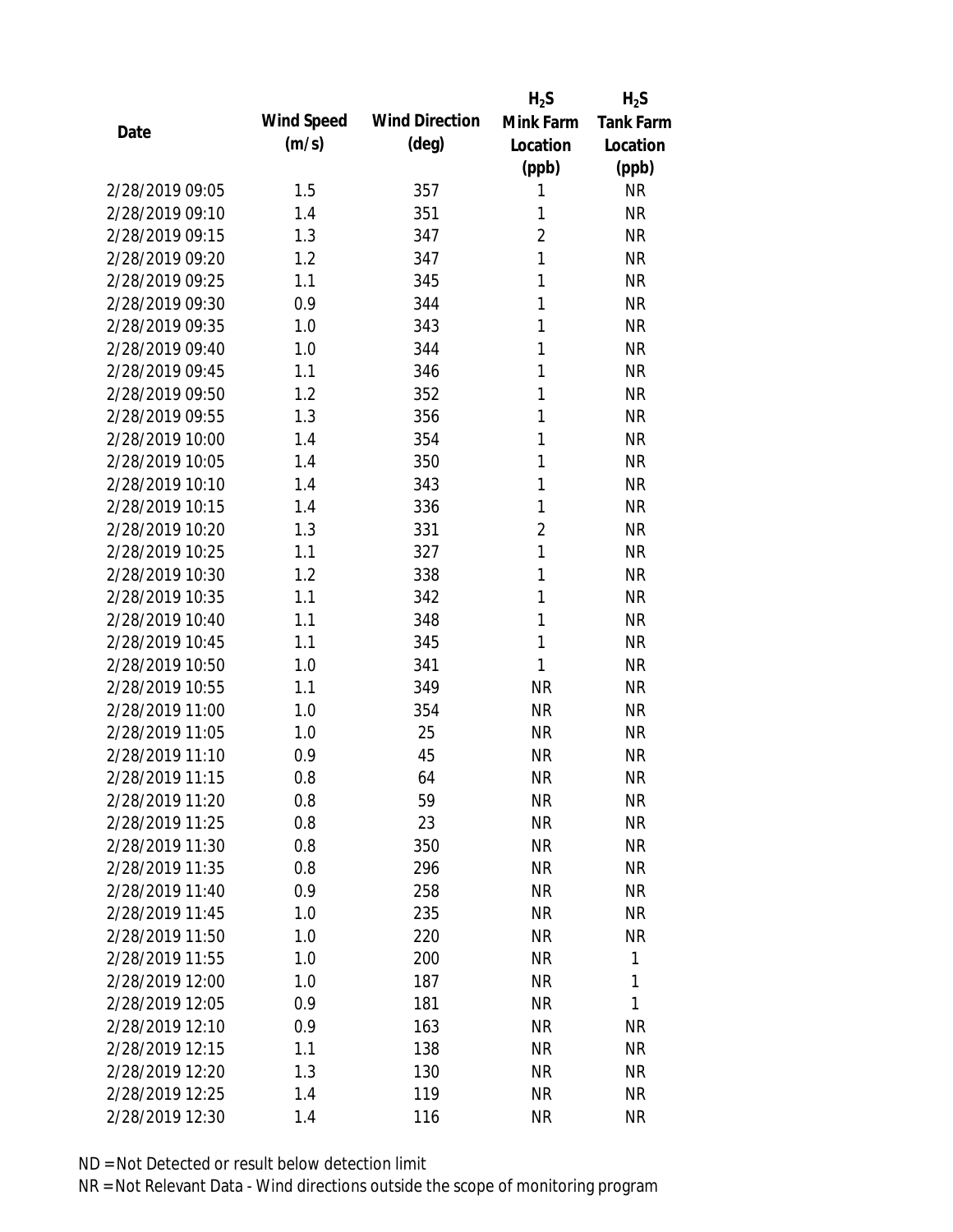|                 |            |                       | $H_2S$    | $H_2S$           |
|-----------------|------------|-----------------------|-----------|------------------|
| Date            | Wind Speed | <b>Wind Direction</b> | Mink Farm | <b>Tank Farm</b> |
|                 | (m/s)      | $(\text{deg})$        | Location  | Location         |
|                 |            |                       | (ppb)     | (ppb)            |
| 2/28/2019 12:35 | 1.7        | 120                   | <b>NR</b> | <b>NR</b>        |
| 2/28/2019 12:40 | 1.8        | 118                   | <b>NR</b> | <b>NR</b>        |
| 2/28/2019 12:45 | 1.7        | 125                   | <b>NR</b> | <b>NR</b>        |
| 2/28/2019 12:50 | 1.6        | 129                   | <b>NR</b> | <b>NR</b>        |
| 2/28/2019 12:55 | 1.6        | 122                   | <b>NR</b> | <b>NR</b>        |
| 2/28/2019 13:00 | 1.7        | 106                   | <b>NR</b> | <b>NR</b>        |
| 2/28/2019 13:05 | 1.5        | 83                    | <b>NR</b> | <b>NR</b>        |
| 2/28/2019 13:10 | 1.6        | 58                    | <b>NR</b> | <b>NR</b>        |
| 2/28/2019 13:15 | 1.8        | 43                    | <b>NR</b> | <b>NR</b>        |
| 2/28/2019 13:20 | 1.7        | 24                    | <b>NR</b> | <b>NR</b>        |
| 2/28/2019 13:25 | 1.8        | 13                    | 1         | <b>NR</b>        |
| 2/28/2019 13:30 | 1.9        | 15                    | 1         | <b>NR</b>        |
| 2/28/2019 13:35 | 2.0        | 14                    | 1         | <b>NR</b>        |
| 2/28/2019 13:40 | 2.0        | 17                    | 1         | <b>NR</b>        |
| 2/28/2019 13:45 | 1.9        | 16                    | 1         | <b>NR</b>        |
| 2/28/2019 13:50 | 2.0        | 24                    | 1         | <b>NR</b>        |
| 2/28/2019 13:55 | 2.0        | 23                    | 1         | <b>NR</b>        |
| 2/28/2019 14:00 | 1.8        | 20                    | 1         | <b>NR</b>        |
| 2/28/2019 14:05 | 1.7        | 27                    | 1         | <b>NR</b>        |
| 2/28/2019 14:10 | 1.7        | 32                    | 1         | <b>NR</b>        |
| 2/28/2019 14:15 | 1.5        | 33                    | 1         | <b>NR</b>        |
| 2/28/2019 14:20 | 1.5        | 19                    | 1         | <b>NR</b>        |
| 2/28/2019 14:25 | 1.5        | 14                    | 1         | <b>NR</b>        |
| 2/28/2019 14:30 | 1.6        | $\overline{7}$        | <b>NR</b> | <b>NR</b>        |
| 2/28/2019 14:35 | 1.7        | 354                   | 1         | <b>NR</b>        |
| 2/28/2019 14:40 | 1.8        | 343                   | 1         | <b>NR</b>        |
| 2/28/2019 14:45 | 2.0        | 342                   | 1         | <b>NR</b>        |
| 2/28/2019 14:50 | 1.9        | 350                   | 1         | <b>NR</b>        |
| 2/28/2019 14:55 | 1.8        | 347                   | 1         | <b>NR</b>        |
| 2/28/2019 15:00 | 1.7        | 352                   | <b>NR</b> | <b>NR</b>        |
| 2/28/2019 15:05 | 1.6        | 9                     | <b>NR</b> | <b>NR</b>        |
| 2/28/2019 15:10 | 1.6        | 23                    | <b>NR</b> | <b>NR</b>        |
| 2/28/2019 15:15 | 1.6        | 31                    | <b>NR</b> | <b>NR</b>        |
| 2/28/2019 15:20 | 1.7        | 21                    | <b>NR</b> | <b>NR</b>        |
| 2/28/2019 15:25 | 1.8        | 23                    | 1         | <b>NR</b>        |
| 2/28/2019 15:30 | 1.7        | 27                    | 1         | <b>NR</b>        |
| 2/28/2019 15:35 | 1.6        | 26                    | 1         | <b>NR</b>        |
| 2/28/2019 15:40 | 1.4        | 27                    | 1         | <b>NR</b>        |
| 2/28/2019 15:45 | 1.3        | 40                    | <b>NR</b> | <b>NR</b>        |
| 2/28/2019 15:50 | 1.2        | 48                    | <b>NR</b> | <b>NR</b>        |
| 2/28/2019 15:55 | 1.2        | 68                    | <b>NR</b> | <b>NR</b>        |
| 2/28/2019 16:00 | 1.2        | 76                    | <b>NR</b> | <b>NR</b>        |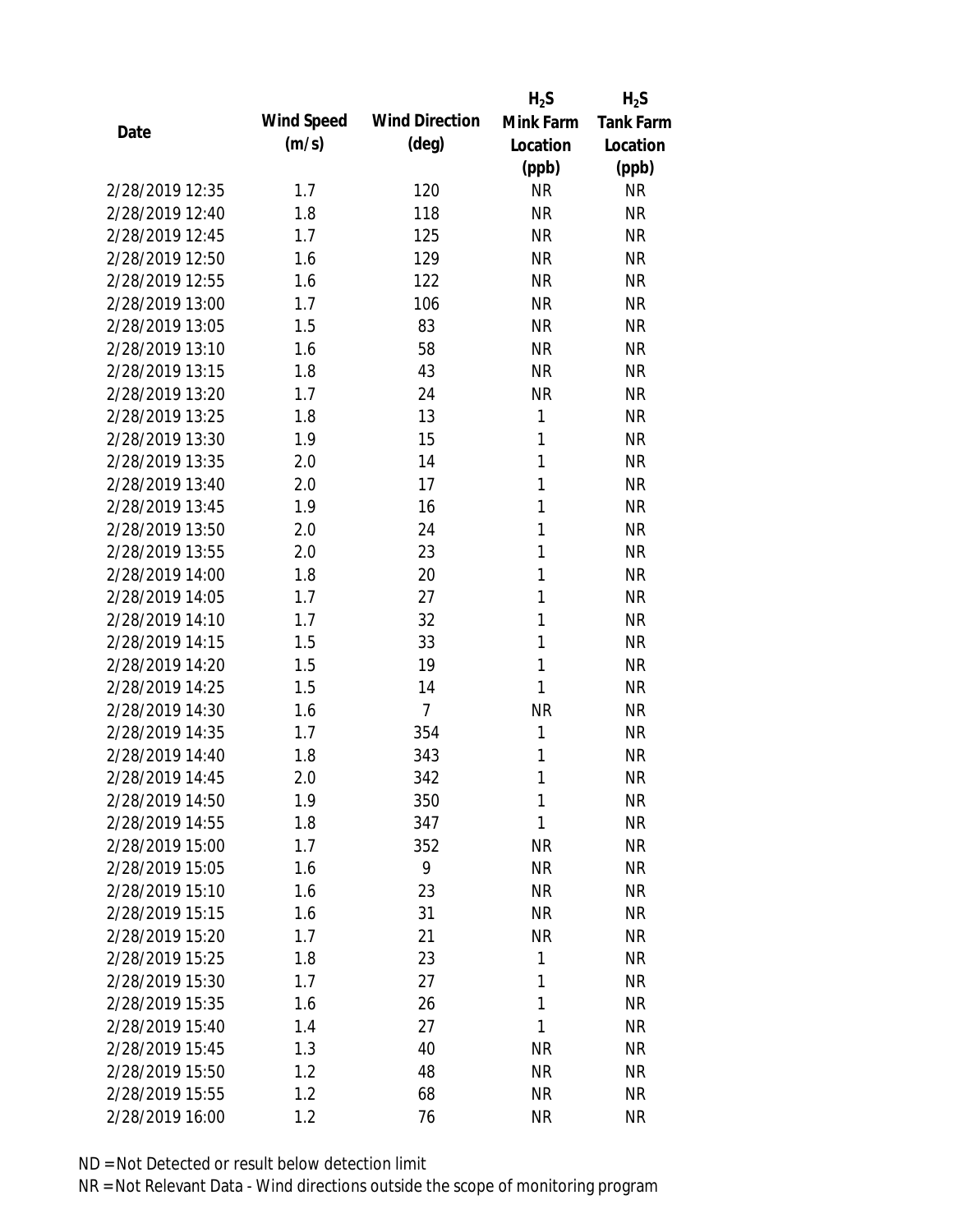|                 |            |                       | $H_2S$    | $H_2S$           |
|-----------------|------------|-----------------------|-----------|------------------|
| Date            | Wind Speed | <b>Wind Direction</b> | Mink Farm | <b>Tank Farm</b> |
|                 | (m/s)      | $(\text{deg})$        | Location  | Location         |
|                 |            |                       | (ppb)     | (ppb)            |
| 2/28/2019 16:05 | 1.2        | 67                    | <b>NR</b> | <b>NR</b>        |
| 2/28/2019 16:10 | 1.3        | 53                    | <b>NR</b> | <b>NR</b>        |
| 2/28/2019 16:15 | 1.2        | 36                    | <b>NR</b> | <b>NR</b>        |
| 2/28/2019 16:20 | 1.2        | 57                    | <b>NR</b> | <b>NR</b>        |
| 2/28/2019 16:25 | 1.3        | 60                    | <b>NR</b> | <b>NR</b>        |
| 2/28/2019 16:30 | 1.3        | 61                    | <b>NR</b> | <b>NR</b>        |
| 2/28/2019 16:35 | 1.2        | 75                    | <b>NR</b> | <b>NR</b>        |
| 2/28/2019 16:40 | 1.3        | 91                    | <b>NR</b> | <b>NR</b>        |
| 2/28/2019 16:45 | 1.4        | 91                    | <b>NR</b> | <b>NR</b>        |
| 2/28/2019 16:50 | 1.4        | 90                    | <b>NR</b> | <b>NR</b>        |
| 2/28/2019 16:55 | 1.3        | 86                    | <b>NR</b> | <b>NR</b>        |
| 2/28/2019 17:00 | 1.4        | 85                    | <b>NR</b> | <b>NR</b>        |
| 2/28/2019 17:05 | 1.5        | 87                    | <b>NR</b> | <b>NR</b>        |
| 2/28/2019 17:10 | 1.5        | 89                    | <b>NR</b> | <b>NR</b>        |
| 2/28/2019 17:15 | 1.6        | 87                    | <b>NR</b> | <b>NR</b>        |
| 2/28/2019 17:20 | 1.7        | 79                    | <b>NR</b> | <b>NR</b>        |
| 2/28/2019 17:25 | 1.7        | 77                    | <b>NR</b> | <b>NR</b>        |
| 2/28/2019 17:30 | 1.7        | 67                    | <b>NR</b> | <b>NR</b>        |
| 2/28/2019 17:35 | 1.8        | 58                    | <b>NR</b> | <b>NR</b>        |
| 2/28/2019 17:40 | 1.9        | 51                    | <b>NR</b> | <b>NR</b>        |
| 2/28/2019 17:45 | 1.8        | 54                    | <b>NR</b> | <b>NR</b>        |
| 2/28/2019 17:50 | 1.8        | 53                    | <b>NR</b> | <b>NR</b>        |
| 2/28/2019 17:55 | 1.8        | 47                    | <b>NR</b> | <b>NR</b>        |
| 2/28/2019 18:00 | 1.8        | 53                    | <b>NR</b> | <b>NR</b>        |
| 2/28/2019 18:05 | 1.6        | 61                    | <b>NR</b> | <b>NR</b>        |
| 2/28/2019 18:10 | 1.5        | 66                    | <b>NR</b> | <b>NR</b>        |
| 2/28/2019 18:15 | 1.5        | 65                    | <b>NR</b> | <b>NR</b>        |
| 2/28/2019 18:20 | 1.5        | 67                    | <b>NR</b> | <b>NR</b>        |
| 2/28/2019 18:25 | 1.6        | 69                    | <b>NR</b> | <b>NR</b>        |
| 2/28/2019 18:30 | 1.6        | 66                    | <b>NR</b> | <b>NR</b>        |
| 2/28/2019 18:35 | 1.6        | 60                    | <b>NR</b> | <b>NR</b>        |
| 2/28/2019 18:40 | 1.7        | 60                    | <b>NR</b> | NR               |
| 2/28/2019 18:45 | 1.7        | 57                    | <b>NR</b> | <b>NR</b>        |
| 2/28/2019 18:50 | 1.6        | 56                    | <b>NR</b> | <b>NR</b>        |
| 2/28/2019 18:55 | 1.6        | 55                    | <b>NR</b> | <b>NR</b>        |
| 2/28/2019 19:00 | 1.6        | 52                    | <b>NR</b> | <b>NR</b>        |
| 2/28/2019 19:05 | 1.7        | 49                    | <b>NR</b> | <b>NR</b>        |
| 2/28/2019 19:10 | 1.8        | 45                    | <b>NR</b> | <b>NR</b>        |
| 2/28/2019 19:15 | 1.9        | 42                    | <b>NR</b> | <b>NR</b>        |
| 2/28/2019 19:20 | 2.0        | 39                    | ND        | NR               |
| 2/28/2019 19:25 | 2.1        | 40                    | <b>ND</b> | <b>NR</b>        |
| 2/28/2019 19:30 | 2.1        | 39                    | 1         | <b>NR</b>        |
|                 |            |                       |           |                  |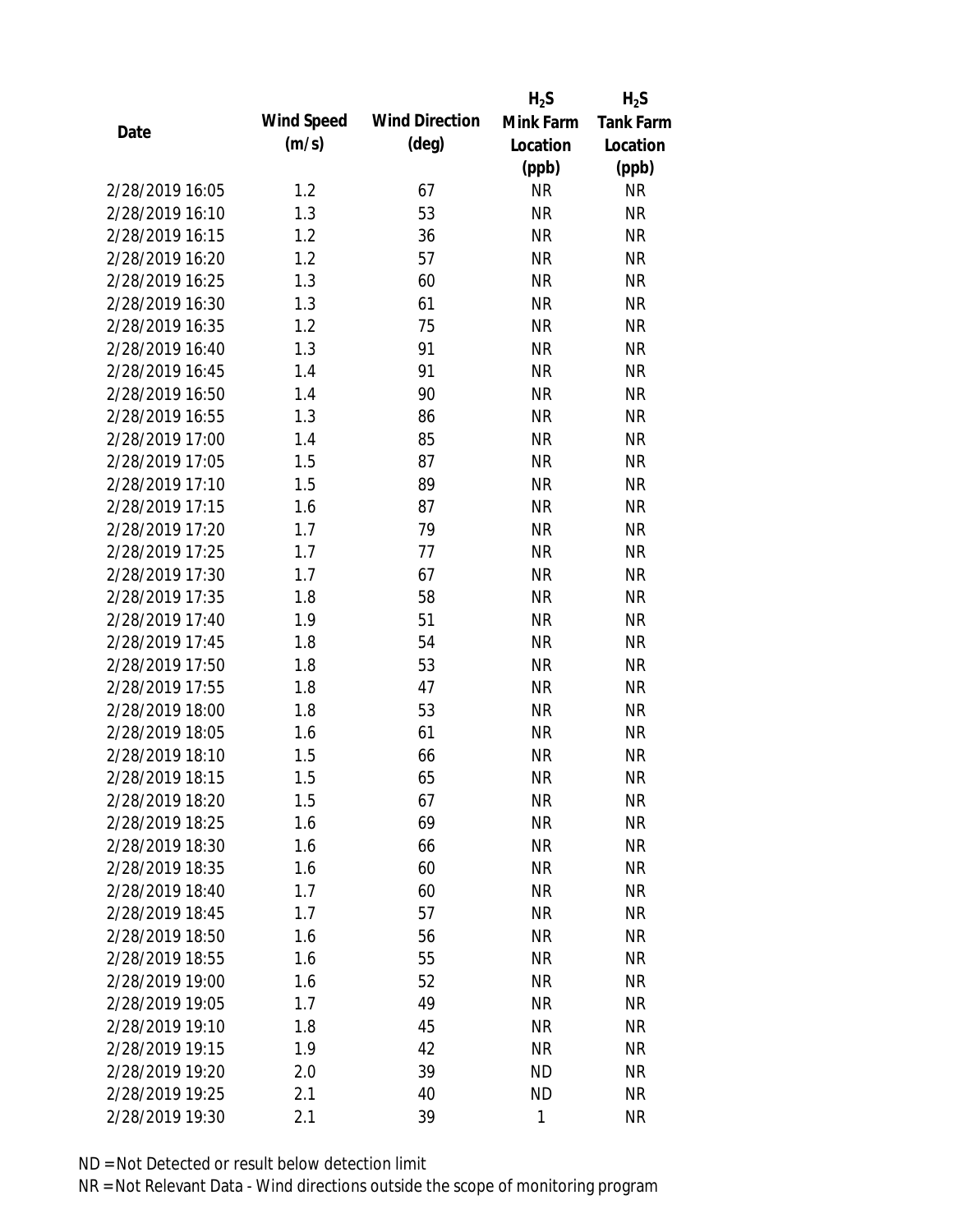|                 |            |                       | $H_2S$         | $H_2S$           |
|-----------------|------------|-----------------------|----------------|------------------|
| Date            | Wind Speed | <b>Wind Direction</b> | Mink Farm      | <b>Tank Farm</b> |
|                 | (m/s)      | $(\text{deg})$        | Location       | Location         |
|                 |            |                       | (ppb)          | (ppb)            |
| 2/28/2019 19:35 | 2.1        | 38                    | 1              | <b>NR</b>        |
| 2/28/2019 19:40 | 2.0        | 36                    | 1              | <b>NR</b>        |
| 2/28/2019 19:45 | 1.9        | 38                    | 1              | <b>NR</b>        |
| 2/28/2019 19:50 | 1.8        | 34                    | 1              | <b>NR</b>        |
| 2/28/2019 19:55 | 1.8        | 33                    | 1              | <b>NR</b>        |
| 2/28/2019 20:00 | 1.8        | 36                    | 1              | <b>NR</b>        |
| 2/28/2019 20:05 | 1.9        | 36                    | 1              | <b>NR</b>        |
| 2/28/2019 20:10 | 1.9        | 42                    | <b>NR</b>      | <b>NR</b>        |
| 2/28/2019 20:15 | 1.9        | 39                    | 1              | <b>NR</b>        |
| 2/28/2019 20:20 | 1.9        | 41                    | <b>NR</b>      | <b>NR</b>        |
| 2/28/2019 20:25 | 1.8        | 41                    | <b>NR</b>      | <b>NR</b>        |
| 2/28/2019 20:30 | 1.9        | 37                    | $\overline{2}$ | <b>NR</b>        |
| 2/28/2019 20:35 | 1.7        | 39                    | $\overline{2}$ | <b>NR</b>        |
| 2/28/2019 20:40 | 1.7        | 39                    | $\overline{2}$ | <b>NR</b>        |
| 2/28/2019 20:45 | 1.6        | 43                    | <b>NR</b>      | <b>NR</b>        |
| 2/28/2019 20:50 | 1.5        | 46                    | <b>NR</b>      | <b>NR</b>        |
| 2/28/2019 20:55 | 1.5        | 51                    | <b>NR</b>      | <b>NR</b>        |
| 2/28/2019 21:00 | 1.4        | 60                    | <b>NR</b>      | <b>NR</b>        |
| 2/28/2019 21:05 | 1.4        | 65                    | <b>NR</b>      | <b>NR</b>        |
| 2/28/2019 21:10 | 1.5        | 70                    | <b>NR</b>      | <b>NR</b>        |
| 2/28/2019 21:15 | 1.6        | 73                    | <b>NR</b>      | <b>NR</b>        |
| 2/28/2019 21:20 | 1.7        | 80                    | <b>NR</b>      | <b>NR</b>        |
| 2/28/2019 21:25 | 1.9        | 86                    | <b>NR</b>      | <b>NR</b>        |
| 2/28/2019 21:30 | 2.1        | 88                    | <b>NR</b>      | <b>NR</b>        |
| 2/28/2019 21:35 | 2.4        | 90                    | <b>NR</b>      | <b>NR</b>        |
| 2/28/2019 21:40 | 2.5        | 91                    | <b>NR</b>      | <b>NR</b>        |
| 2/28/2019 21:45 | 2.7        | 94                    | <b>NR</b>      | <b>NR</b>        |
| 2/28/2019 21:50 | 2.7        | 94                    | <b>NR</b>      | <b>NR</b>        |
| 2/28/2019 21:55 | 2.8        | 95                    | <b>NR</b>      | <b>NR</b>        |
| 2/28/2019 22:00 | 2.6        | 96                    | <b>NR</b>      | <b>NR</b>        |
| 2/28/2019 22:05 | 2.6        | 98                    | <b>NR</b>      | <b>NR</b>        |
| 2/28/2019 22:10 | 2.7        | 100                   | <b>NR</b>      | NR               |
| 2/28/2019 22:15 | 2.6        | 101                   | <b>NR</b>      | <b>NR</b>        |
| 2/28/2019 22:20 | 2.6        | 103                   | <b>NR</b>      | <b>NR</b>        |
| 2/28/2019 22:25 | 2.5        | 105                   | <b>NR</b>      | NR               |
| 2/28/2019 22:30 | 2.4        | 106                   | <b>NR</b>      | <b>NR</b>        |
| 2/28/2019 22:35 | 2.1        | 108                   | <b>NR</b>      | <b>NR</b>        |
| 2/28/2019 22:40 | 1.9        | 108                   | NR             | <b>NR</b>        |
| 2/28/2019 22:45 | 1.8        | 108                   | <b>NR</b>      | <b>NR</b>        |
| 2/28/2019 22:50 | 1.6        | 105                   | <b>NR</b>      | NR               |
| 2/28/2019 22:55 | 1.5        | 101                   | <b>NR</b>      | <b>NR</b>        |
| 2/28/2019 23:00 | 1.6        | 96                    | <b>NR</b>      | <b>NR</b>        |
|                 |            |                       |                |                  |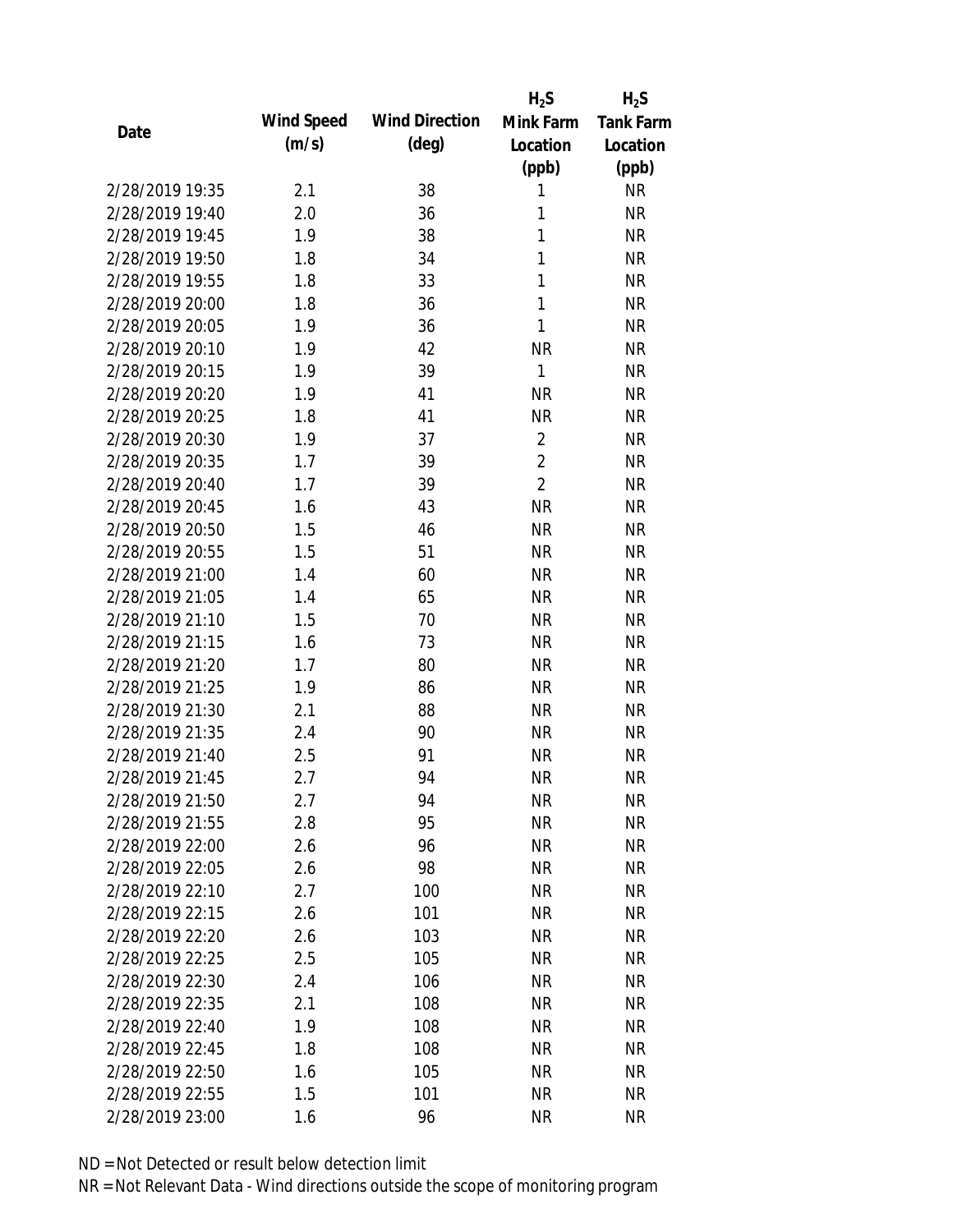|                 |            |                       | $H_2S$         | $H_2S$           |
|-----------------|------------|-----------------------|----------------|------------------|
| Date            | Wind Speed | <b>Wind Direction</b> | Mink Farm      | <b>Tank Farm</b> |
|                 | (m/s)      | $(\text{deg})$        | Location       | Location         |
|                 |            |                       | (ppb)          | (ppb)            |
| 2/28/2019 23:05 | 1.8        | 92                    | <b>NR</b>      | <b>NR</b>        |
| 2/28/2019 23:10 | 1.8        | 87                    | <b>NR</b>      | <b>NR</b>        |
| 2/28/2019 23:15 | 1.7        | 81                    | <b>NR</b>      | <b>NR</b>        |
| 2/28/2019 23:20 | 1.8        | 75                    | <b>NR</b>      | <b>NR</b>        |
| 2/28/2019 23:25 | 1.8        | 70                    | <b>NR</b>      | <b>NR</b>        |
| 2/28/2019 23:30 | 1.9        | 62                    | <b>NR</b>      | <b>NR</b>        |
| 2/28/2019 23:35 | 1.9        | 53                    | <b>NR</b>      | <b>NR</b>        |
| 2/28/2019 23:40 | 2.0        | 46                    | <b>NR</b>      | <b>NR</b>        |
| 2/28/2019 23:45 | 2.1        | 38                    | 1              | <b>NR</b>        |
| 2/28/2019 23:50 | 2.0        | 30                    | 1              | <b>NR</b>        |
| 2/28/2019 23:55 | 2.0        | 23                    | 1              | <b>NR</b>        |
| 2/28/2019 24:00 | 1.9        | 22                    | $\mathbf{1}$   | <b>NR</b>        |
| 3/1/2019 00:05  | 1.7        | 20                    | 1              | <b>NR</b>        |
| 3/1/2019 00:10  | 1.6        | 19                    | 1              | <b>NR</b>        |
| 3/1/2019 00:15  | 1.6        | 20                    | 1              | <b>NR</b>        |
| 3/1/2019 00:20  | 1.6        | 22                    | 1              | <b>NR</b>        |
| 3/1/2019 00:25  | 1.6        | 25                    | $\overline{2}$ | <b>NR</b>        |
| 3/1/2019 00:30  | 1.7        | 26                    | $\mathbf{1}$   | <b>NR</b>        |
| 3/1/2019 00:35  | 1.7        | 31                    | $\mathbf{1}$   | <b>NR</b>        |
| 3/1/2019 00:40  | 1.5        | 36                    | 1              | <b>NR</b>        |
| 3/1/2019 00:45  | 1.5        | 41                    | <b>NR</b>      | <b>NR</b>        |
| 3/1/2019 00:50  | 1.4        | 44                    | <b>NR</b>      | <b>NR</b>        |
| 3/1/2019 00:55  | 1.2        | 47                    | <b>NR</b>      | <b>NR</b>        |
| 3/1/2019 01:00  | 1.1        | 49                    | <b>NR</b>      | <b>NR</b>        |
| 3/1/2019 01:05  | 0.9        | 48                    | <b>NR</b>      | <b>NR</b>        |
| 3/1/2019 01:10  | 0.8        | 45                    | <b>NR</b>      | <b>NR</b>        |
| 3/1/2019 01:15  | 0.8        | 45                    | <b>NR</b>      | <b>NR</b>        |
| 3/1/2019 01:20  | 0.8        | 47                    | <b>NR</b>      | <b>NR</b>        |
| 3/1/2019 01:25  | 0.9        | 47                    | <b>NR</b>      | <b>NR</b>        |
| 3/1/2019 01:30  | 0.8        | 51                    | <b>NR</b>      | <b>NR</b>        |
| 3/1/2019 01:35  | 0.8        | 52                    | <b>NR</b>      | <b>NR</b>        |
| 3/1/2019 01:40  | 0.8        | 53                    | <b>NR</b>      | <b>NR</b>        |
| 3/1/2019 01:45  | 0.9        | 49                    | <b>NR</b>      | <b>NR</b>        |
| 3/1/2019 01:50  | 1.0        | 47                    | <b>NR</b>      | <b>NR</b>        |
| 3/1/2019 01:55  | 1.1        | 46                    | <b>NR</b>      | <b>NR</b>        |
| 3/1/2019 02:00  | 1.3        | 45                    | <b>NR</b>      | <b>NR</b>        |
| 3/1/2019 02:05  | 1.5        | 43                    | <b>NR</b>      | <b>NR</b>        |
| 3/1/2019 02:10  | 1.6        | 43                    | <b>NR</b>      | <b>NR</b>        |
| 3/1/2019 02:15  | 1.7        | 44                    | <b>NR</b>      | <b>NR</b>        |
| 3/1/2019 02:20  | 1.8        | 43                    | <b>NR</b>      | <b>NR</b>        |
| 3/1/2019 02:25  | 1.7        | 45                    | <b>NR</b>      | <b>NR</b>        |
| 3/1/2019 02:30  | 1.7        | 44                    | <b>NR</b>      | <b>NR</b>        |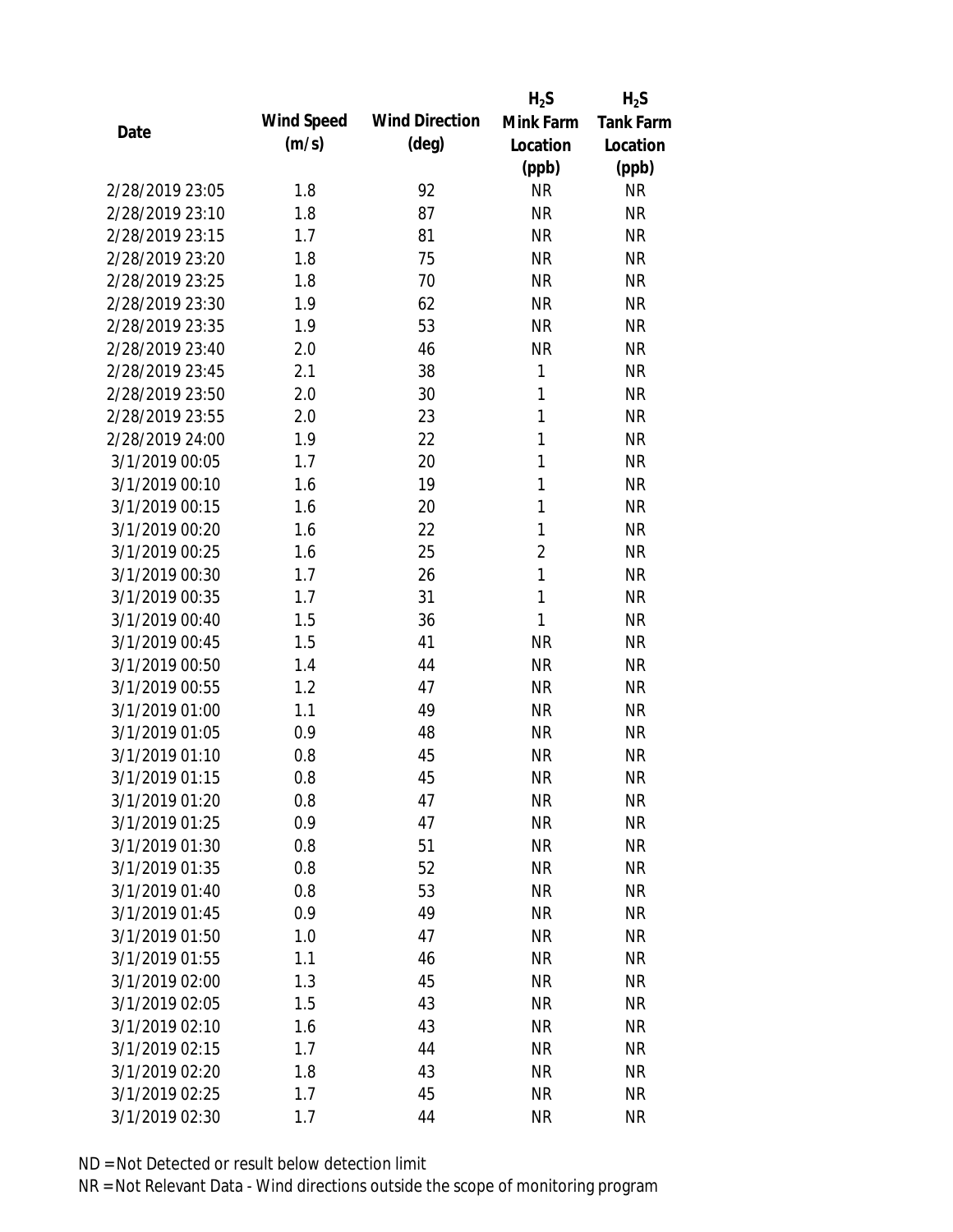|                |            |                       | $H_2S$         | $H_2S$           |
|----------------|------------|-----------------------|----------------|------------------|
| Date           | Wind Speed | <b>Wind Direction</b> | Mink Farm      | <b>Tank Farm</b> |
|                | (m/s)      | $(\text{deg})$        | Location       | Location         |
|                |            |                       | (ppb)          | (ppb)            |
| 3/1/2019 02:35 | 1.7        | 42                    | <b>NR</b>      | <b>NR</b>        |
| 3/1/2019 02:40 | 1.6        | 43                    | <b>NR</b>      | <b>NR</b>        |
| 3/1/2019 02:45 | 1.4        | 44                    | <b>NR</b>      | <b>NR</b>        |
| 3/1/2019 02:50 | 1.3        | 47                    | <b>NR</b>      | <b>NR</b>        |
| 3/1/2019 02:55 | 1.4        | 45                    | <b>NR</b>      | <b>NR</b>        |
| 3/1/2019 03:00 | 1.4        | 47                    | <b>NR</b>      | <b>NR</b>        |
| 3/1/2019 03:05 | 1.4        | 48                    | <b>NR</b>      | <b>NR</b>        |
| 3/1/2019 03:10 | 1.6        | 46                    | <b>NR</b>      | <b>NR</b>        |
| 3/1/2019 03:15 | 1.8        | 44                    | <b>NR</b>      | <b>NR</b>        |
| 3/1/2019 03:20 | 1.9        | 41                    | <b>NR</b>      | <b>NR</b>        |
| 3/1/2019 03:25 | 2.0        | 38                    | 1              | <b>NR</b>        |
| 3/1/2019 03:30 | 2.0        | 34                    | $\mathbf{1}$   | <b>NR</b>        |
| 3/1/2019 03:35 | 2.1        | 32                    | $\overline{2}$ | <b>NR</b>        |
| 3/1/2019 03:40 | 2.1        | 31                    | $\mathbf{1}$   | <b>NR</b>        |
| 3/1/2019 03:45 | 2.1        | 30                    | $\overline{2}$ | <b>NR</b>        |
| 3/1/2019 03:50 | 2.1        | 29                    | $\overline{2}$ | <b>NR</b>        |
| 3/1/2019 03:55 | 2.1        | 29                    | $\overline{2}$ | <b>NR</b>        |
| 3/1/2019 04:00 | 2.1        | 29                    | $\overline{2}$ | <b>NR</b>        |
| 3/1/2019 04:05 | 2.0        | 28                    | $\overline{2}$ | <b>NR</b>        |
| 3/1/2019 04:10 | 1.9        | 30                    | $\overline{2}$ | <b>NR</b>        |
| 3/1/2019 04:15 | 1.9        | 31                    | $\mathbf{1}$   | <b>NR</b>        |
| 3/1/2019 04:20 | 1.9        | 32                    | $\mathbf{1}$   | <b>NR</b>        |
| 3/1/2019 04:25 | 1.9        | 35                    | $\overline{2}$ | <b>NR</b>        |
| 3/1/2019 04:30 | 1.9        | 37                    | $\mathbf{1}$   | <b>NR</b>        |
| 3/1/2019 04:35 | 2.0        | 40                    | 1              | <b>NR</b>        |
| 3/1/2019 04:40 | 2.0        | 40                    | 1              | <b>NR</b>        |
| 3/1/2019 04:45 | 2.1        | 42                    | <b>NR</b>      | <b>NR</b>        |
| 3/1/2019 04:50 | 2.1        | 43                    | <b>NR</b>      | <b>NR</b>        |
| 3/1/2019 04:55 | 2.1        | 43                    | <b>NR</b>      | <b>NR</b>        |
| 3/1/2019 05:00 | 2.1        | 43                    | <b>NR</b>      | <b>NR</b>        |
| 3/1/2019 05:05 | 2.1        | 41                    | <b>NR</b>      | <b>NR</b>        |
| 3/1/2019 05:10 | 2.0        | 40                    | 1              | <b>NR</b>        |
| 3/1/2019 05:15 | 1.9        | 40                    | 1              | <b>NR</b>        |
| 3/1/2019 05:20 | 1.8        | 40                    | 1              | <b>NR</b>        |
| 3/1/2019 05:25 | 1.8        | 42                    | <b>NR</b>      | <b>NR</b>        |
| 3/1/2019 05:30 | 1.8        | 45                    | <b>NR</b>      | <b>NR</b>        |
| 3/1/2019 05:35 | 1.8        | 46                    | <b>NR</b>      | <b>NR</b>        |
| 3/1/2019 05:40 | 1.9        | 47                    | <b>NR</b>      | <b>NR</b>        |
| 3/1/2019 05:45 | 2.0        | 46                    | <b>NR</b>      | <b>NR</b>        |
| 3/1/2019 05:50 | 2.1        | 46                    | <b>NR</b>      | <b>NR</b>        |
| 3/1/2019 05:55 | 2.1        | 45                    | <b>NR</b>      | <b>NR</b>        |
| 3/1/2019 06:00 | 2.1        | 45                    | <b>NR</b>      | <b>NR</b>        |
|                |            |                       |                |                  |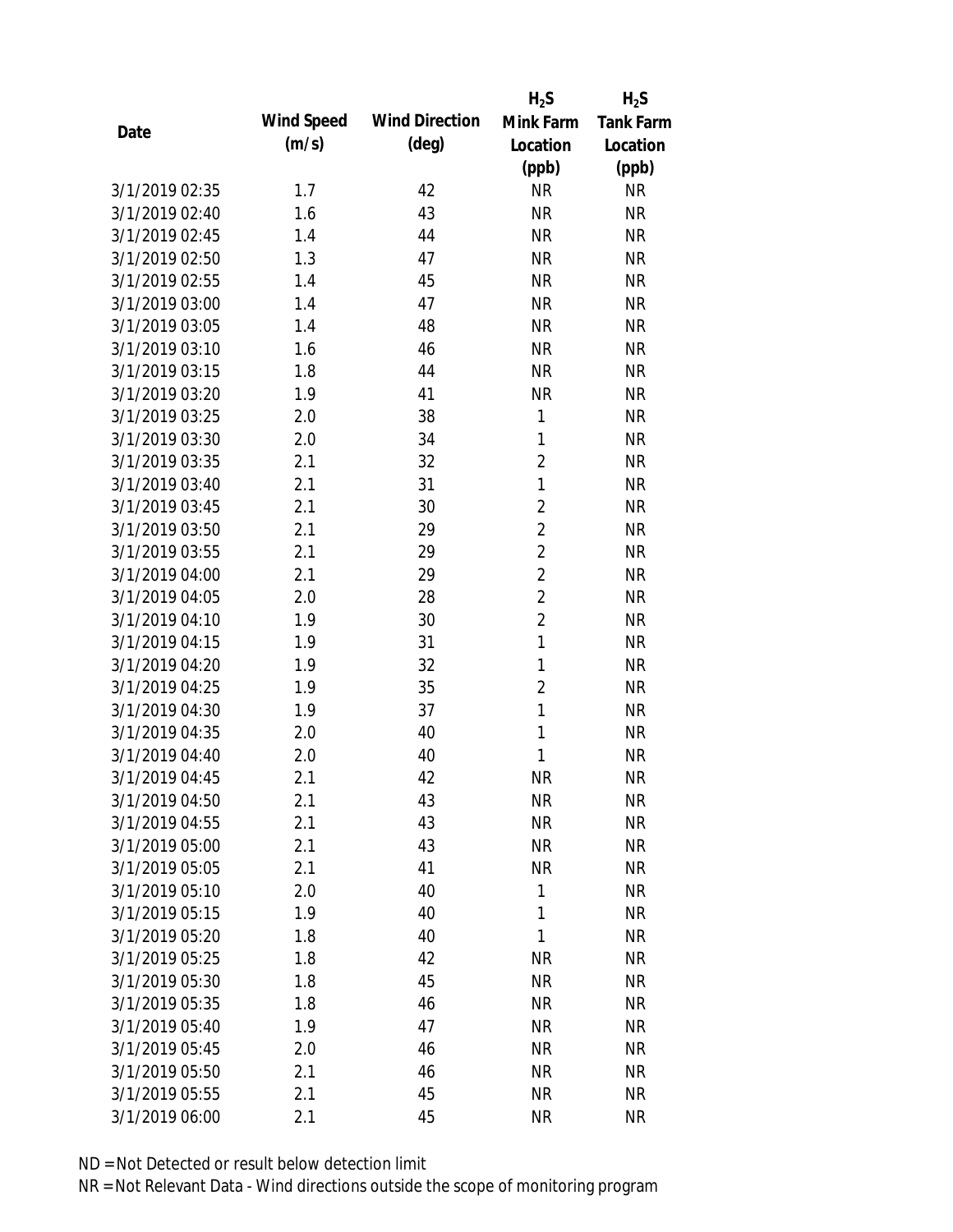|                |            |                       | $H_2S$       | $H_2S$           |
|----------------|------------|-----------------------|--------------|------------------|
| Date           | Wind Speed | <b>Wind Direction</b> | Mink Farm    | <b>Tank Farm</b> |
|                | (m/s)      | $(\text{deg})$        | Location     | Location         |
|                |            |                       | (ppb)        | (ppb)            |
| 3/1/2019 06:05 | 2.1        | 45                    | <b>NR</b>    | <b>NR</b>        |
| 3/1/2019 06:10 | 2.1        | 46                    | <b>NR</b>    | <b>NR</b>        |
| 3/1/2019 06:15 | 2.0        | 46                    | <b>NR</b>    | <b>NR</b>        |
| 3/1/2019 06:20 | 2.0        | 47                    | <b>NR</b>    | <b>NR</b>        |
| 3/1/2019 06:25 | 2.0        | 46                    | <b>NR</b>    | <b>NR</b>        |
| 3/1/2019 06:30 | 2.0        | 45                    | <b>NR</b>    | <b>NR</b>        |
| 3/1/2019 06:35 | 2.1        | 45                    | <b>NR</b>    | <b>NR</b>        |
| 3/1/2019 06:40 | 2.1        | 45                    | <b>NR</b>    | <b>NR</b>        |
| 3/1/2019 06:45 | 2.1        | 45                    | <b>NR</b>    | <b>NR</b>        |
| 3/1/2019 06:50 | 2.1        | 44                    | <b>NR</b>    | <b>NR</b>        |
| 3/1/2019 06:55 | 2.1        | 42                    | <b>NR</b>    | <b>NR</b>        |
| 3/1/2019 07:00 | 2.0        | 43                    | <b>NR</b>    | <b>NR</b>        |
| 3/1/2019 07:05 | 1.9        | 44                    | <b>NR</b>    | <b>NR</b>        |
| 3/1/2019 07:10 | 1.9        | 44                    | <b>NR</b>    | <b>NR</b>        |
| 3/1/2019 07:15 | 1.8        | 43                    | <b>NR</b>    | <b>NR</b>        |
| 3/1/2019 07:20 | 1.7        | 43                    | <b>NR</b>    | <b>NR</b>        |
| 3/1/2019 07:25 | 1.7        | 43                    | <b>NR</b>    | <b>NR</b>        |
| 3/1/2019 07:30 | 1.6        | 40                    | $\mathbf{1}$ | <b>NR</b>        |
| 3/1/2019 07:35 | 1.7        | 37                    | $\mathbf{1}$ | <b>NR</b>        |
| 3/1/2019 07:40 | 1.9        | 37                    | 1            | <b>NR</b>        |
| 3/1/2019 07:45 | 2.0        | 37                    | 1            | <b>NR</b>        |
| 3/1/2019 07:50 | 2.1        | 37                    | 1            | <b>NR</b>        |
| 3/1/2019 07:55 | 2.3        | 36                    | 1            | <b>NR</b>        |
| 3/1/2019 08:00 | 2.5        | 38                    | 1            | <b>NR</b>        |
| 3/1/2019 08:05 | 2.6        | 38                    | 1            | <b>NR</b>        |
| 3/1/2019 08:10 | 2.6        | 37                    | 1            | <b>NR</b>        |
| 3/1/2019 08:15 | 2.6        | 36                    | 1            | <b>NR</b>        |
| 3/1/2019 08:20 | 2.6        | 35                    | 1            | <b>NR</b>        |
| 3/1/2019 08:25 | 2.5        | 36                    | 1            | <b>NR</b>        |
| 3/1/2019 08:30 | 2.5        | 35                    | 1            | <b>NR</b>        |
| 3/1/2019 08:35 | 2.3        | 37                    | 1            | <b>NR</b>        |
| 3/1/2019 08:40 | 2.2        | 40                    | 1            | <b>NR</b>        |
| 3/1/2019 08:45 | 2.2        | 45                    | <b>NR</b>    | <b>NR</b>        |
| 3/1/2019 08:50 | 2.1        | 50                    | <b>NR</b>    | <b>NR</b>        |
| 3/1/2019 08:55 | 1.9        | 55                    | <b>NR</b>    | <b>NR</b>        |
| 3/1/2019 09:00 | 1.9        | 60                    | <b>NR</b>    | <b>NR</b>        |
| 3/1/2019 09:05 | 1.9        | 63                    | <b>NR</b>    | <b>NR</b>        |
| 3/1/2019 09:10 | 1.8        | 64                    | <b>NR</b>    | <b>NR</b>        |
| 3/1/2019 09:15 | 1.7        | 67                    | <b>NR</b>    | <b>NR</b>        |
| 3/1/2019 09:20 | 1.7        | 73                    | <b>NR</b>    | <b>NR</b>        |
| 3/1/2019 09:25 | 1.7        | 77                    | <b>NR</b>    | <b>NR</b>        |
| 3/1/2019 09:30 | 1.8        | 83                    | <b>NR</b>    | <b>NR</b>        |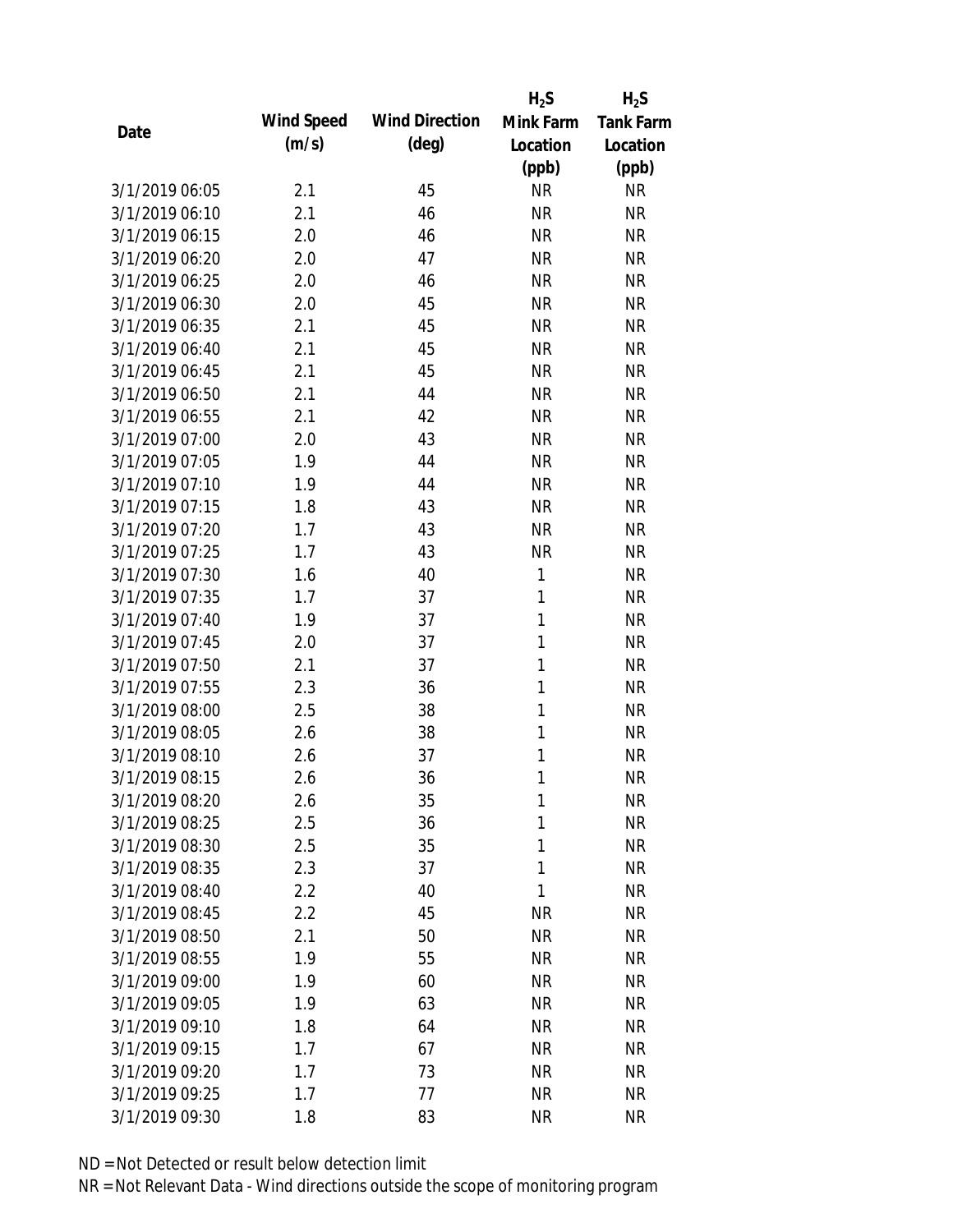|                |            |                       | $H_2S$    | $H_2S$           |
|----------------|------------|-----------------------|-----------|------------------|
| Date           | Wind Speed | <b>Wind Direction</b> | Mink Farm | <b>Tank Farm</b> |
|                | (m/s)      | $(\text{deg})$        | Location  | Location         |
|                |            |                       | (ppb)     | (ppb)            |
| 3/1/2019 09:35 | 1.8        | 89                    | <b>NR</b> | <b>NR</b>        |
| 3/1/2019 09:40 | 1.9        | 95                    | <b>NR</b> | <b>NR</b>        |
| 3/1/2019 09:45 | 2.0        | 100                   | <b>NR</b> | <b>NR</b>        |
| 3/1/2019 09:50 | 2.1        | 100                   | <b>NR</b> | <b>NR</b>        |
| 3/1/2019 09:55 | 2.3        | 102                   | <b>NR</b> | <b>NR</b>        |
| 3/1/2019 10:00 | 2.4        | 104                   | <b>NR</b> | <b>NR</b>        |
| 3/1/2019 10:05 | 2.4        | 106                   | <b>NR</b> | <b>NR</b>        |
| 3/1/2019 10:10 | 2.3        | 106                   | <b>NR</b> | <b>NR</b>        |
| 3/1/2019 10:15 | 2.2        | 105                   | <b>NR</b> | <b>NR</b>        |
| 3/1/2019 10:20 | 2.2        | 105                   | <b>NR</b> | <b>NR</b>        |
| 3/1/2019 10:25 | 2.1        | 105                   | <b>NR</b> | <b>NR</b>        |
| 3/1/2019 10:30 | 2.0        | 102                   | <b>NR</b> | <b>NR</b>        |
| 3/1/2019 10:35 | 2.0        | 98                    | <b>NR</b> | <b>NR</b>        |
| 3/1/2019 10:40 | 2.0        | 96                    | <b>NR</b> | <b>NR</b>        |
| 3/1/2019 10:45 | 2.1        | 94                    | <b>NR</b> | <b>NR</b>        |
| 3/1/2019 10:50 | 2.1        | 91                    | <b>NR</b> | <b>NR</b>        |
| 3/1/2019 10:55 | 2.1        | 85                    | <b>NR</b> | <b>NR</b>        |
| 3/1/2019 11:00 | 2.0        | 87                    | <b>NR</b> | <b>NR</b>        |
| 3/1/2019 11:05 | 2.1        | 88                    | <b>NR</b> | <b>NR</b>        |
| 3/1/2019 11:10 | 2.3        | 89                    | <b>NR</b> | <b>NR</b>        |
| 3/1/2019 11:15 | 2.4        | 92                    | <b>NR</b> | <b>NR</b>        |
| 3/1/2019 11:20 | 2.4        | 94                    | <b>NR</b> | <b>NR</b>        |
| 3/1/2019 11:25 | 2.4        | 103                   | <b>NR</b> | <b>NR</b>        |
| 3/1/2019 11:30 | 2.6        | 103                   | <b>NR</b> | <b>NR</b>        |
| 3/1/2019 11:35 | 2.5        | 105                   | <b>NR</b> | <b>NR</b>        |
| 3/1/2019 11:40 | 2.4        | 109                   | <b>NR</b> | <b>NR</b>        |
| 3/1/2019 11:45 | 2.4        | 109                   | <b>NR</b> | <b>NR</b>        |
| 3/1/2019 11:50 | 2.4        | 109                   | <b>NR</b> | <b>NR</b>        |
| 3/1/2019 11:55 | 2.4        | 100                   | <b>NR</b> | <b>NR</b>        |
| 3/1/2019 12:00 | 2.3        | 99                    | <b>NR</b> | <b>NR</b>        |
| 3/1/2019 12:05 | 2.3        | 94                    | <b>NR</b> | <b>NR</b>        |
| 3/1/2019 12:10 | 2.3        | 86                    | <b>NR</b> | <b>NR</b>        |
| 3/1/2019 12:15 | 2.1        | 80                    | <b>NR</b> | <b>NR</b>        |
| 3/1/2019 12:20 | 2.1        | 85                    | <b>NR</b> | <b>NR</b>        |
| 3/1/2019 12:25 | 2.1        | 91                    | <b>NR</b> | <b>NR</b>        |
| 3/1/2019 12:30 | 2.1        | 88                    | <b>NR</b> | <b>NR</b>        |
| 3/1/2019 12:35 | 2.2        | 94                    | <b>NR</b> | <b>NR</b>        |
| 3/1/2019 12:40 | 2.2        | 108                   | <b>NR</b> | <b>NR</b>        |
| 3/1/2019 12:45 | 2.1        | 122                   | <b>NR</b> | <b>NR</b>        |
| 3/1/2019 12:50 | 2.1        | 118                   | <b>NR</b> | <b>NR</b>        |
| 3/1/2019 12:55 | 2.1        | 116                   | <b>NR</b> | <b>NR</b>        |
| 3/1/2019 13:00 | 2.2        | 118                   | <b>NR</b> | <b>NR</b>        |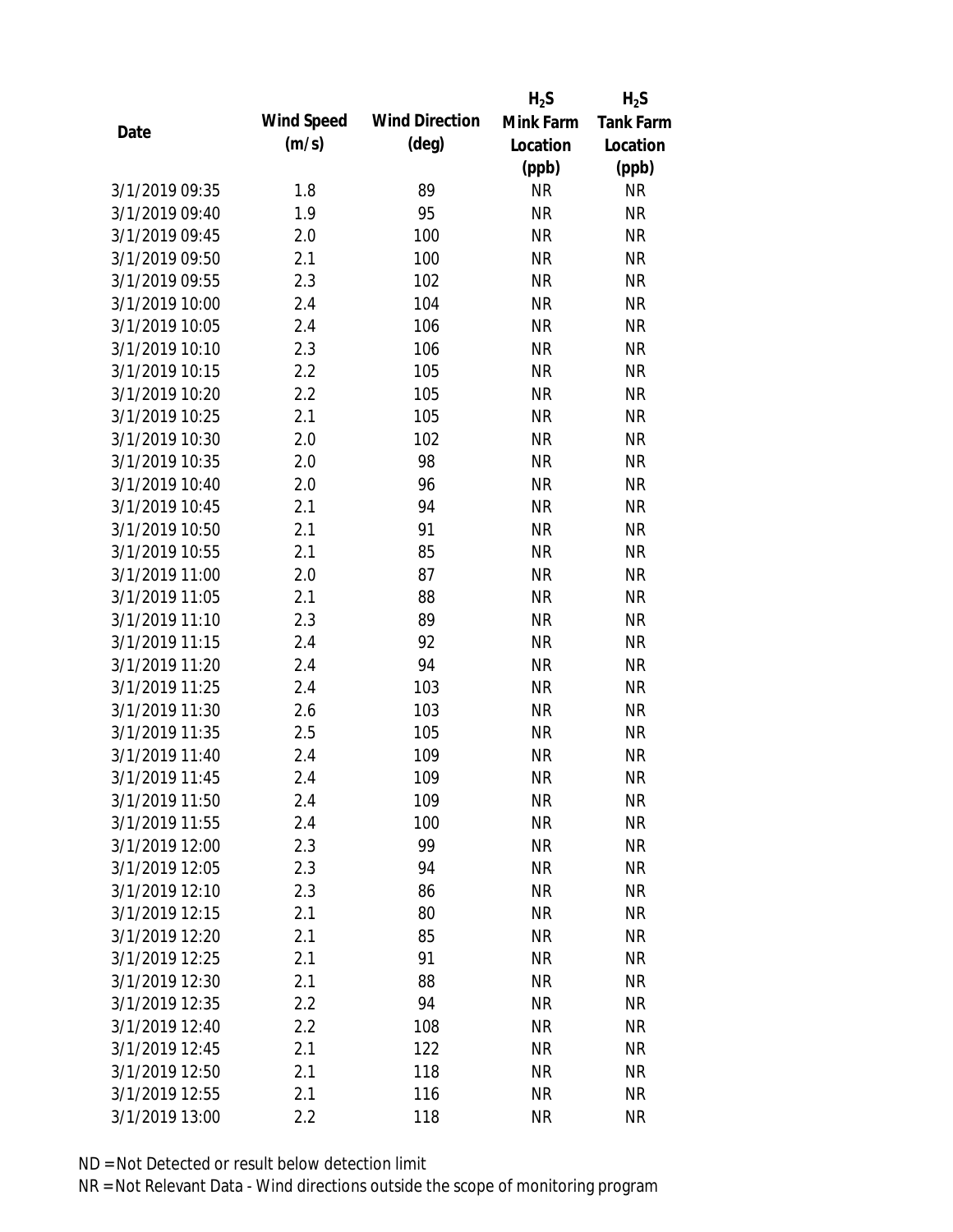|                |            |                       | $H_2S$    | $H_2S$           |
|----------------|------------|-----------------------|-----------|------------------|
| Date           | Wind Speed | <b>Wind Direction</b> | Mink Farm | <b>Tank Farm</b> |
|                | (m/s)      | $(\text{deg})$        | Location  | Location         |
|                |            |                       | (ppb)     | (ppb)            |
| 3/1/2019 13:05 | 2.1        | 108                   | <b>NR</b> | <b>NR</b>        |
| 3/1/2019 13:10 | 2.1        | 86                    | <b>NR</b> | <b>NR</b>        |
| 3/1/2019 13:15 | 2.2        | 69                    | <b>NR</b> | <b>NR</b>        |
| 3/1/2019 13:20 | 2.2        | 69                    | <b>NR</b> | <b>NR</b>        |
| 3/1/2019 13:25 | 2.1        | 73                    | <b>NR</b> | <b>NR</b>        |
| 3/1/2019 13:30 | 2.1        | 85                    | <b>NR</b> | <b>NR</b>        |
| 3/1/2019 13:35 | 2.2        | 100                   | <b>NR</b> | <b>NR</b>        |
| 3/1/2019 13:40 | 2.3        | 107                   | <b>NR</b> | <b>NR</b>        |
| 3/1/2019 13:45 | 2.3        | 113                   | <b>NR</b> | <b>NR</b>        |
| 3/1/2019 13:50 | 2.4        | 114                   | <b>NR</b> | <b>NR</b>        |
| 3/1/2019 13:55 | 2.6        | 108                   | <b>NR</b> | <b>NR</b>        |
| 3/1/2019 14:00 | 2.6        | 102                   | <b>NR</b> | <b>NR</b>        |
| 3/1/2019 14:05 | 2.5        | 101                   | <b>NR</b> | <b>NR</b>        |
| 3/1/2019 14:10 | 2.6        | 101                   | <b>NR</b> | <b>NR</b>        |
| 3/1/2019 14:15 | 2.5        | 96                    | <b>NR</b> | <b>NR</b>        |
| 3/1/2019 14:20 | 2.5        | 91                    | <b>NR</b> | <b>NR</b>        |
| 3/1/2019 14:25 | 2.5        | 88                    | <b>NR</b> | <b>NR</b>        |
| 3/1/2019 14:30 | 2.5        | 87                    | <b>NR</b> | <b>NR</b>        |
| 3/1/2019 14:35 | 2.4        | 78                    | <b>NR</b> | <b>NR</b>        |
| 3/1/2019 14:40 | 2.4        | 78                    | <b>NR</b> | <b>NR</b>        |
| 3/1/2019 14:45 | 2.5        | 77                    | <b>NR</b> | <b>NR</b>        |
| 3/1/2019 14:50 | 2.5        | 80                    | <b>NR</b> | <b>NR</b>        |
| 3/1/2019 14:55 | 2.4        | 82                    | <b>NR</b> | <b>NR</b>        |
| 3/1/2019 15:00 | 2.4        | 73                    | <b>NR</b> | <b>NR</b>        |
| 3/1/2019 15:05 | 2.5        | 73                    | <b>NR</b> | <b>NR</b>        |
| 3/1/2019 15:10 | 2.5        | 73                    | <b>NR</b> | <b>NR</b>        |
| 3/1/2019 15:15 | 2.3        | 76                    | <b>NR</b> | <b>NR</b>        |
| 3/1/2019 15:20 | 2.3        | 77                    | <b>NR</b> | <b>NR</b>        |
| 3/1/2019 15:25 | 2.3        | 82                    | <b>NR</b> | <b>NR</b>        |
| 3/1/2019 15:30 | 2.4        | 90                    | <b>NR</b> | <b>NR</b>        |
| 3/1/2019 15:35 | 2.5        | 93                    | <b>NR</b> | <b>NR</b>        |
| 3/1/2019 15:40 | 2.4        | 95                    | <b>NR</b> | <b>NR</b>        |
| 3/1/2019 15:45 | 2.7        | 98                    | <b>NR</b> | <b>NR</b>        |
| 3/1/2019 15:50 | 2.8        | 101                   | <b>NR</b> | <b>NR</b>        |
| 3/1/2019 15:55 | 2.9        | 99                    | <b>NR</b> | <b>NR</b>        |
| 3/1/2019 16:00 | 2.9        | 99                    | <b>NR</b> | <b>NR</b>        |
| 3/1/2019 16:05 | 2.8        | 97                    | <b>NR</b> | <b>NR</b>        |
| 3/1/2019 16:10 | 2.8        | 95                    | <b>NR</b> | <b>NR</b>        |
| 3/1/2019 16:15 | 2.7        | 95                    | <b>NR</b> | <b>NR</b>        |
| 3/1/2019 16:20 | 2.5        | 96                    | <b>NR</b> | <b>NR</b>        |
| 3/1/2019 16:25 | 2.5        | 101                   | <b>NR</b> | <b>NR</b>        |
| 3/1/2019 16:30 | 2.3        | 100                   | <b>NR</b> | <b>NR</b>        |
|                |            |                       |           |                  |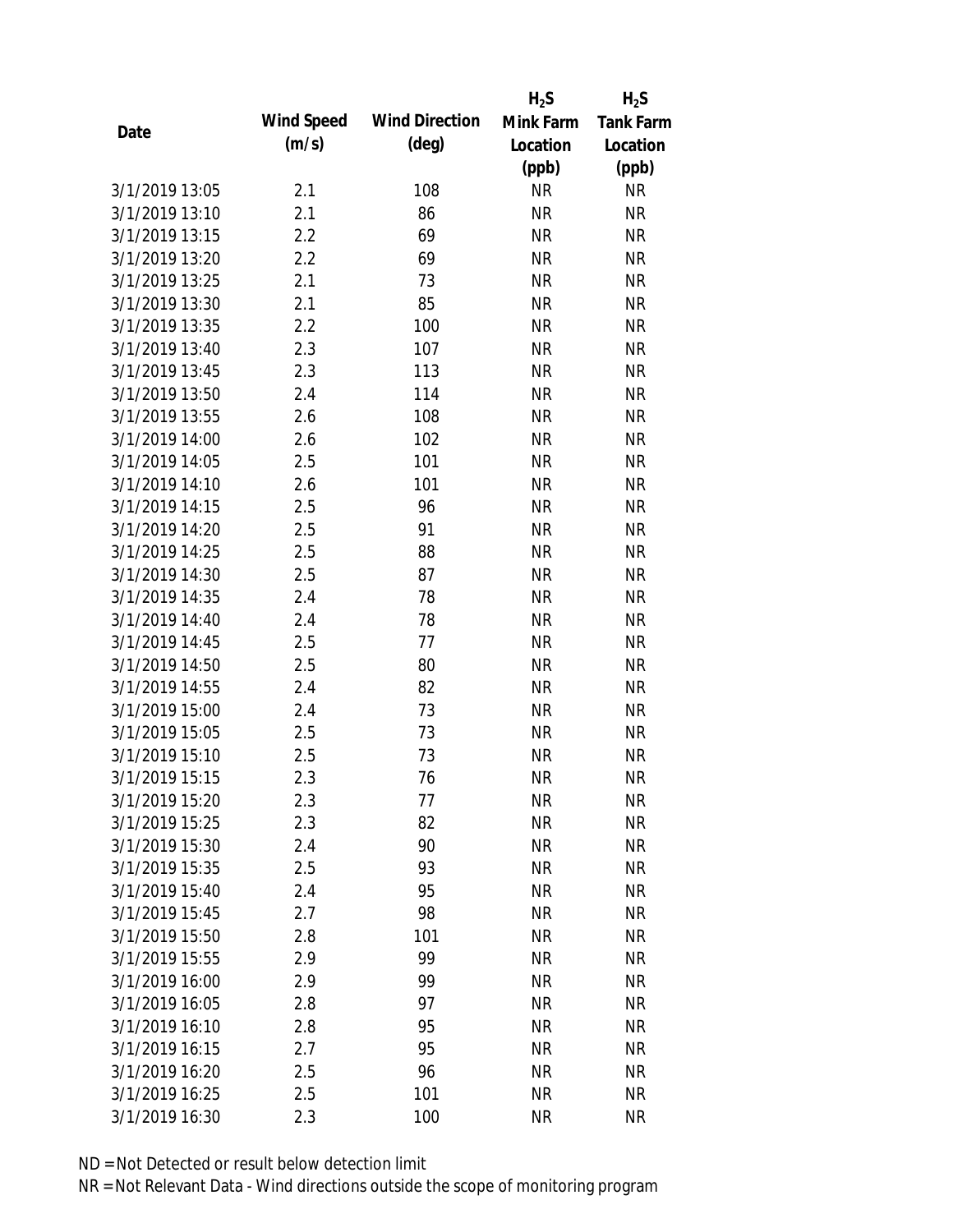|                |            |                       | $H_2S$    | $H_2S$           |
|----------------|------------|-----------------------|-----------|------------------|
| Date           | Wind Speed | <b>Wind Direction</b> | Mink Farm | <b>Tank Farm</b> |
|                | (m/s)      | $(\text{deg})$        | Location  | Location         |
|                |            |                       | (ppb)     | (ppb)            |
| 3/1/2019 16:35 | 2.2        | 104                   | <b>NR</b> | <b>NR</b>        |
| 3/1/2019 16:40 | 2.2        | 97                    | <b>NR</b> | <b>NR</b>        |
| 3/1/2019 16:45 | 2.1        | 94                    | <b>NR</b> | <b>NR</b>        |
| 3/1/2019 16:50 | 2.0        | 86                    | <b>NR</b> | <b>NR</b>        |
| 3/1/2019 16:55 | 2.0        | 81                    | <b>NR</b> | <b>NR</b>        |
| 3/1/2019 17:00 | 2.3        | 87                    | <b>NR</b> | <b>NR</b>        |
| 3/1/2019 17:05 | 2.3        | 85                    | <b>NR</b> | <b>NR</b>        |
| 3/1/2019 17:10 | 2.3        | 90                    | <b>NR</b> | <b>NR</b>        |
| 3/1/2019 17:15 | 2.4        | 79                    | <b>NR</b> | <b>NR</b>        |
| 3/1/2019 17:20 | 2.4        | 83                    | <b>NR</b> | <b>NR</b>        |
| 3/1/2019 17:25 | 2.4        | 89                    | <b>NR</b> | <b>NR</b>        |
| 3/1/2019 17:30 | 2.2        | 88                    | <b>NR</b> | <b>NR</b>        |
| 3/1/2019 17:35 | 2.3        | 86                    | <b>NR</b> | <b>NR</b>        |
| 3/1/2019 17:40 | 2.2        | 80                    | <b>NR</b> | <b>NR</b>        |
| 3/1/2019 17:45 | 2.3        | 95                    | <b>NR</b> | <b>NR</b>        |
| 3/1/2019 17:50 | 2.2        | 96                    | <b>NR</b> | <b>NR</b>        |
| 3/1/2019 17:55 | 2.2        | 91                    | <b>NR</b> | <b>NR</b>        |
| 3/1/2019 18:00 | 2.1        | 82                    | <b>NR</b> | <b>NR</b>        |
| 3/1/2019 18:05 | 2.0        | 77                    | <b>NR</b> | <b>NR</b>        |
| 3/1/2019 18:10 | 2.0        | 77                    | <b>NR</b> | <b>NR</b>        |
| 3/1/2019 18:15 | 2.1        | 64                    | <b>NR</b> | <b>NR</b>        |
| 3/1/2019 18:20 | 2.1        | 58                    | <b>NR</b> | <b>NR</b>        |
| 3/1/2019 18:25 | 2.0        | 53                    | <b>NR</b> | <b>NR</b>        |
| 3/1/2019 18:30 | 2.1        | 51                    | <b>NR</b> | <b>NR</b>        |
| 3/1/2019 18:35 | 2.3        | 51                    | <b>NR</b> | <b>NR</b>        |
| 3/1/2019 18:40 | 2.4        | 52                    | <b>NR</b> | <b>NR</b>        |
| 3/1/2019 18:45 | 2.3        | 52                    | <b>NR</b> | <b>NR</b>        |
| 3/1/2019 18:50 | 2.4        | 51                    | <b>NR</b> | <b>NR</b>        |
| 3/1/2019 18:55 | 2.5        | 51                    | <b>NR</b> | <b>NR</b>        |
| 3/1/2019 19:00 | 2.4        | 51                    | <b>NR</b> | <b>NR</b>        |
| 3/1/2019 19:05 | 2.3        | 53                    | <b>NR</b> | <b>NR</b>        |
| 3/1/2019 19:10 | 2.2        | 52                    | <b>NR</b> | <b>NR</b>        |
| 3/1/2019 19:15 | 2.2        | 54                    | <b>NR</b> | <b>NR</b>        |
| 3/1/2019 19:20 | 2.1        | 58                    | <b>NR</b> | <b>NR</b>        |
| 3/1/2019 19:25 | 2.1        | 58                    | <b>NR</b> | <b>NR</b>        |
| 3/1/2019 19:30 | 2.0        | 60                    | <b>NR</b> | <b>NR</b>        |
| 3/1/2019 19:35 | 2.1        | 61                    | <b>NR</b> | <b>NR</b>        |
| 3/1/2019 19:40 | 2.1        | 63                    | <b>NR</b> | <b>NR</b>        |
| 3/1/2019 19:45 | 2.1        | 67                    | <b>NR</b> | <b>NR</b>        |
| 3/1/2019 19:50 | 2.1        | 70                    | <b>NR</b> | <b>NR</b>        |
| 3/1/2019 19:55 | 2.1        | 74                    | <b>NR</b> | <b>NR</b>        |
| 3/1/2019 20:00 | 2.1        | 75                    | <b>NR</b> | <b>NR</b>        |
|                |            |                       |           |                  |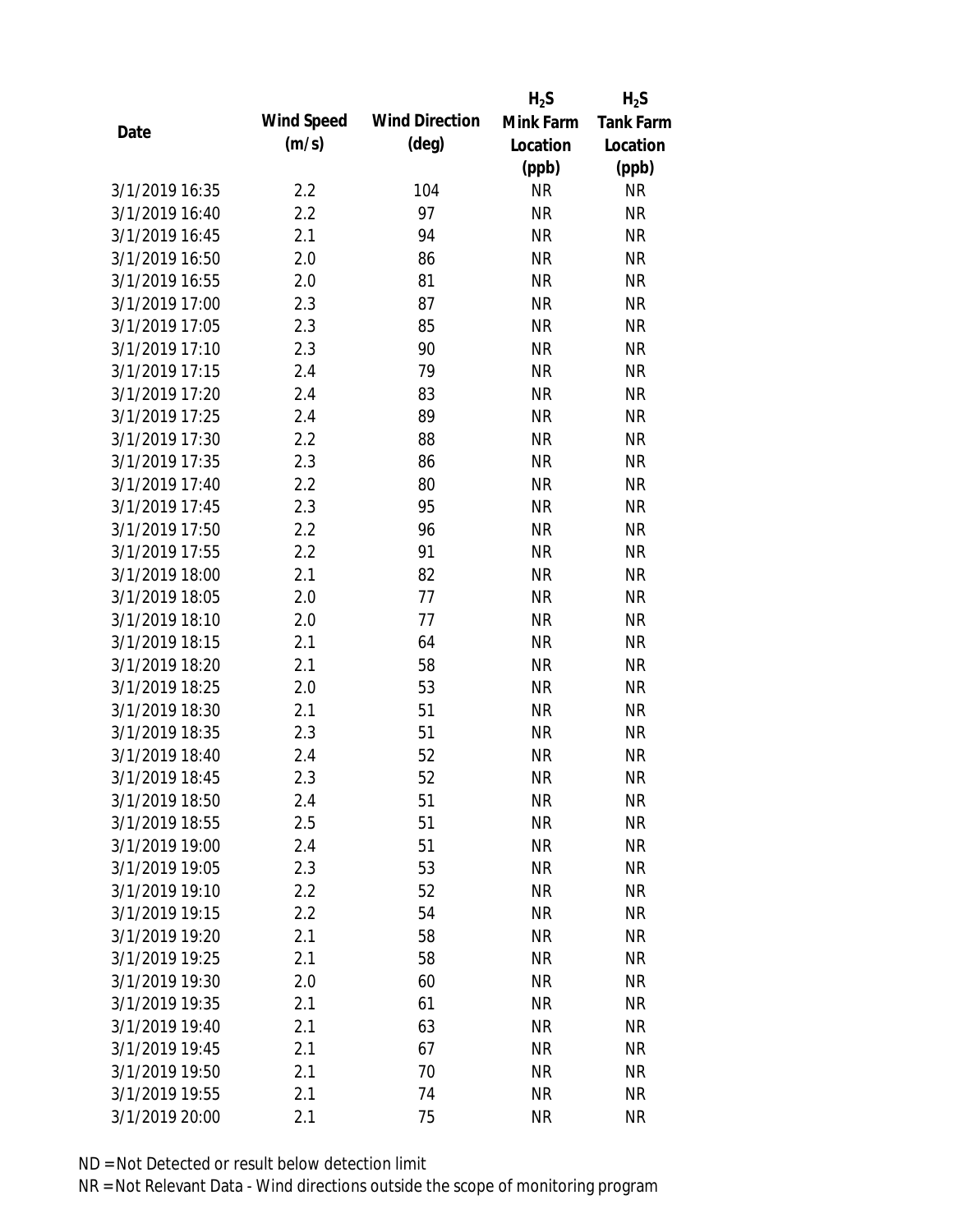|                |            |                       | $H_2S$    | $H_2S$           |
|----------------|------------|-----------------------|-----------|------------------|
| Date           | Wind Speed | <b>Wind Direction</b> | Mink Farm | <b>Tank Farm</b> |
|                | (m/s)      | $(\text{deg})$        | Location  | Location         |
|                |            |                       | (ppb)     | (ppb)            |
| 3/1/2019 20:05 | 2.2        | 76                    | <b>NR</b> | <b>NR</b>        |
| 3/1/2019 20:10 | 2.2        | 78                    | <b>NR</b> | <b>NR</b>        |
| 3/1/2019 20:15 | 2.1        | 78                    | <b>NR</b> | <b>NR</b>        |
| 3/1/2019 20:20 | 2.1        | 78                    | <b>NR</b> | <b>NR</b>        |
| 3/1/2019 20:25 | 2.1        | 79                    | <b>NR</b> | <b>NR</b>        |
| 3/1/2019 20:30 | 2.1        | 79                    | <b>NR</b> | <b>NR</b>        |
| 3/1/2019 20:35 | 2.1        | 81                    | <b>NR</b> | <b>NR</b>        |
| 3/1/2019 20:40 | 2.1        | 81                    | <b>NR</b> | <b>NR</b>        |
| 3/1/2019 20:45 | 2.1        | 81                    | <b>NR</b> | <b>NR</b>        |
| 3/1/2019 20:50 | 2.2        | 81                    | <b>NR</b> | <b>NR</b>        |
| 3/1/2019 20:55 | 2.2        | 83                    | <b>NR</b> | <b>NR</b>        |
| 3/1/2019 21:00 | 2.3        | 84                    | <b>NR</b> | <b>NR</b>        |
| 3/1/2019 21:05 | 2.3        | 86                    | <b>NR</b> | <b>NR</b>        |
| 3/1/2019 21:10 | 2.5        | 86                    | <b>NR</b> | <b>NR</b>        |
| 3/1/2019 21:15 | 2.6        | 88                    | <b>NR</b> | <b>NR</b>        |
| 3/1/2019 21:20 | 2.7        | 88                    | <b>NR</b> | <b>NR</b>        |
| 3/1/2019 21:25 | 2.7        | 90                    | <b>NR</b> | <b>NR</b>        |
| 3/1/2019 21:30 | 2.7        | 90                    | <b>NR</b> | <b>NR</b>        |
| 3/1/2019 21:35 | 2.7        | 91                    | <b>NR</b> | <b>NR</b>        |
| 3/1/2019 21:40 | 2.6        | 92                    | <b>NR</b> | <b>NR</b>        |
| 3/1/2019 21:45 | 2.6        | 91                    | <b>NR</b> | <b>NR</b>        |
| 3/1/2019 21:50 | 2.6        | 91                    | <b>NR</b> | <b>NR</b>        |
| 3/1/2019 21:55 | 2.7        | 90                    | <b>NR</b> | <b>NR</b>        |
| 3/1/2019 22:00 | 2.8        | 90                    | <b>NR</b> | <b>NR</b>        |
| 3/1/2019 22:05 | 3.0        | 91                    | <b>NR</b> | <b>NR</b>        |
| 3/1/2019 22:10 | 3.1        | 93                    | <b>NR</b> | <b>NR</b>        |
| 3/1/2019 22:15 | 3.1        | 94                    | <b>NR</b> | <b>NR</b>        |
| 3/1/2019 22:20 | 3.0        | 92                    | <b>NR</b> | <b>NR</b>        |
| 3/1/2019 22:25 | 2.7        | 85                    | <b>NR</b> | <b>NR</b>        |
| 3/1/2019 22:30 | 2.5        | 76                    | <b>NR</b> | <b>NR</b>        |
| 3/1/2019 22:35 | 2.2        | 72                    | <b>NR</b> | <b>NR</b>        |
| 3/1/2019 22:40 | 2.0        | 70                    | <b>NR</b> | <b>NR</b>        |
| 3/1/2019 22:45 | 1.7        | 65                    | <b>NR</b> | <b>NR</b>        |
| 3/1/2019 22:50 | 1.5        | 64                    | <b>NR</b> | <b>NR</b>        |
| 3/1/2019 22:55 | 1.3        | 67                    | <b>NR</b> | <b>NR</b>        |
| 3/1/2019 23:00 | 1.1        | 71                    | <b>NR</b> | <b>NR</b>        |
| 3/1/2019 23:05 | 0.9        | 68                    | <b>NR</b> | <b>NR</b>        |
| 3/1/2019 23:10 | 0.7        | 62                    | <b>NR</b> | <b>NR</b>        |
| 3/1/2019 23:15 | 0.7        | 70                    | <b>NR</b> | <b>NR</b>        |
| 3/1/2019 23:20 | 0.7        | 74                    | <b>NR</b> | <b>NR</b>        |
| 3/1/2019 23:25 | 0.7        | 76                    | <b>NR</b> | <b>NR</b>        |
| 3/1/2019 23:30 | 0.9        | 80                    | <b>NR</b> | <b>NR</b>        |
|                |            |                       |           |                  |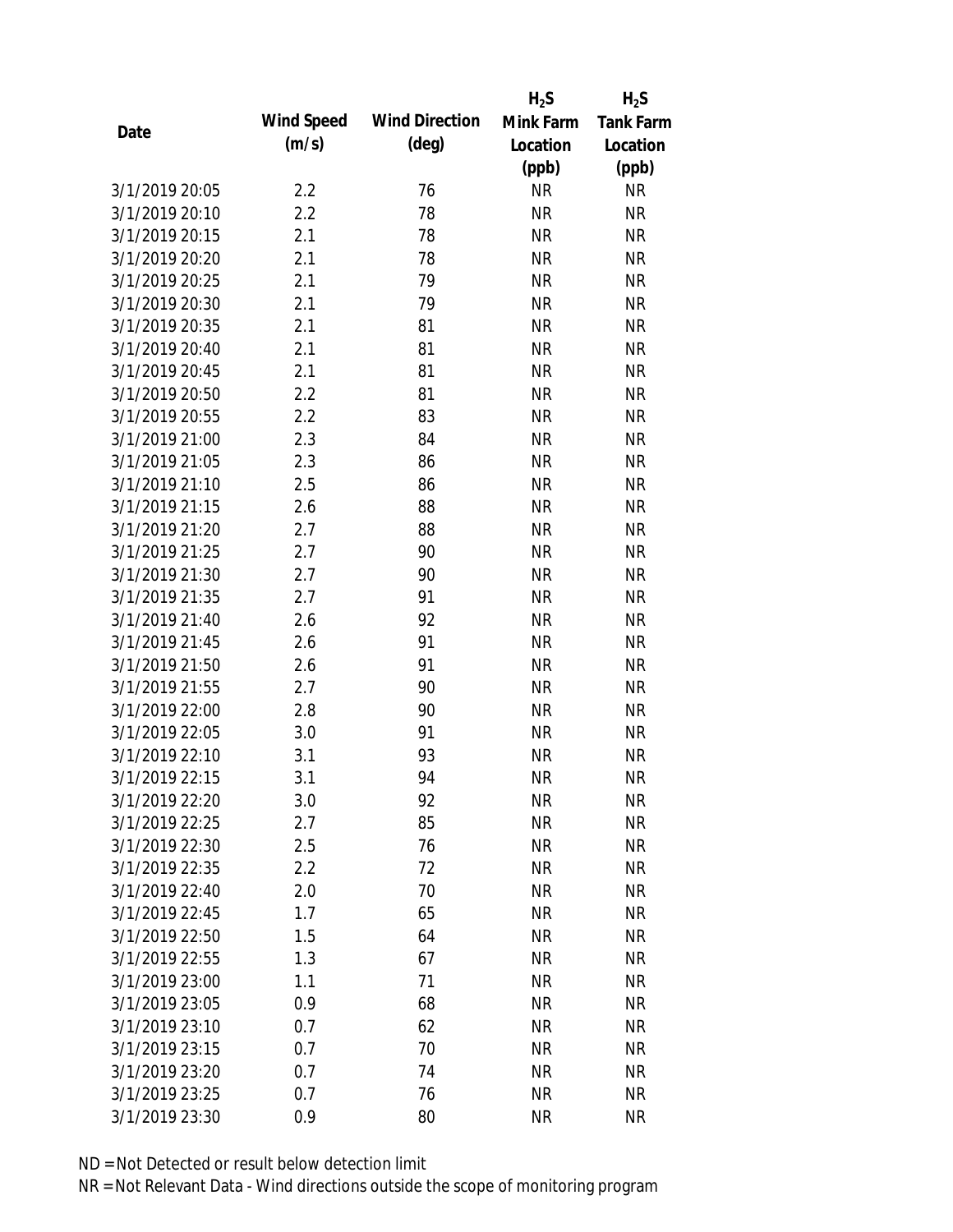|                |            |                       | $H_2S$    | $H_2S$           |
|----------------|------------|-----------------------|-----------|------------------|
| Date           | Wind Speed | <b>Wind Direction</b> | Mink Farm | <b>Tank Farm</b> |
|                | (m/s)      | $(\text{deg})$        | Location  | Location         |
|                |            |                       | (ppb)     | (ppb)            |
| 3/1/2019 23:35 | 0.9        | 75                    | <b>NR</b> | <b>NR</b>        |
| 3/1/2019 23:40 | 1.0        | 68                    | <b>NR</b> | <b>NR</b>        |
| 3/1/2019 23:45 | 0.8        | 62                    | <b>NR</b> | <b>NR</b>        |
| 3/1/2019 23:50 | 1.0        | 50                    | <b>NR</b> | <b>NR</b>        |
| 3/1/2019 23:55 | 1.1        | 48                    | <b>NR</b> | <b>NR</b>        |
| 3/1/2019 24:00 | 1.1        | 36                    | 1         | <b>NR</b>        |
| 3/2/2019 00:05 | 1.2        | 41                    | <b>NR</b> | <b>NR</b>        |
| 3/2/2019 00:10 | 1.2        | 47                    | <b>NR</b> | <b>NR</b>        |
| 3/2/2019 00:15 | 1.2        | 47                    | <b>NR</b> | <b>NR</b>        |
| 3/2/2019 00:20 | 1.2        | 56                    | <b>NR</b> | <b>NR</b>        |
| 3/2/2019 00:25 | 1.1        | 58                    | <b>NR</b> | <b>NR</b>        |
| 3/2/2019 00:30 | 1.1        | 61                    | <b>NR</b> | <b>NR</b>        |
| 3/2/2019 00:35 | 1.1        | 59                    | <b>NR</b> | <b>NR</b>        |
| 3/2/2019 00:40 | 1.1        | 57                    | <b>NR</b> | <b>NR</b>        |
| 3/2/2019 00:45 | 1.2        | 59                    | <b>NR</b> | <b>NR</b>        |
| 3/2/2019 00:50 | 1.3        | 64                    | <b>NR</b> | <b>NR</b>        |
| 3/2/2019 00:55 | 1.5        | 69                    | <b>NR</b> | <b>NR</b>        |
| 3/2/2019 01:00 | 1.6        | 78                    | <b>NR</b> | <b>NR</b>        |
| 3/2/2019 01:05 | 1.7        | 86                    | <b>NR</b> | <b>NR</b>        |
| 3/2/2019 01:10 | 1.7        | 93                    | <b>NR</b> | <b>NR</b>        |
| 3/2/2019 01:15 | 1.7        | 95                    | <b>NR</b> | <b>NR</b>        |
| 3/2/2019 01:20 | 1.7        | 95                    | <b>NR</b> | <b>NR</b>        |
| 3/2/2019 01:25 | 1.7        | 93                    | <b>NR</b> | <b>NR</b>        |
| 3/2/2019 01:30 | 1.5        | 93                    | <b>NR</b> | <b>NR</b>        |
| 3/2/2019 01:35 | 1.4        | 93                    | <b>NR</b> | <b>NR</b>        |
| 3/2/2019 01:40 | 1.3        | 94                    | <b>NR</b> | <b>NR</b>        |
| 3/2/2019 01:45 | 1.2        | 94                    | <b>NR</b> | <b>NR</b>        |
| 3/2/2019 01:50 | 1.0        | 93                    | <b>NR</b> | <b>NR</b>        |
| 3/2/2019 01:55 | 1.1        | 93                    | <b>NR</b> | <b>NR</b>        |
| 3/2/2019 02:00 | 1.1        | 91                    | <b>NR</b> | <b>NR</b>        |
| 3/2/2019 02:05 | 1.0        | 88                    | <b>NR</b> | <b>NR</b>        |
| 3/2/2019 02:10 | 0.9        | 76                    | <b>NR</b> | <b>NR</b>        |
| 3/2/2019 02:15 | 1.0        | 60                    | <b>NR</b> | <b>NR</b>        |
| 3/2/2019 02:20 | 1.1        | 54                    | <b>NR</b> | <b>NR</b>        |
| 3/2/2019 02:25 | 0.9        | 46                    | <b>NR</b> | <b>NR</b>        |
| 3/2/2019 02:30 | 0.9        | 36                    | <b>ND</b> | <b>NR</b>        |
| 3/2/2019 02:35 | 1.0        | 32                    | 1         | <b>NR</b>        |
| 3/2/2019 02:40 | 0.9        | 28                    | 1         | <b>NR</b>        |
| 3/2/2019 02:45 | 0.9        | 37                    | 1         | <b>NR</b>        |
| 3/2/2019 02:50 | 0.9        | 44                    | <b>NR</b> | <b>NR</b>        |
| 3/2/2019 02:55 | 1.0        | 47                    | <b>NR</b> | <b>NR</b>        |
| 3/2/2019 03:00 | 0.9        | 59                    | <b>NR</b> | <b>NR</b>        |
|                |            |                       |           |                  |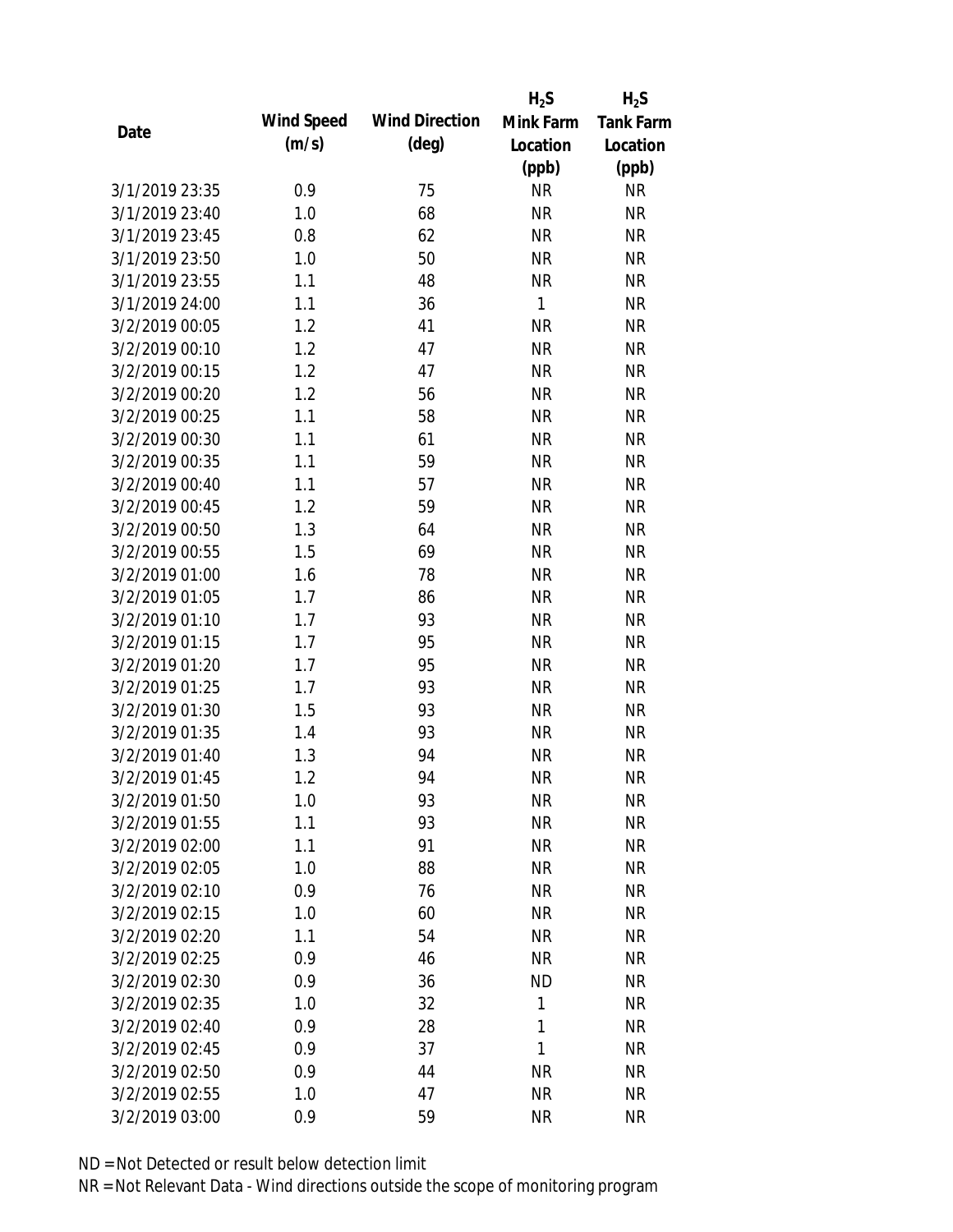|                |            |                       | $H_2S$         | $H_2S$           |
|----------------|------------|-----------------------|----------------|------------------|
| Date           | Wind Speed | <b>Wind Direction</b> | Mink Farm      | <b>Tank Farm</b> |
|                | (m/s)      | $(\text{deg})$        | Location       | Location         |
|                |            |                       | (ppb)          | (ppb)            |
| 3/2/2019 03:05 | 1.0        | 58                    | <b>NR</b>      | <b>NR</b>        |
| 3/2/2019 03:10 | 1.2        | 55                    | <b>NR</b>      | <b>NR</b>        |
| 3/2/2019 03:15 | 1.4        | 49                    | <b>NR</b>      | <b>NR</b>        |
| 3/2/2019 03:20 | 1.5        | 39                    | 1              | <b>NR</b>        |
| 3/2/2019 03:25 | 1.6        | 30                    | $\mathbf{1}$   | <b>NR</b>        |
| 3/2/2019 03:30 | 1.6        | 24                    | 1              | <b>NR</b>        |
| 3/2/2019 03:35 | 1.5        | 23                    | 1              | <b>NR</b>        |
| 3/2/2019 03:40 | 1.5        | 23                    | 1              | <b>NR</b>        |
| 3/2/2019 03:45 | 1.4        | 26                    | 1              | <b>NR</b>        |
| 3/2/2019 03:50 | 1.5        | 25                    | 1              | <b>NR</b>        |
| 3/2/2019 03:55 | 1.5        | 26                    | 1              | <b>NR</b>        |
| 3/2/2019 04:00 | 1.7        | 23                    | 1              | <b>NR</b>        |
| 3/2/2019 04:05 | 1.8        | 23                    | $\mathbf{1}$   | <b>NR</b>        |
| 3/2/2019 04:10 | 1.9        | 22                    | 1              | <b>NR</b>        |
| 3/2/2019 04:15 | 2.0        | 18                    | $\overline{2}$ | <b>NR</b>        |
| 3/2/2019 04:20 | 2.0        | 16                    | $\overline{2}$ | <b>NR</b>        |
| 3/2/2019 04:25 | 2.0        | 15                    | $\overline{2}$ | <b>NR</b>        |
| 3/2/2019 04:30 | 1.9        | 16                    | $\overline{2}$ | <b>NR</b>        |
| 3/2/2019 04:35 | 1.9        | 17                    | $\overline{2}$ | <b>NR</b>        |
| 3/2/2019 04:40 | 1.8        | 18                    | $\overline{2}$ | <b>NR</b>        |
| 3/2/2019 04:45 | 1.7        | 18                    | $\overline{2}$ | <b>NR</b>        |
| 3/2/2019 04:50 | 1.7        | 15                    | $\overline{2}$ | <b>NR</b>        |
| 3/2/2019 04:55 | 1.6        | 16                    | $\overline{2}$ | <b>NR</b>        |
| 3/2/2019 05:00 | 1.6        | 14                    | $\overline{2}$ | <b>NR</b>        |
| 3/2/2019 05:05 | 1.7        | $\overline{7}$        | $\mathbf{1}$   | <b>NR</b>        |
| 3/2/2019 05:10 | 1.7        | 3                     | 1              | <b>NR</b>        |
| 3/2/2019 05:15 | 1.7        | 358                   | 1              | <b>NR</b>        |
| 3/2/2019 05:20 | 1.7        | 357                   | 1              | <b>NR</b>        |
| 3/2/2019 05:25 | 1.7        | 355                   | 1              | <b>NR</b>        |
| 3/2/2019 05:30 | 1.8        | 356                   | 1              | <b>NR</b>        |
| 3/2/2019 05:35 | 1.8        | 358                   | 1              | <b>NR</b>        |
| 3/2/2019 05:40 | 1.8        | 359                   | 1              | <b>NR</b>        |
| 3/2/2019 05:45 | 1.8        | 5                     | 1              | <b>NR</b>        |
| 3/2/2019 05:50 | 1.8        | $\overline{7}$        | 1              | <b>NR</b>        |
| 3/2/2019 05:55 | 1.9        | 4                     | 1              | <b>NR</b>        |
| 3/2/2019 06:00 | 2.1        | 359                   | 1              | <b>NR</b>        |
| 3/2/2019 06:05 | 2.4        | 354                   | 1              | <b>NR</b>        |
| 3/2/2019 06:10 | 2.7        | 350                   | 1              | <b>NR</b>        |
| 3/2/2019 06:15 | 3.0        | 345                   | 1              | <b>NR</b>        |
| 3/2/2019 06:20 | 3.1        | 343                   | 1              | <b>NR</b>        |
| 3/2/2019 06:25 | 3.1        | 346                   | 1              | <b>NR</b>        |
| 3/2/2019 06:30 | 3.0        | 348                   | 1              | <b>NR</b>        |
|                |            |                       |                |                  |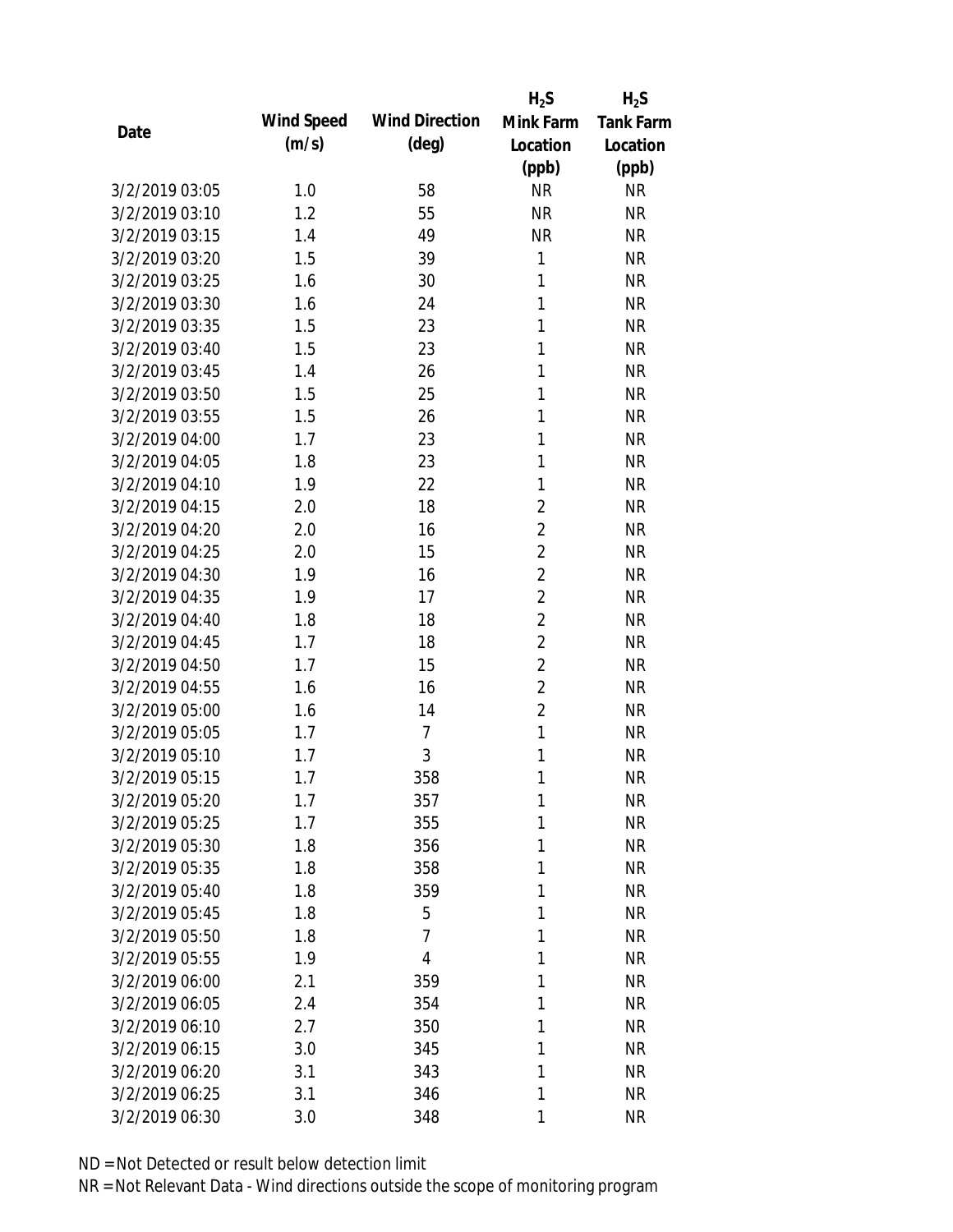|                |            |                       | $H_2S$    | $H_2S$           |
|----------------|------------|-----------------------|-----------|------------------|
| Date           | Wind Speed | <b>Wind Direction</b> | Mink Farm | <b>Tank Farm</b> |
|                | (m/s)      | $(\text{deg})$        | Location  | Location         |
|                |            |                       | (ppb)     | (ppb)            |
| 3/2/2019 06:35 | 2.7        | 348                   | 1         | <b>NR</b>        |
| 3/2/2019 06:40 | 2.6        | 348                   | 1         | <b>NR</b>        |
| 3/2/2019 06:45 | 2.4        | 347                   | 1         | <b>NR</b>        |
| 3/2/2019 06:50 | 2.4        | 345                   | 1         | <b>NR</b>        |
| 3/2/2019 06:55 | 2.4        | 341                   | 1         | <b>NR</b>        |
| 3/2/2019 07:00 | 2.5        | 340                   | 1         | <b>NR</b>        |
| 3/2/2019 07:05 | 2.6        | 340                   | 1         | <b>NR</b>        |
| 3/2/2019 07:10 | 2.7        | 340                   | 1         | <b>NR</b>        |
| 3/2/2019 07:15 | 2.8        | 339                   | 1         | <b>NR</b>        |
| 3/2/2019 07:20 | 3.0        | 339                   | 1         | <b>NR</b>        |
| 3/2/2019 07:25 | 3.0        | 341                   | 1         | <b>NR</b>        |
| 3/2/2019 07:30 | 3.0        | 342                   | 1         | <b>NR</b>        |
| 3/2/2019 07:35 | 2.9        | 342                   | 1         | <b>NR</b>        |
| 3/2/2019 07:40 | 2.8        | 343                   | 1         | <b>NR</b>        |
| 3/2/2019 07:45 | 2.6        | 344                   | 1         | <b>NR</b>        |
| 3/2/2019 07:50 | 2.5        | 344                   | 1         | <b>NR</b>        |
| 3/2/2019 07:55 | 2.5        | 342                   | 1         | <b>NR</b>        |
| 3/2/2019 08:00 | 2.5        | 342                   | 1         | <b>NR</b>        |
| 3/2/2019 08:05 | 2.5        | 341                   | 1         | <b>NR</b>        |
| 3/2/2019 08:10 | 2.6        | 340                   | 1         | <b>NR</b>        |
| 3/2/2019 08:15 | 2.8        | 339                   | 1         | <b>NR</b>        |
| 3/2/2019 08:20 | 3.0        | 339                   | 1         | <b>NR</b>        |
| 3/2/2019 08:25 | 3.2        | 338                   | 1         | <b>NR</b>        |
| 3/2/2019 08:30 | 3.4        | 336                   | 1         | <b>NR</b>        |
| 3/2/2019 08:35 | 3.6        | 335                   | 1         | <b>NR</b>        |
| 3/2/2019 08:40 | 3.7        | 335                   | 1         | <b>NR</b>        |
| 3/2/2019 08:45 | 3.9        | 334                   | 1         | <b>NR</b>        |
| 3/2/2019 08:50 | 4.1        | 332                   | 1         | <b>NR</b>        |
| 3/2/2019 08:55 | 4.1        | 331                   | 1         | <b>NR</b>        |
| 3/2/2019 09:00 | 4.2        | 333                   | 1         | <b>NR</b>        |
| 3/2/2019 09:05 | 4.2        | 333                   | 1         | <b>NR</b>        |
| 3/2/2019 09:10 | 4.4        | 332                   | 1         | <b>NR</b>        |
| 3/2/2019 09:15 | 4.3        | 333                   | 1         | <b>NR</b>        |
| 3/2/2019 09:20 | 4.1        | 333                   | 1         | <b>NR</b>        |
| 3/2/2019 09:25 | 4.1        | 334                   | 1         | <b>NR</b>        |
| 3/2/2019 09:30 | 4.2        | 333                   | 1         | <b>NR</b>        |
| 3/2/2019 09:35 | 4.3        | 333                   | 1         | <b>NR</b>        |
| 3/2/2019 09:40 | 4.4        | 332                   | 1         | <b>NR</b>        |
| 3/2/2019 09:45 | 4.3        | 332                   | 1         | <b>NR</b>        |
| 3/2/2019 09:50 | 4.5        | 332                   | 1         | <b>NR</b>        |
| 3/2/2019 09:55 | 4.5        | 331                   | 1         | <b>NR</b>        |
|                |            |                       |           |                  |
| 3/2/2019 10:00 | 4.3        | 333                   | 1         | <b>NR</b>        |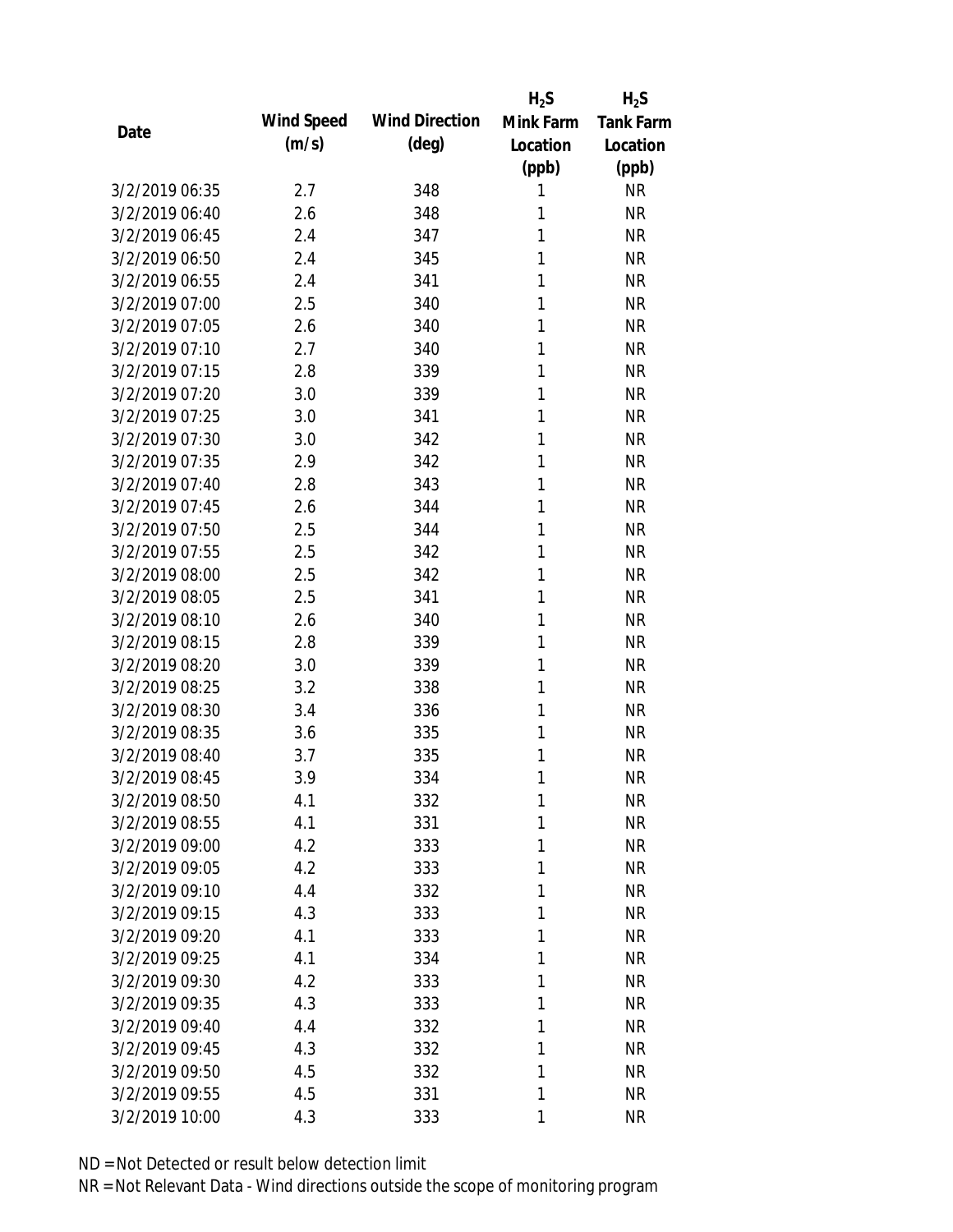|                |            |                       | $H_2S$         | $H_2S$           |
|----------------|------------|-----------------------|----------------|------------------|
| Date           | Wind Speed | <b>Wind Direction</b> | Mink Farm      | <b>Tank Farm</b> |
|                | (m/s)      | $(\text{deg})$        | Location       | Location         |
|                |            |                       | (ppb)          | (ppb)            |
| 3/2/2019 10:05 | 4.3        | 332                   | 1              | <b>NR</b>        |
| 3/2/2019 10:10 | 4.2        | 333                   | 1              | <b>NR</b>        |
| 3/2/2019 10:15 | 4.5        | 334                   | 1              | <b>NR</b>        |
| 3/2/2019 10:20 | 4.4        | 335                   | 1              | <b>NR</b>        |
| 3/2/2019 10:25 | 4.4        | 335                   | 1              | <b>NR</b>        |
| 3/2/2019 10:30 | 4.3        | 335                   | 1              | <b>NR</b>        |
| 3/2/2019 10:35 | 4.1        | 339                   | 1              | <b>NR</b>        |
| 3/2/2019 10:40 | 4.0        | 343                   | 1              | <b>NR</b>        |
| 3/2/2019 10:45 | 3.8        | 343                   | 1              | <b>NR</b>        |
| 3/2/2019 10:50 | 3.8        | 343                   | 1              | <b>NR</b>        |
| 3/2/2019 10:55 | 3.8        | 344                   | 1              | <b>NR</b>        |
| 3/2/2019 11:00 | 4.1        | 343                   | 1              | <b>NR</b>        |
| 3/2/2019 11:05 | 4.2        | 339                   | 1              | <b>NR</b>        |
| 3/2/2019 11:10 | 4.2        | 336                   | 1              | <b>NR</b>        |
| 3/2/2019 11:15 | 3.9        | 339                   | 1              | <b>NR</b>        |
| 3/2/2019 11:20 | 3.7        | 339                   | 1              | <b>NR</b>        |
| 3/2/2019 11:25 | 3.7        | 338                   | 1              | <b>NR</b>        |
| 3/2/2019 11:30 | 3.5        | 340                   | <b>ND</b>      | <b>NR</b>        |
| 3/2/2019 11:35 | 3.4        | 348                   | <b>ND</b>      | <b>NR</b>        |
| 3/2/2019 11:40 | 3.3        | 354                   | $\mathbf{1}$   | <b>NR</b>        |
| 3/2/2019 11:45 | 3.5        | 354                   | 1              | <b>NR</b>        |
| 3/2/2019 11:50 | 3.6        | 1                     | 1              | <b>NR</b>        |
| 3/2/2019 11:55 | 3.6        | 6                     | 1              | <b>NR</b>        |
| 3/2/2019 12:00 | 3.6        | 10                    | 1              | <b>NR</b>        |
| 3/2/2019 12:05 | 3.7        | 9                     | 1              | <b>NR</b>        |
| 3/2/2019 12:10 | 3.7        | 4                     | 1              | <b>NR</b>        |
| 3/2/2019 12:15 | 3.6        | 6                     | 1              | <b>NR</b>        |
| 3/2/2019 12:20 | 3.5        | 6                     | 1              | <b>NR</b>        |
| 3/2/2019 12:25 | 3.4        | 8                     | 1              | <b>NR</b>        |
| 3/2/2019 12:30 | 3.2        | $\overline{7}$        | 1              | <b>NR</b>        |
| 3/2/2019 12:35 | 3.0        | 5                     | 1              | <b>NR</b>        |
| 3/2/2019 12:40 | 2.9        | 4                     | 1              | <b>NR</b>        |
| 3/2/2019 12:45 | 2.9        | 5                     | 1              | <b>NR</b>        |
| 3/2/2019 12:50 | 2.8        | 360                   | 1              | <b>NR</b>        |
| 3/2/2019 12:55 | 2.8        | 351                   | 1              | <b>NR</b>        |
| 3/2/2019 13:00 | 3.1        | 345                   | 1              | <b>NR</b>        |
| 3/2/2019 13:05 | 3.4        | 340                   | 1              | <b>NR</b>        |
| 3/2/2019 13:10 | 3.6        | 337                   | 1              | <b>NR</b>        |
| 3/2/2019 13:15 | 3.7        | 330                   | 1              | <b>NR</b>        |
| 3/2/2019 13:20 | 3.9        | 331                   | $\overline{2}$ | <b>NR</b>        |
| 3/2/2019 13:25 | 4.0        | 332                   | 1              | <b>NR</b>        |
| 3/2/2019 13:30 | 4.0        | 331                   | 1              | <b>NR</b>        |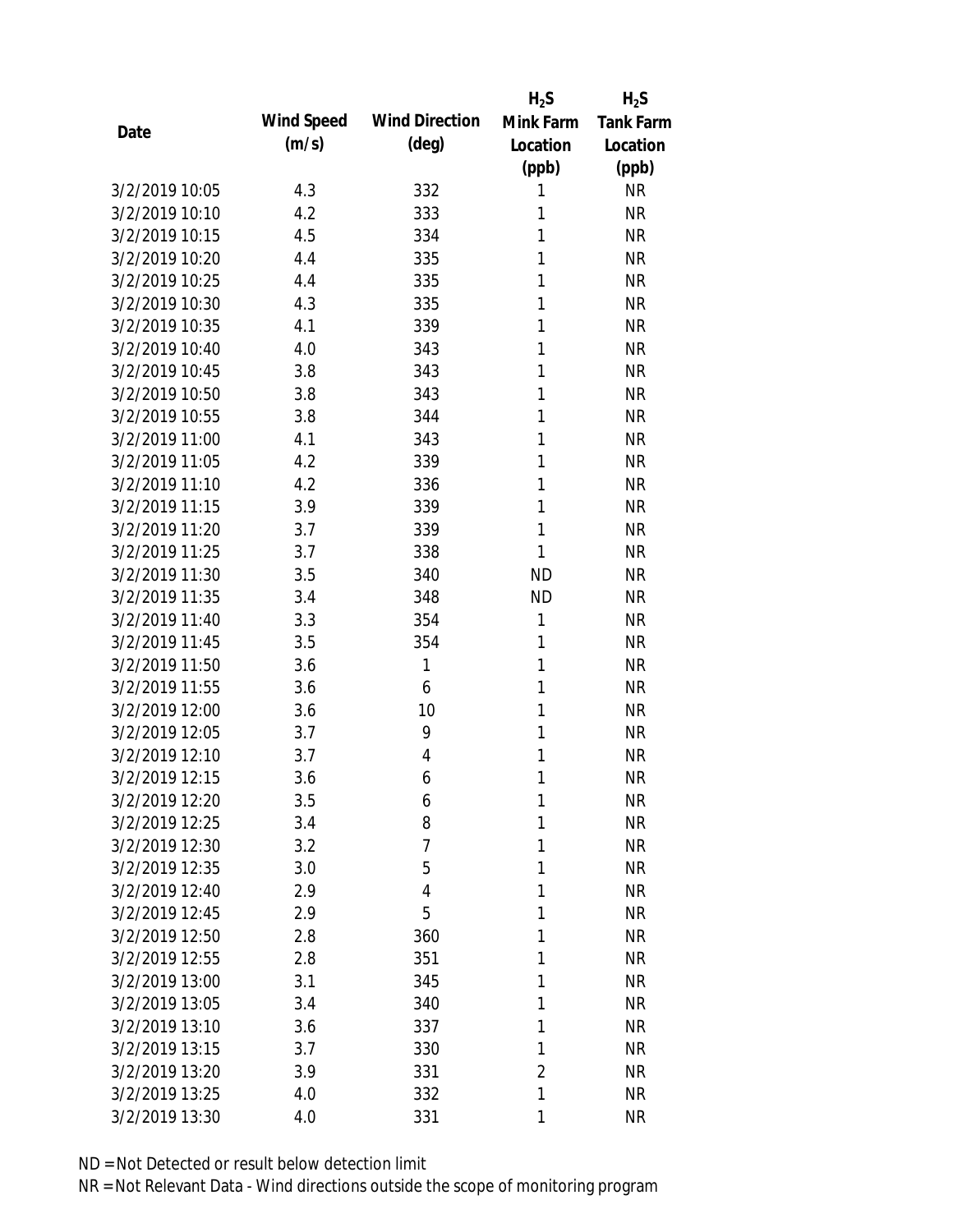|                |            |                       | $H_2S$    | $H_2S$           |
|----------------|------------|-----------------------|-----------|------------------|
| Date           | Wind Speed | <b>Wind Direction</b> | Mink Farm | <b>Tank Farm</b> |
|                | (m/s)      | $(\text{deg})$        | Location  | Location         |
|                |            |                       | (ppb)     | (ppb)            |
| 3/2/2019 13:35 | 3.9        | 331                   | 1         | <b>NR</b>        |
| 3/2/2019 13:40 | 3.8        | 335                   | 1         | <b>NR</b>        |
| 3/2/2019 13:45 | 3.8        | 335                   | 1         | <b>NR</b>        |
| 3/2/2019 13:50 | 3.9        | 332                   | 1         | <b>NR</b>        |
| 3/2/2019 13:55 | 3.8        | 333                   | 1         | <b>NR</b>        |
| 3/2/2019 14:00 | 3.7        | 340                   | 1         | <b>NR</b>        |
| 3/2/2019 14:05 | 3.6        | 342                   | 1         | <b>NR</b>        |
| 3/2/2019 14:10 | 3.5        | 339                   | 1         | <b>NR</b>        |
| 3/2/2019 14:15 | 3.4        | 342                   | 1         | <b>NR</b>        |
| 3/2/2019 14:20 | 3.3        | 341                   | 1         | <b>NR</b>        |
| 3/2/2019 14:25 | 3.2        | 341                   | 1         | <b>NR</b>        |
| 3/2/2019 14:30 | 3.2        | 339                   | 1         | <b>NR</b>        |
| 3/2/2019 14:35 | 3.2        | 338                   | 1         | <b>NR</b>        |
| 3/2/2019 14:40 | 3.2        | 341                   | 1         | <b>NR</b>        |
| 3/2/2019 14:45 | 3.1        | 340                   | 1         | <b>NR</b>        |
| 3/2/2019 14:50 | 2.9        | 340                   | 1         | <b>NR</b>        |
| 3/2/2019 14:55 | 2.9        | 343                   | 1         | <b>NR</b>        |
| 3/2/2019 15:00 | 2.9        | 344                   | 1         | <b>NR</b>        |
| 3/2/2019 15:05 | 2.8        | 344                   | 1         | <b>NR</b>        |
| 3/2/2019 15:10 | 2.8        | 341                   | 1         | <b>NR</b>        |
| 3/2/2019 15:15 | 2.9        | 345                   | 1         | <b>NR</b>        |
| 3/2/2019 15:20 | 2.9        | 351                   | 1         | <b>NR</b>        |
| 3/2/2019 15:25 | 2.8        | 352                   | <b>ND</b> | <b>NR</b>        |
| 3/2/2019 15:30 | 2.8        | 352                   | <b>ND</b> | <b>NR</b>        |
| 3/2/2019 15:35 | 2.8        | 356                   | <b>ND</b> | <b>NR</b>        |
| 3/2/2019 15:40 | 2.9        | 356                   | 1         | <b>NR</b>        |
| 3/2/2019 15:45 | 2.9        | 355                   | 1         | <b>NR</b>        |
| 3/2/2019 15:50 | 2.9        | 350                   | 1         | <b>NR</b>        |
| 3/2/2019 15:55 | 2.8        | 351                   | 1         | <b>NR</b>        |
| 3/2/2019 16:00 | 3.0        | 356                   | 1         | <b>NR</b>        |
| 3/2/2019 16:05 | 3.1        | 354                   | 1         | <b>NR</b>        |
| 3/2/2019 16:10 | 2.8        | 356                   | 1         | <b>NR</b>        |
| 3/2/2019 16:15 | 2.9        | 360                   | 1         | <b>NR</b>        |
| 3/2/2019 16:20 | 2.9        | 5                     | 1         | <b>NR</b>        |
| 3/2/2019 16:25 | 2.9        | 5                     | 1         | <b>NR</b>        |
| 3/2/2019 16:30 | 2.8        | 359                   | 1         | <b>NR</b>        |
| 3/2/2019 16:35 | 2.9        | 360                   | 1         | <b>NR</b>        |
| 3/2/2019 16:40 | 3.1        | 3                     | 1         | <b>NR</b>        |
| 3/2/2019 16:45 | 2.9        | 360                   | 1         | <b>NR</b>        |
| 3/2/2019 16:50 | 2.9        | 1                     | 1         | <b>NR</b>        |
| 3/2/2019 16:55 | 2.9        | 5                     | 1         | <b>NR</b>        |
| 3/2/2019 17:00 | 2.9        | 7                     | 1         | <b>NR</b>        |
|                |            |                       |           |                  |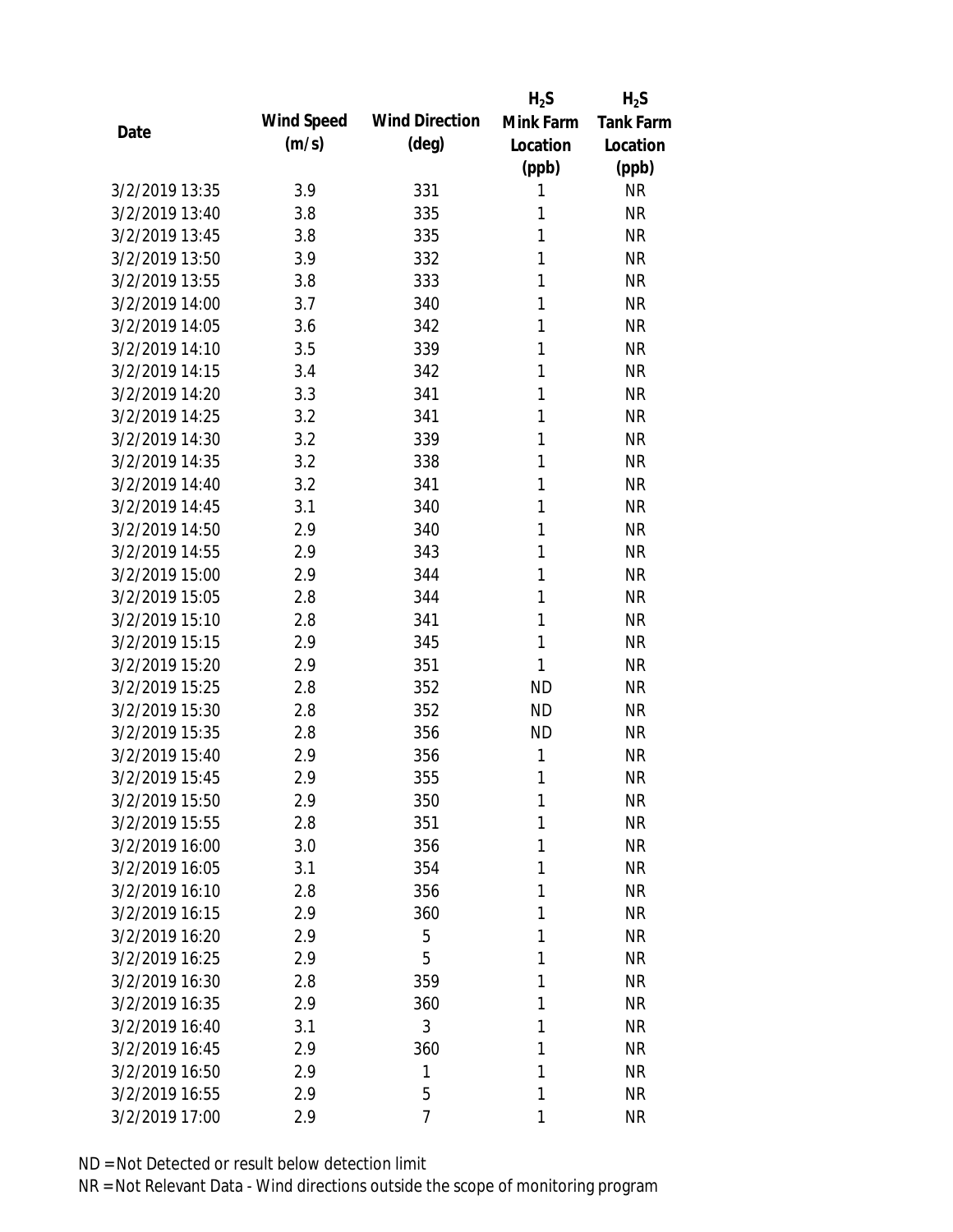|                |            |                       | $H_2S$       | $H_2S$           |
|----------------|------------|-----------------------|--------------|------------------|
| Date           | Wind Speed | <b>Wind Direction</b> | Mink Farm    | <b>Tank Farm</b> |
|                | (m/s)      | $(\text{deg})$        | Location     | Location         |
|                |            |                       | (ppb)        | (ppb)            |
| 3/2/2019 17:05 | 2.9        | 8                     | 1            | <b>NR</b>        |
| 3/2/2019 17:10 | 2.7        | 8                     | 1            | <b>NR</b>        |
| 3/2/2019 17:15 | 2.8        | 6                     | 1            | <b>NR</b>        |
| 3/2/2019 17:20 | 2.7        | 6                     | 1            | <b>NR</b>        |
| 3/2/2019 17:25 | 2.7        | $\overline{2}$        | $\mathbf{1}$ | <b>NR</b>        |
| 3/2/2019 17:30 | 2.7        | 5                     | 1            | <b>NR</b>        |
| 3/2/2019 17:35 | 2.6        | 6                     | 1            | <b>NR</b>        |
| 3/2/2019 17:40 | 2.7        | 9                     | 1            | <b>NR</b>        |
| 3/2/2019 17:45 | 2.8        | 14                    | 1            | <b>NR</b>        |
| 3/2/2019 17:50 | 3.0        | 16                    | 1            | <b>NR</b>        |
| 3/2/2019 17:55 | 2.9        | 19                    | 1            | <b>NR</b>        |
| 3/2/2019 18:00 | 2.9        | 21                    | 1            | <b>NR</b>        |
| 3/2/2019 18:05 | 3.0        | 20                    | 1            | <b>NR</b>        |
| 3/2/2019 18:10 | 3.2        | 18                    | 1            | <b>NR</b>        |
| 3/2/2019 18:15 | 3.2        | 18                    | 1            | <b>NR</b>        |
| 3/2/2019 18:20 | 3.3        | 20                    | 1            | <b>NR</b>        |
| 3/2/2019 18:25 | 3.5        | 23                    | 1            | <b>NR</b>        |
| 3/2/2019 18:30 | 3.6        | 24                    | 1            | <b>NR</b>        |
| 3/2/2019 18:35 | 3.6        | 30                    | 1            | <b>NR</b>        |
| 3/2/2019 18:40 | 3.5        | 35                    | 1            | <b>NR</b>        |
| 3/2/2019 18:45 | 3.3        | 38                    | 1            | <b>NR</b>        |
| 3/2/2019 18:50 | 3.1        | 39                    | 1            | <b>NR</b>        |
| 3/2/2019 18:55 | 2.8        | 41                    | <b>NR</b>    | <b>NR</b>        |
| 3/2/2019 19:00 | 2.7        | 43                    | <b>NR</b>    | <b>NR</b>        |
| 3/2/2019 19:05 | 2.6        | 43                    | <b>NR</b>    | <b>NR</b>        |
| 3/2/2019 19:10 | 2.6        | 44                    | <b>NR</b>    | <b>NR</b>        |
| 3/2/2019 19:15 | 2.6        | 46                    | <b>NR</b>    | <b>NR</b>        |
| 3/2/2019 19:20 | 2.7        | 47                    | <b>NR</b>    | <b>NR</b>        |
| 3/2/2019 19:25 | 2.8        | 45                    | <b>NR</b>    | <b>NR</b>        |
| 3/2/2019 19:30 | 3.0        | 45                    | <b>NR</b>    | <b>NR</b>        |
| 3/2/2019 19:35 | 3.2        | 45                    | <b>NR</b>    | <b>NR</b>        |
| 3/2/2019 19:40 | 3.2        | 45                    | <b>NR</b>    | <b>NR</b>        |
| 3/2/2019 19:45 | 3.3        | 45                    | <b>NR</b>    | <b>NR</b>        |
| 3/2/2019 19:50 | 3.3        | 45                    | <b>NR</b>    | <b>NR</b>        |
| 3/2/2019 19:55 | 3.3        | 46                    | <b>NR</b>    | <b>NR</b>        |
| 3/2/2019 20:00 | 3.1        | 47                    | <b>NR</b>    | <b>NR</b>        |
| 3/2/2019 20:05 | 2.8        | 46                    | <b>NR</b>    | <b>NR</b>        |
| 3/2/2019 20:10 | 2.7        | 45                    | <b>NR</b>    | <b>NR</b>        |
| 3/2/2019 20:15 | 2.6        | 45                    | <b>NR</b>    | <b>NR</b>        |
| 3/2/2019 20:20 | 2.5        | 44                    | NR           | NR               |
| 3/2/2019 20:25 |            | 43                    | <b>NR</b>    | <b>NR</b>        |
|                | 2.3        |                       |              |                  |
| 3/2/2019 20:30 | 2.1        | 42                    | <b>NR</b>    | <b>NR</b>        |